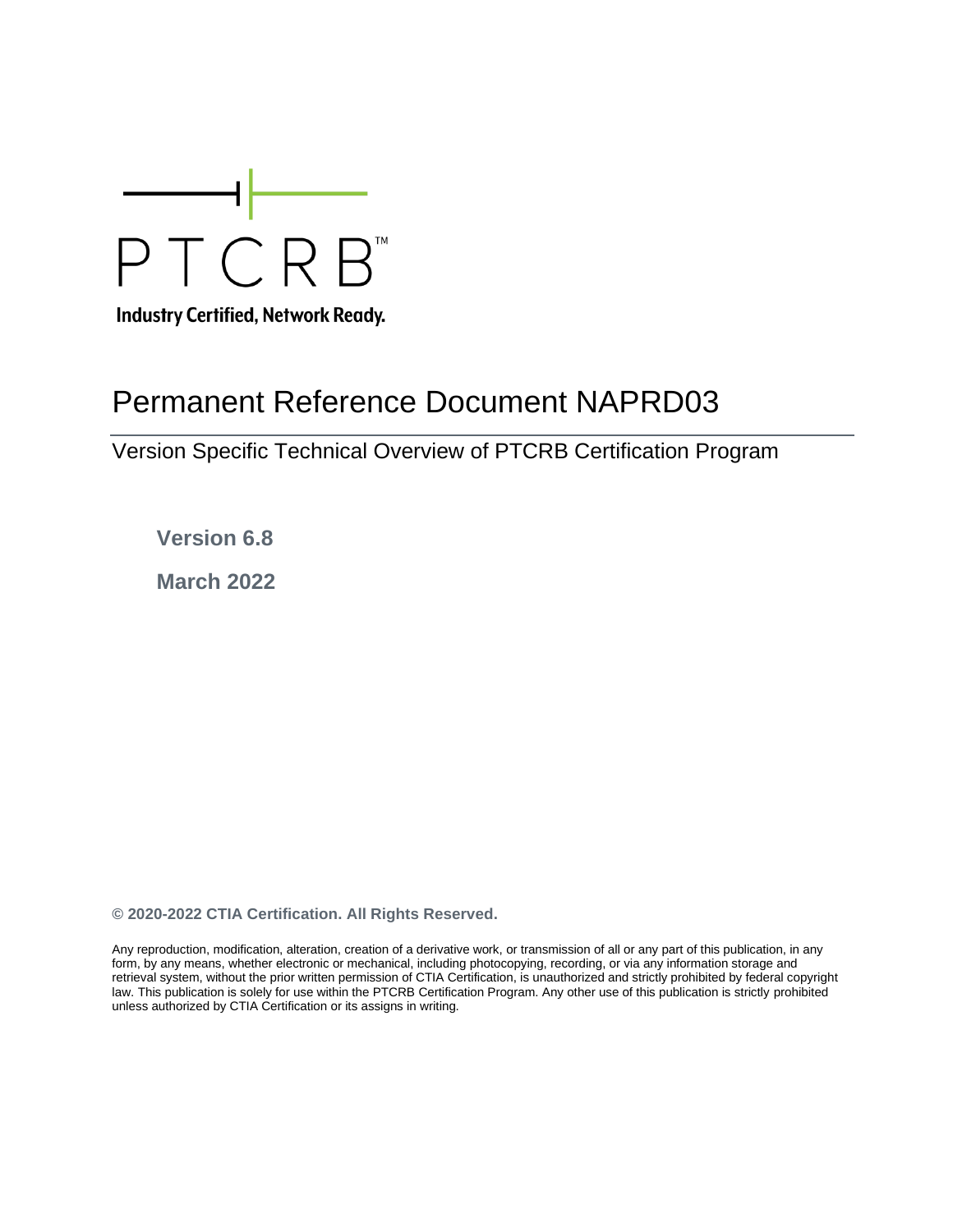# **PTCRB Certification Program**

1400 16th Street, NW

Suite 600

Washington, DC 20036

[programs@ctiacertification.org](mailto:programs@ctiacertification.org)

1.202.785.0081

[www.ptcrb.com](http://www.ptcrb.com/)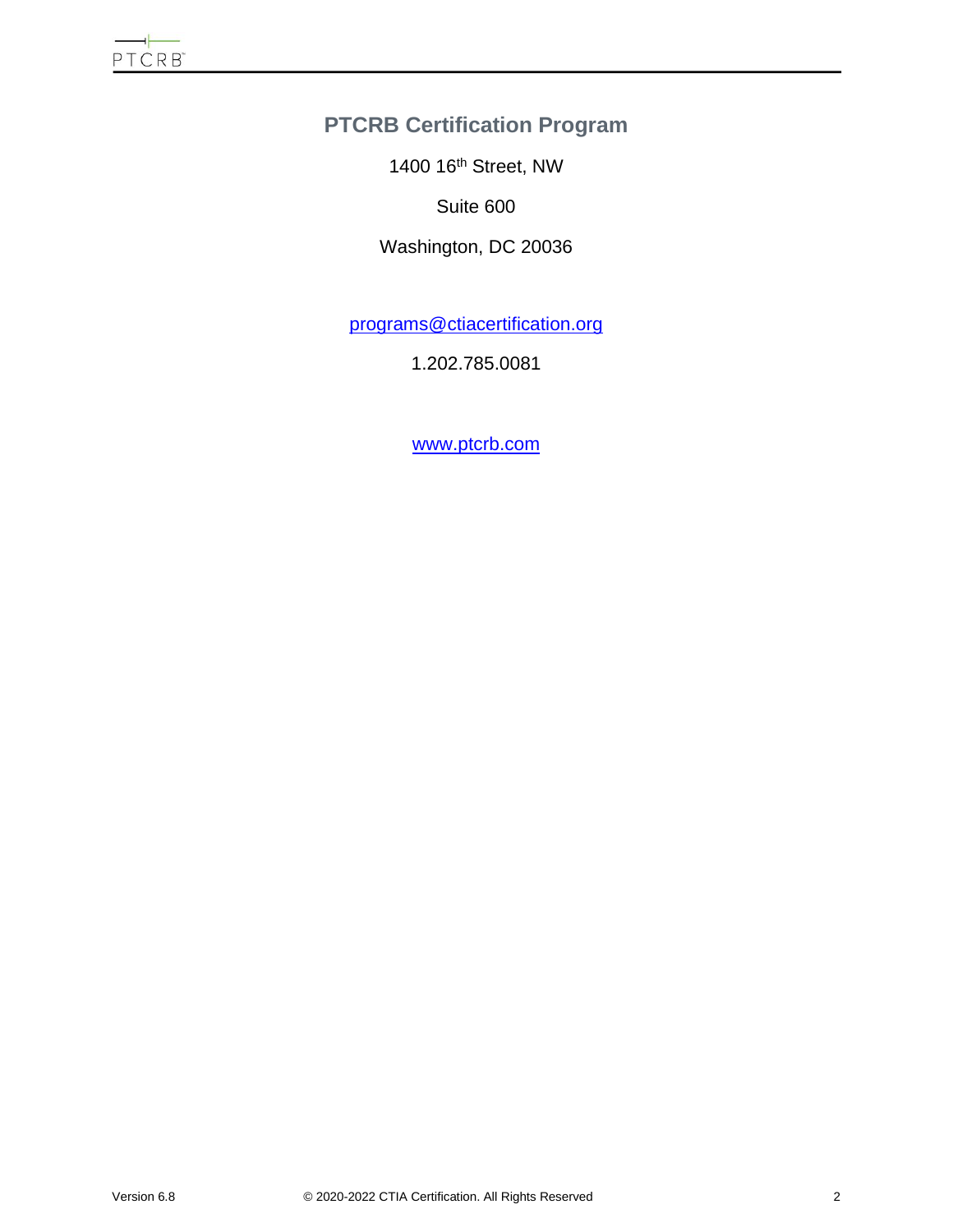$\begin{array}{c}\n\hline\n\leftarrow\n\end{array}$  PTCRB

# **Table of Contents**

| <b>Section 1</b> |     |                  |                                                                 |  |
|------------------|-----|------------------|-----------------------------------------------------------------|--|
|                  | 1.1 |                  |                                                                 |  |
| <b>Section 2</b> |     |                  |                                                                 |  |
|                  | 2.1 |                  |                                                                 |  |
| 2.2              |     |                  |                                                                 |  |
|                  | 2.3 |                  |                                                                 |  |
|                  |     | 2.3.1            | GSM: 9                                                          |  |
|                  |     | 2.3.2<br>2.3.3   | UTRA: 9                                                         |  |
|                  |     | 2.3.4            | 10<br>NR:                                                       |  |
|                  |     | 2.3.5            |                                                                 |  |
|                  |     | 2.3.6            | <b>NFC: 10</b>                                                  |  |
|                  |     | 2.3.7            |                                                                 |  |
|                  |     | 2.3.8            |                                                                 |  |
|                  |     | 2.3.9            |                                                                 |  |
|                  |     | 2.3.10           |                                                                 |  |
|                  |     | 2.3.11           |                                                                 |  |
|                  |     | 2.3.12           |                                                                 |  |
|                  |     | 2.3.13           | <b>IMS: 11</b>                                                  |  |
|                  |     | 2.3.14           |                                                                 |  |
|                  |     | 2.3.15           | <b>TTY: 11</b>                                                  |  |
|                  |     | 2.3.16           |                                                                 |  |
|                  |     | 2.3.17           |                                                                 |  |
|                  |     | 2.3.18           |                                                                 |  |
|                  |     | 2.3.19<br>2.3.20 |                                                                 |  |
|                  |     | 2.3.21           | PTCRB Validation Group (PVG) Permanent Reference Documents:  12 |  |
|                  |     | 2.3.22           |                                                                 |  |
|                  | 2.4 |                  |                                                                 |  |
|                  | 2.5 |                  |                                                                 |  |
|                  | 2.6 |                  |                                                                 |  |
|                  | 2.7 |                  |                                                                 |  |
|                  |     | 2.7.1            |                                                                 |  |
|                  |     | 2.7.2            |                                                                 |  |
|                  |     | 2.7.3            |                                                                 |  |
|                  |     | 2.7.4            |                                                                 |  |
|                  |     | 2.7.5            |                                                                 |  |
|                  |     | 2.7.6            |                                                                 |  |
|                  |     | 2.7.7            |                                                                 |  |
|                  |     | 2.7.8<br>2.7.9   |                                                                 |  |
|                  |     | 2.7.10           | Test Case Sub-Classifications for all "Bearer Band" Tests22     |  |
|                  |     | 2.7.11           |                                                                 |  |
|                  | 2.8 |                  |                                                                 |  |
|                  | 2.9 |                  |                                                                 |  |
|                  |     | 2.9.1            |                                                                 |  |
|                  |     |                  |                                                                 |  |
|                  |     | 2.9.2            |                                                                 |  |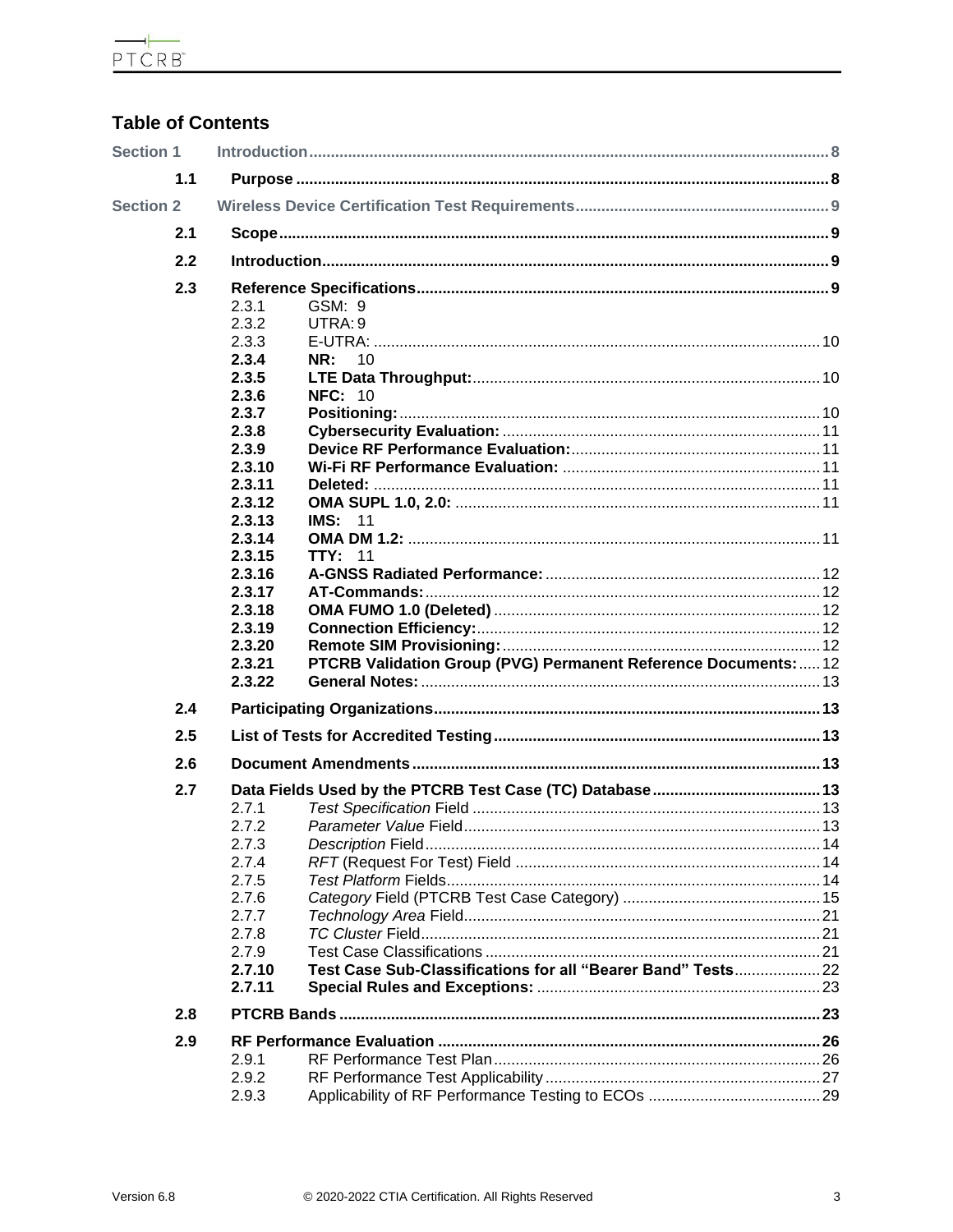|      | 2.9.4<br>2.9.5<br>2.9.6 |                                                                                                                                 |  |
|------|-------------------------|---------------------------------------------------------------------------------------------------------------------------------|--|
|      | 2.9.7                   |                                                                                                                                 |  |
|      | 2.9.8                   | Method for Measuring Power Reduction Due to Proximity Sensor31                                                                  |  |
| 2.10 |                         |                                                                                                                                 |  |
|      | 2.10.1                  |                                                                                                                                 |  |
|      | 2.10.2<br>2.10.3        |                                                                                                                                 |  |
| 2.11 |                         |                                                                                                                                 |  |
| 2.12 |                         |                                                                                                                                 |  |
|      | 2.12.1                  |                                                                                                                                 |  |
|      | 2.12.2                  |                                                                                                                                 |  |
|      | 2.12.3                  |                                                                                                                                 |  |
|      | 2.12.4                  | UTRA/E-UTRA Device: TS 34.123-1 test case 8.1.5.7 and TS36.523-1 test                                                           |  |
|      | 2.12.5                  | GERAN/UTRA/E-UTRA Device: TS 34.123-1 test case 8.1.5.7 and                                                                     |  |
|      |                         |                                                                                                                                 |  |
|      | 2.12.6                  |                                                                                                                                 |  |
|      | 2.12.7                  |                                                                                                                                 |  |
|      | 2.12.8                  | E-UTRA/5G device: TS 36.523-1 test case 8.5.4.1 and TS 38.523-1 test case                                                       |  |
|      | 2.12.9                  | GERAN/UTRA/E-UTRA/5G device: TS 34.123-1 test case 8.1.5.7 and TS                                                               |  |
|      |                         | 36.523-1 test case 8.5.4.1 and TS 38.523-1 test case 8.2.1.1.1 34                                                               |  |
| 2.13 |                         |                                                                                                                                 |  |
|      |                         |                                                                                                                                 |  |
| 2.14 |                         |                                                                                                                                 |  |
| 2.15 |                         |                                                                                                                                 |  |
|      | 2.15.1                  |                                                                                                                                 |  |
|      | 2.15.2                  |                                                                                                                                 |  |
| 2.16 |                         |                                                                                                                                 |  |
|      | 2.16.1                  |                                                                                                                                 |  |
|      |                         |                                                                                                                                 |  |
| 2.17 | 2.17.1                  |                                                                                                                                 |  |
|      | 2.17.2                  |                                                                                                                                 |  |
| 2.18 |                         |                                                                                                                                 |  |
|      | 2.18.1                  |                                                                                                                                 |  |
|      | 2.18.2                  |                                                                                                                                 |  |
| 2.19 |                         |                                                                                                                                 |  |
| 2.20 |                         |                                                                                                                                 |  |
|      | 2.20.1                  | Execution of Test Cases for E-UTRA Carrier Aggregation (CA)  36                                                                 |  |
| 2.21 |                         |                                                                                                                                 |  |
|      | 2.21.1                  |                                                                                                                                 |  |
|      | 2.21.2                  |                                                                                                                                 |  |
| 2.22 |                         |                                                                                                                                 |  |
| 2.23 |                         |                                                                                                                                 |  |
|      | 2.23.1                  | Alternative NB-IoT Guard Band Test Channels (Informative)37<br>Guard Band Test Channel Selection in Bands 12, 13, 71 and 85: 37 |  |
|      | 2.23.2                  | Applicability of Alternative NB-IoT Guard Band Test Channels38                                                                  |  |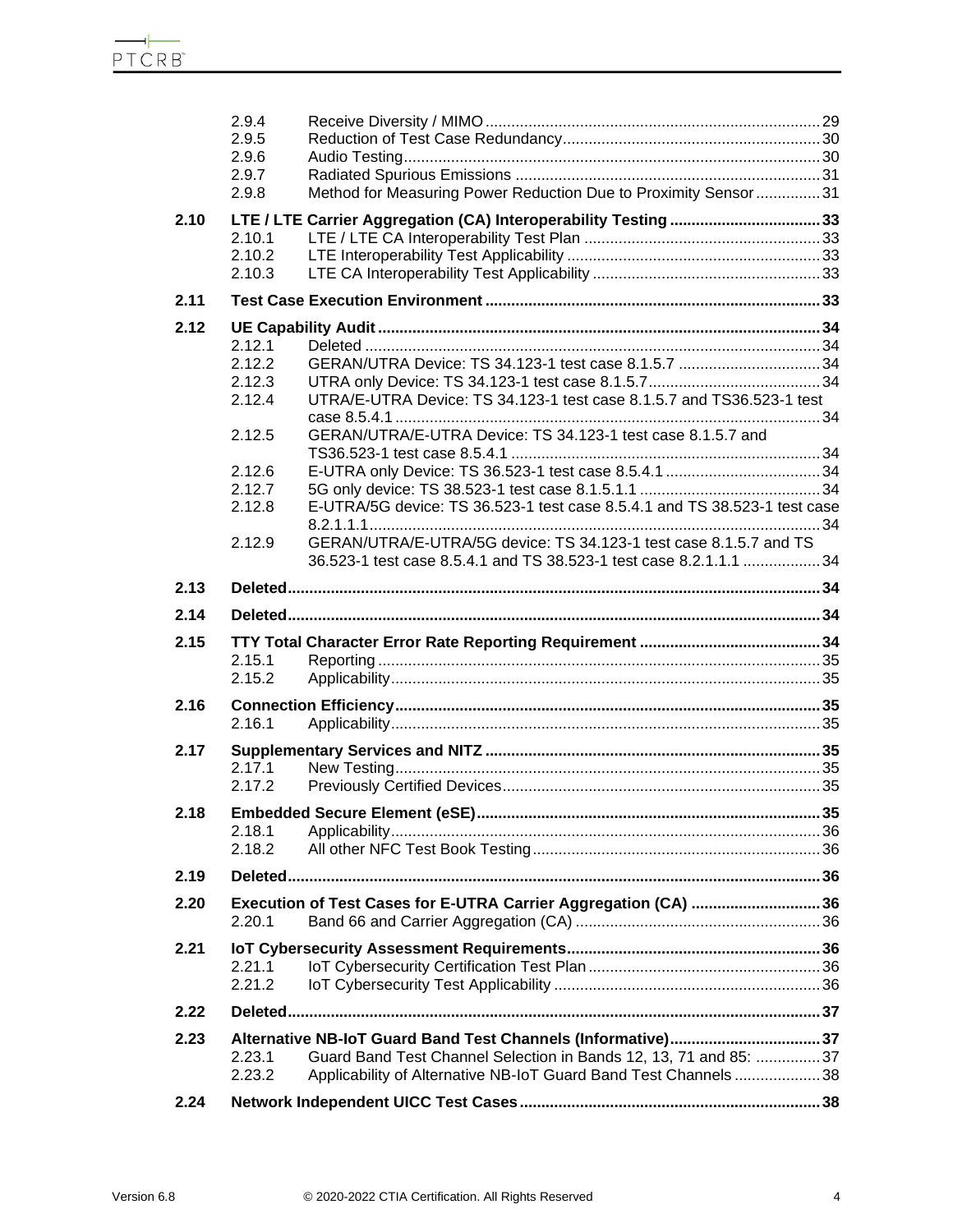|                  | 2.24.1 |                                                     |  |
|------------------|--------|-----------------------------------------------------|--|
| <b>Section 3</b> |        |                                                     |  |
| 3.1              |        |                                                     |  |
|                  | 3.1.1  |                                                     |  |
|                  | 3.1.2  |                                                     |  |
|                  | 3.1.3  |                                                     |  |
|                  | 3.1.4  | ECO <sub>s</sub> 39                                 |  |
|                  | 3.1.5  |                                                     |  |
|                  | 3.1.6  |                                                     |  |
|                  | 3.1.7  | AE Options Table/ICS/Test Case Mapping Document  41 |  |
|                  | 3.1.8  |                                                     |  |
| 3.2              |        |                                                     |  |
|                  | 3.2.1  |                                                     |  |
|                  | 3.2.2  |                                                     |  |
|                  | 3.2.3  |                                                     |  |
|                  | 3.2.4  |                                                     |  |
|                  | 3.2.5  |                                                     |  |
|                  | 3.2.6  |                                                     |  |
|                  | 3.2.7  |                                                     |  |
|                  | 3.2.8  |                                                     |  |
|                  | 3.2.9  |                                                     |  |
|                  |        |                                                     |  |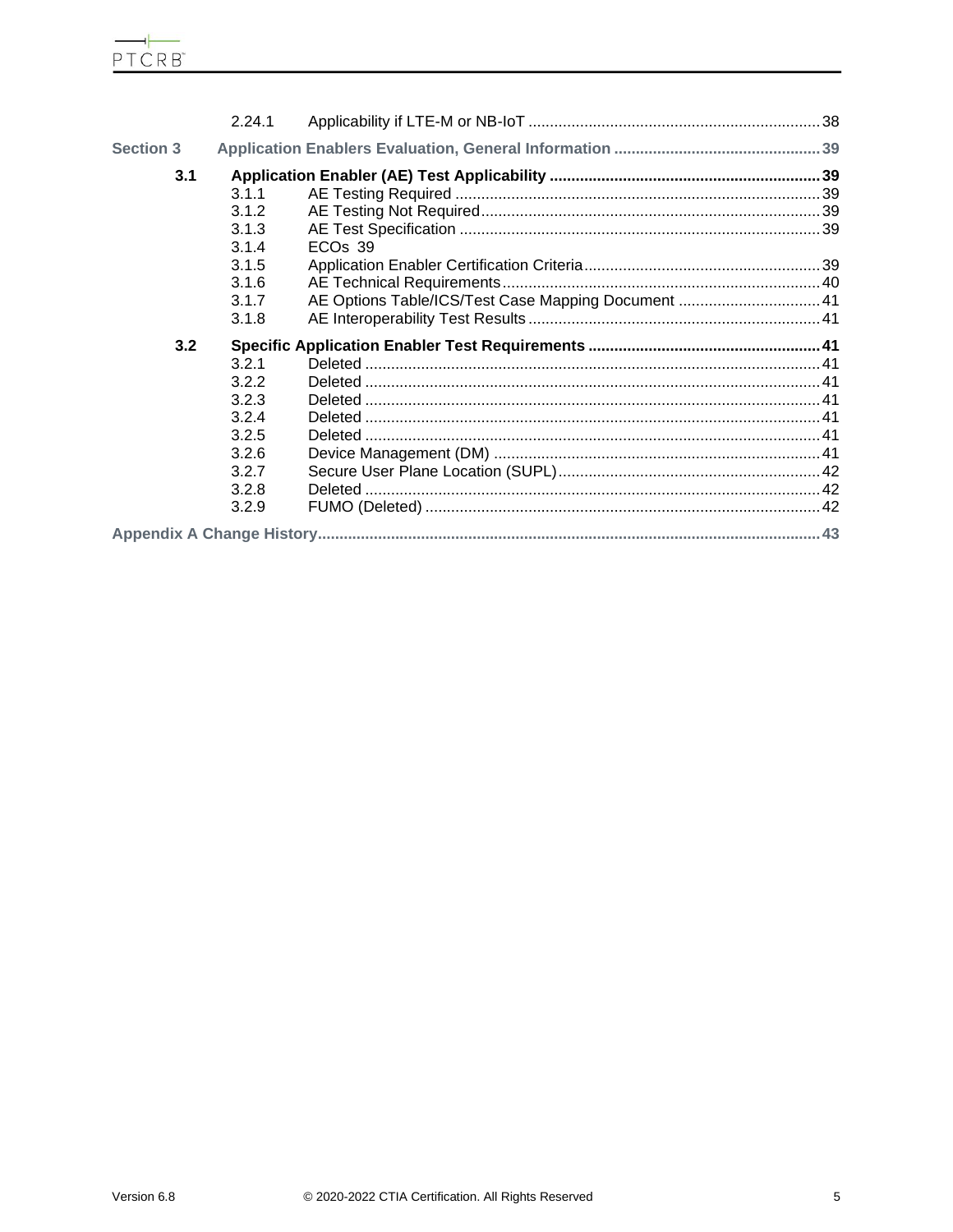# **List of Figures**

No table of figures entries found.

# **List of Tables**

| Table 2.23.1-1 Alternative Low- and High-Guard Band Test Channels for Band 12 with NS_04 Signaling: |
|-----------------------------------------------------------------------------------------------------|
| Table 2.23.1-2 Alternative Low- and High-Guard Band Test Channels for Band 13 with NS_04 Signaling: |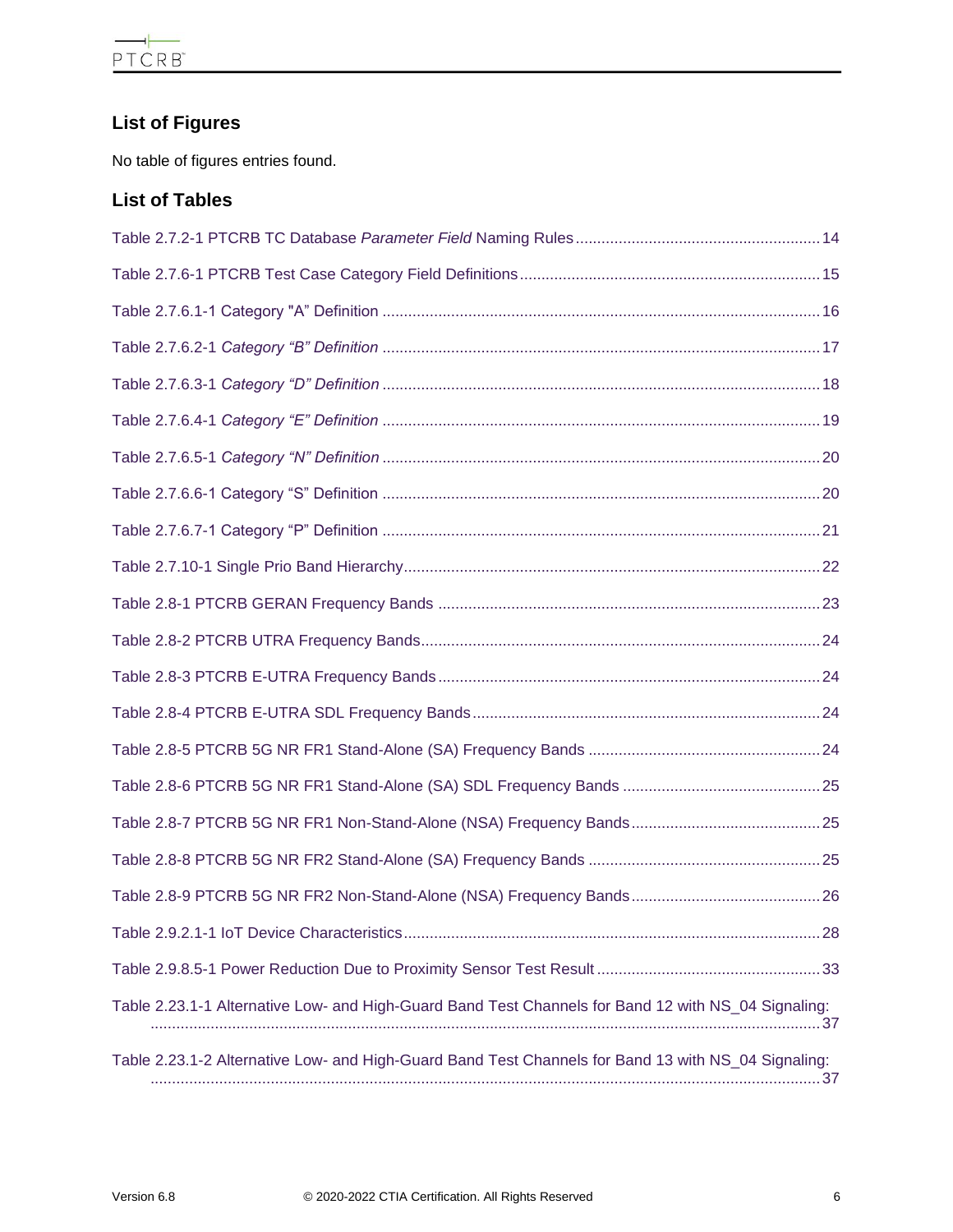| Table 2.23.1-3, Alternative Low- and High-Guard Band Test Channels for Band 71 with NS_04 Signaling: |  |
|------------------------------------------------------------------------------------------------------|--|
|                                                                                                      |  |
| Table 2.23.1-4, Alternative Low- and High-Guard Band Test Channels for Band 85 with NS 04 Signaling: |  |
|                                                                                                      |  |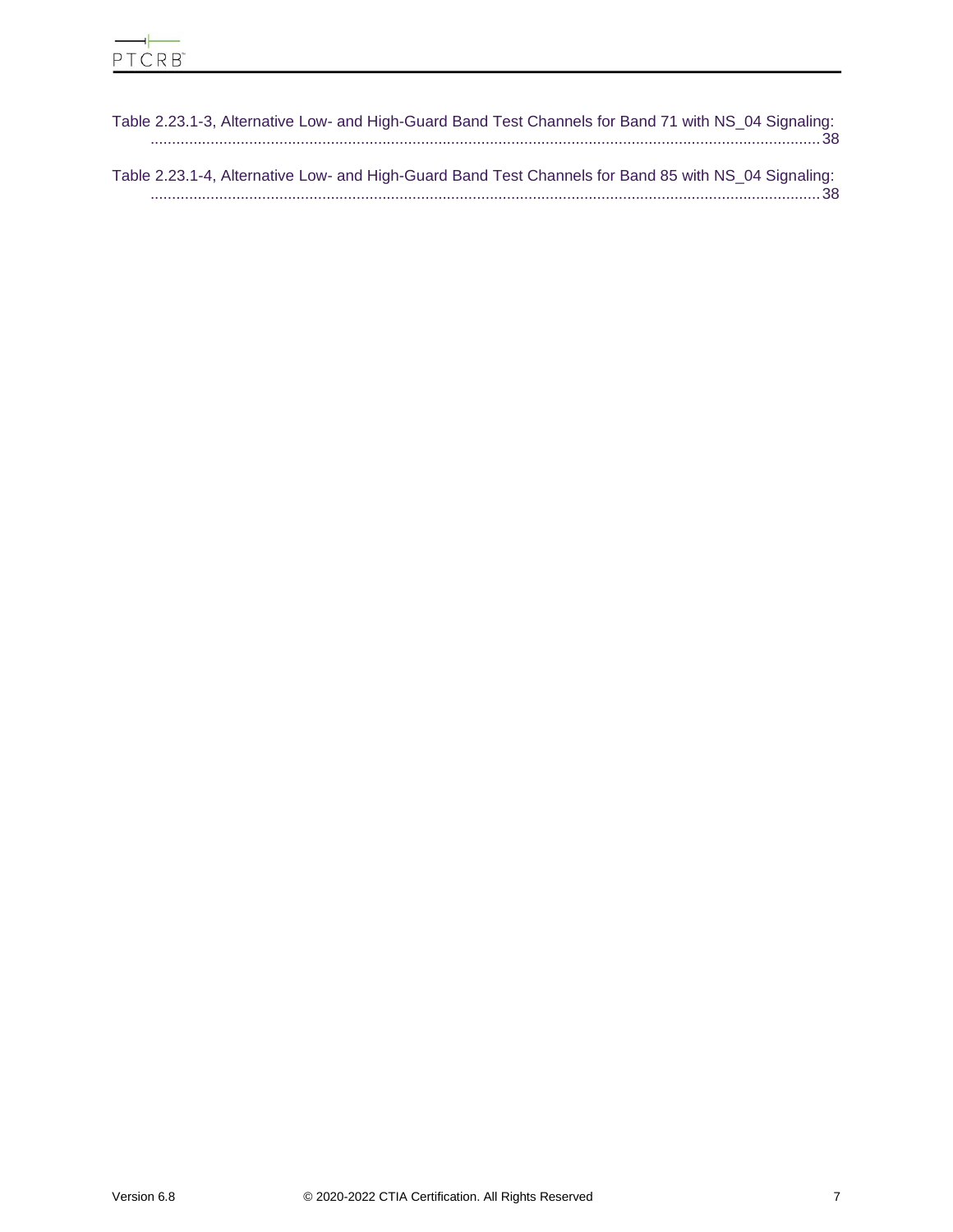# <span id="page-7-1"></span><span id="page-7-0"></span>**Section 1 Introduction**

# **1.1 Purpose**

The purpose of this Permanent Reference Document (PRD) is to provide version specific technical framework within which GERAN, UTRA, E-UTRA, and NR device certification can take place.

Refer to the latest version of the PTCRB Program Management Document (PPMD) for the process requirements.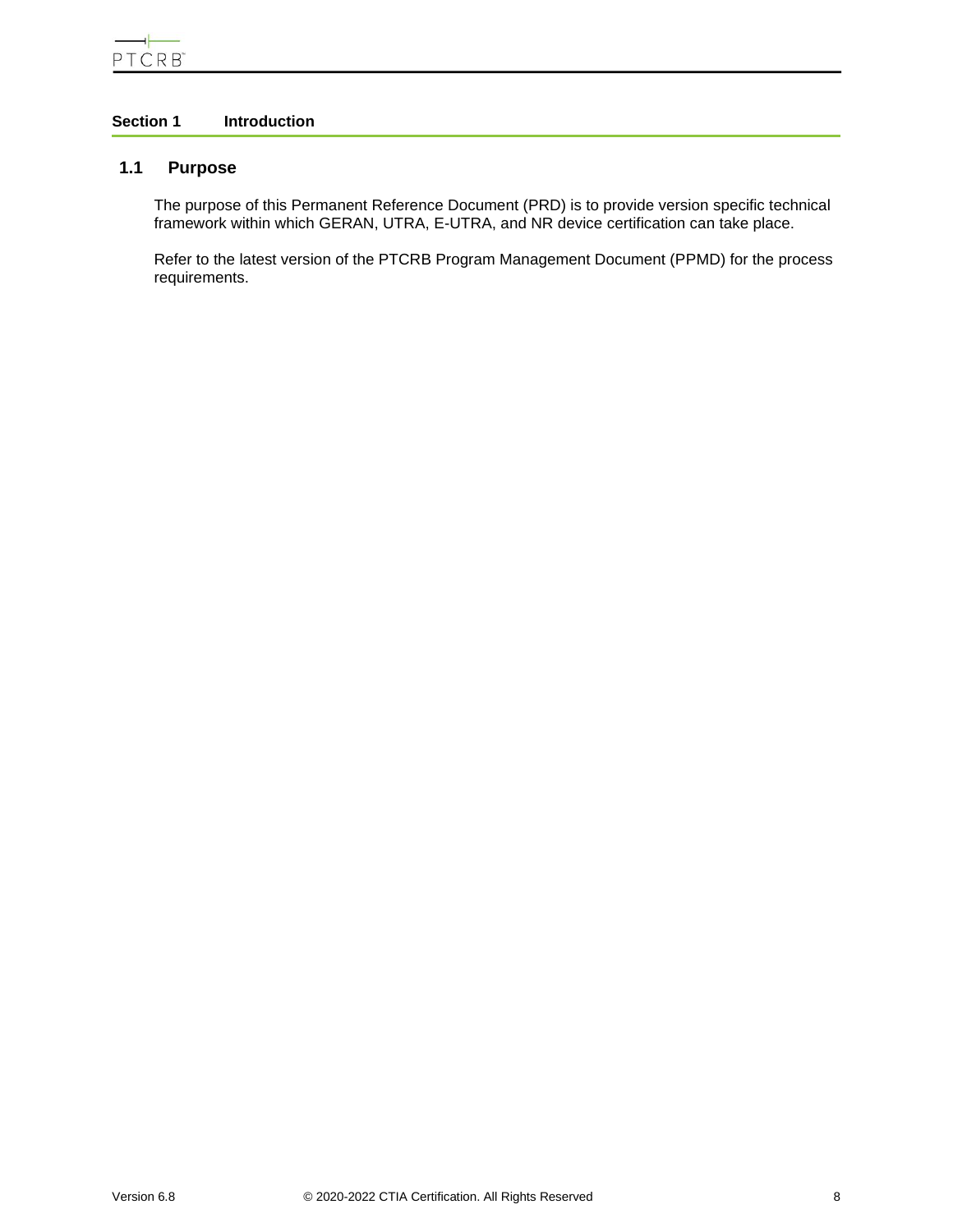## <span id="page-8-0"></span>**Section 2 Wireless Device Certification Test Requirements**

#### <span id="page-8-1"></span>**2.1 Scope**

This section of NAPRD03 specifies a common approach to the certification testing of GSM/UTRA/E-UTRA/NR wireless devices (referred to as "Devices" throughout this document).

The intent of this document is to define the criteria such that certification testing of Devices may be performed on a consistent basis. This document is maintained by the PTCRB Working Group within CTIA Certification LLC and is updated on a quarterly basis.

## <span id="page-8-2"></span>**2.2 Introduction**

This document is intended to advise PTCRB authorized test laboratories (known as CTIA Certification Authorized Test Labs or ATLs) concerning the establishment of Device conformity with the reference specifications below. Information is presented to clearly identify which conformance requirements may be evaluated using the reference test system configuration as defined in the PTCRB TC (Test Case) Database and which conformance requirements may be evaluated using other defined methods or equipment.

The PTCRB Test Case (TC) Database includes a concise report of the technical status of the reference certification test equipment implementation. Where necessary, additional information may be presented to enable tests to be performed and the results of tests to be interpreted in a harmonized manner. TC Database provides a separate listing of the test cases. The PTCRB TC Database shall be used as the primary reference for the actual test cases and applicable categories.

## <span id="page-8-4"></span><span id="page-8-3"></span>**2.3 Reference Specifications**

#### **2.3.1 GSM:**

[1] 3GPP TS 51.010 (formerly GSM 11.10) [2] Deleted

#### <span id="page-8-5"></span>2.3.2 **UTRA:**

- [3] 3GPP TS 34.121
- [4] 3GPP TS 34.123
- [5] 3GPP TS 31.121 (USIM)
- [6] 3GPP TS 31.124 (USAT)
- [7] 3GPPTS 26.132 (Audio)
- [8] 3GPP TS 34.108
- [9] ETSI TS 102 230 (UICC)
- [10] ETSI TS 102 384 (UICC)
- [11] 3GPP TS 34.124 (RSE)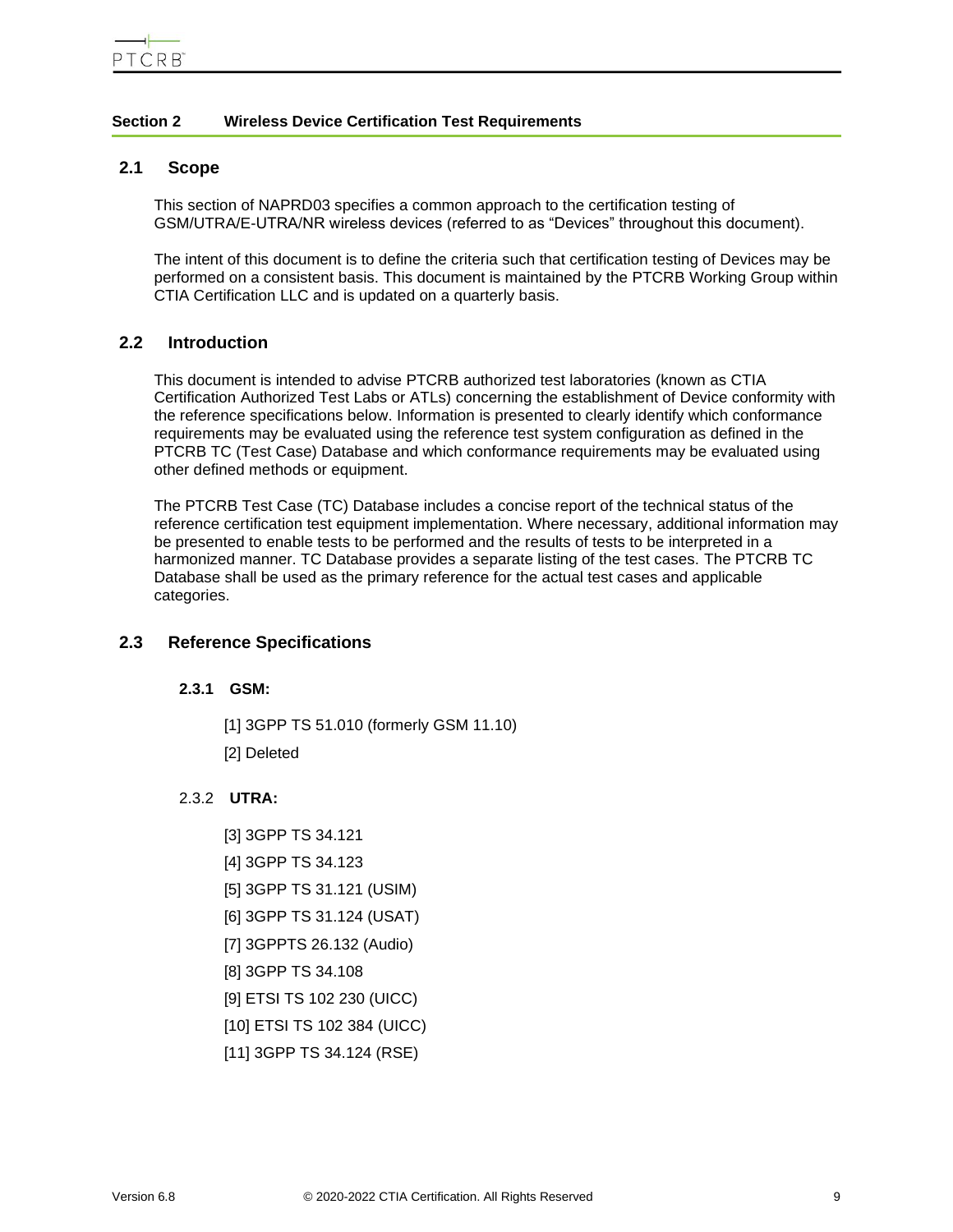## <span id="page-9-0"></span>**2.3.3 E-UTRA:**

[20] 3GPP TS 36.521 [21] 3GPP TS 36.523 [22] 3GPP TS 36.124 [23] 3GPP TS 36.508 [24] 3GPP TS 31.121 (USIM) [25] 3GPP TS 31.124 (USAT)

#### <span id="page-9-1"></span>**2.3.4 NR:**

[30] 3GPP TS 38.124 [31] 3GPP TS 38.521 [32] 3GPP TS 38.523 [33] 3GPP TS 38.508 [34] 3GPP TS 38.533 [35] 3GPP TS 31.121 (USIM) [36] 3GPP TS 31.124 (USAT)

## <span id="page-9-2"></span>**2.3.5 LTE Data Throughput:**

[50] 3GPP TR 37.901

# <span id="page-9-3"></span>**2.3.6 NFC:**

[60] ETSI TS 102 694 (SWP) [61] ETSI TS 102 695 (HCI) [62] GSMA PRD TS.27

## <span id="page-9-4"></span>**2.3.7 Positioning:**

[80] 3GPP TS 34.171 [81] 3GPP TS 37.571

Positioning Exceptions tables moved to PVG.05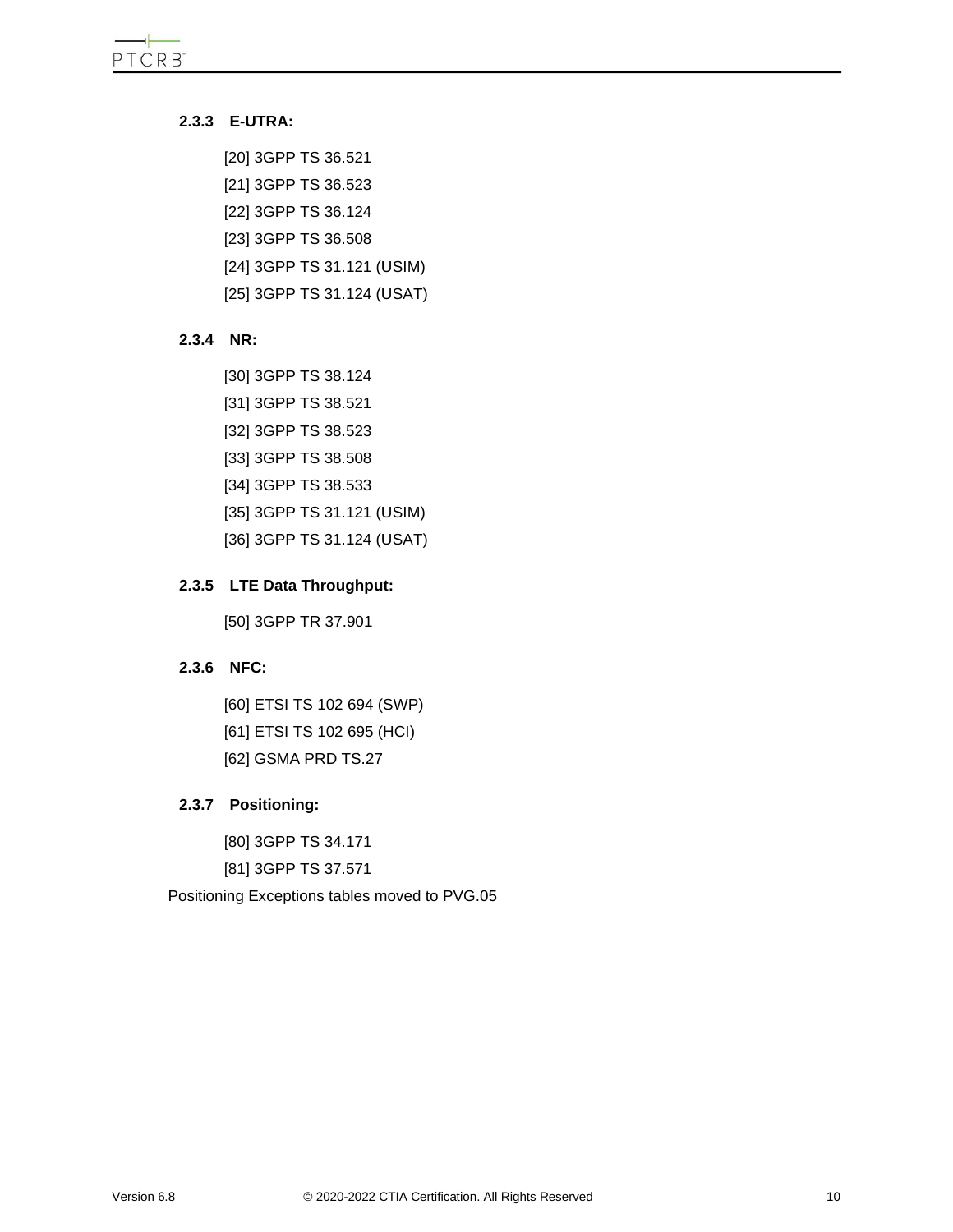#### <span id="page-10-0"></span>**2.3.8 Cybersecurity Evaluation:**

[100] *CTIA Cybersecurity Certification Test Plan for IoT Devices*

**Note 1:** In the case of UTRA A-GNSS test cases (3GPP TS 34.171 5.x and 3GPP TS 34.123-1 17.x), the requirements have been moved to 3GPP TS 37.571-1 and 3GPP TS 37.571-2 respectively. Cross reference information has been added to 3GPP TS 34.123-1 and 3GPP TS 34.171 detailing the mapping of test cases to the new specifications.

**Note 2:** PTCRB accepts the 3GPP applicability for test cases defined in 3GPP TS 51.010-1/2 and 37.571-1/3.

#### <span id="page-10-1"></span>**2.3.9 Device RF Performance Evaluation:**

[101] *CTIA Certification Test Plan for Wireless Device Over-the-Air Performance*, Current Version

[102] *CTIA Certification Test Plan for 2X2 Downlink MIMO and Transmit Diversity Overthe-Air Performance*, Current Version.

Found at<https://ctiacertification.org/test-plans/>

#### <span id="page-10-2"></span>**2.3.10 Wi-Fi RF Performance Evaluation:**

[103] *CTIA Certification/Wi-Fi Alliance Test Plan for RF Performance Evaluation of Wi-Fi Mobile Converged Devices*, Current Version.

Found at<https://ctiacertification.org/test-plans/>

#### <span id="page-10-3"></span>**2.3.11 Deleted:**

#### <span id="page-10-4"></span>**2.3.12 OMA SUPL 1.0, 2.0:**

[121] OMA-ETS-SUPL-V1\_0 [122] OMA-ETS-SUPL-V2\_0

#### <span id="page-10-5"></span>**2.3.13 IMS:**

[130] 3GPP TS 34.229

#### <span id="page-10-6"></span>**2.3.14 OMA DM 1.2:**

[140] OMA-ETS-DMV1\_2

#### <span id="page-10-7"></span>**2.3.15 TTY:**

[150] *PTCRB Bearer-Agnostic TTY Test Specification*, Version 2.0 [151] *2G TTY Test Specification,* Rev. 4.31 [152] *TTY 3G Test Specification,* Rev. 2.0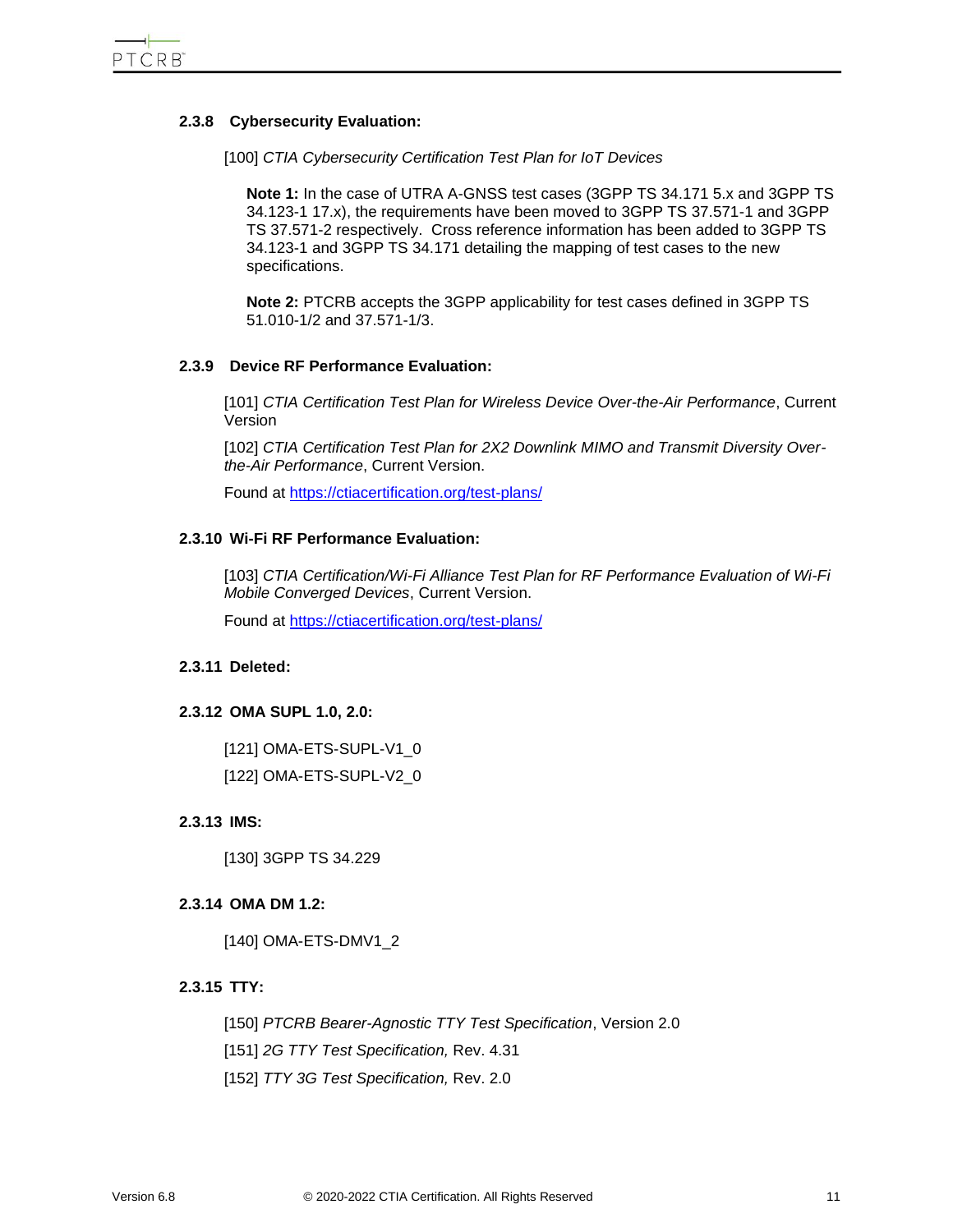**Note 3:** For clarification, test cases from PTCRB Bearer-Agnostic TTY Test Specification shall be performed for PTCRB certification instead of executing test cases from the 2G TTY Test Specification and/or TTY 3G Test Specification listed above.

Test case applicability as per PTCRB Bearer-Agnostic TTY Test Specification Section 8 shall apply.

## <span id="page-11-0"></span>**2.3.16 A-GNSS Radiated Performance:**

[101] *CTIA Certification Test Plan for Wireless Device Over-the-Air Performance*

#### <span id="page-11-1"></span>**2.3.17 AT-Commands:**

[153] *PTCRB Bearer Agnostic AT-Command Test Specification* (latest version)

#### <span id="page-11-2"></span>**2.3.18 OMA FUMO 1.0 (Deleted)**

#### <span id="page-11-3"></span>**2.3.19 Connection Efficiency:**

[170] GSMA PRD TS.35

## <span id="page-11-4"></span>**2.3.20 Remote SIM Provisioning:**

[171] GSMA PRD SGP.23

*Products Using Certified Chipsets"*

## <span id="page-11-5"></span>**2.3.21 PTCRB Validation Group (PVG) Permanent Reference Documents:**

[202] PVG.02: "*Terms of Reference and Working Procedures"* [203] PVG.03: *"Evolution Tracking of PTCRB Certification Test Cases and Requirements"* [204] PVG.04: "*Guideline for Radiated Spurious Emission Testing"* [205] PVG.05: *"Guideline for Test Case Redundancy and Relaxations"* [206] PVG.06: *"Frequently Asked Questions (FAQ)"* [207] PVG.07: *"Recommended Test Case List for PTCRB Inter-Laboratory Comparison Testing"* [208] PVG.08: "*AT Command Assessment Guideline*" [209] PVG.09: *"Guideline for LTE Data Throughput Testing Verification"* [210] PVG.10: "*Guideline for Testing of Devices with Multi-SIM/ (USIM*)" [211] PVG.11: *"Overview of Required Frequency Bands and Frequency Band Combinations for E-UTRA and 5G*" [212] PVG.12: *"Process on How to Deal with Test Case Failures During Certification*" [213] PVG.13: *"Confidence Test Case List for Modules Using Certified Chipsets or End*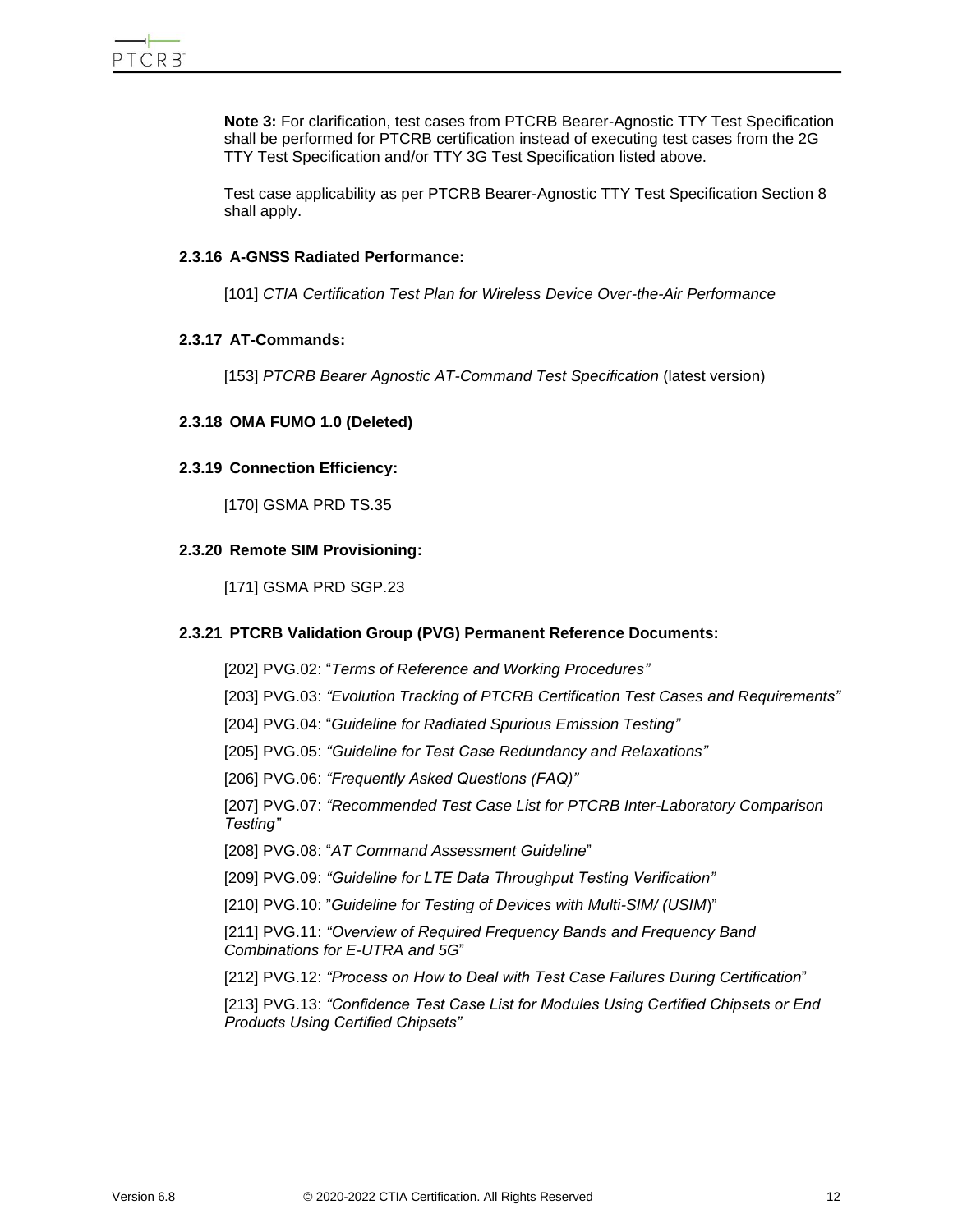#### <span id="page-12-0"></span>**2.3.22 General Notes:**

**Note 4:** The core specification citations from 3GPP, OMA, and other Standards Bodies referenced in this document, represent the definitive specification(s) for expected DUT behavior as applicable.

For protocol tests, where 3GPP or OMA have developed TTCN, the official TTCN represents the definitive specification(s) for test cases utilizing this scripting language. Other protocol test implementations are allowed if they are based on prose for which there is a corresponding 3GPP or OMA specification.

In the event of conflicting results between test platforms, equipment using TTCN developed by 3GPP or OMA if available, represents the correct implementation until proven otherwise.

## <span id="page-12-1"></span>**2.4 Participating Organizations**

Technical validation of the test systems included in this document has been conducted by the PTCRB Validation Group (PVG). A list of members can be obtained from document PVG.02.

## <span id="page-12-2"></span>**2.5 List of Tests for Accredited Testing**

The PTCRB TC Database shows the status of validated tests approved for certification testing. Where a variation or specific interpretation of a test specification or test method is required by the PTCRB Primary Test Laboratory, this will be recorded in the PTCRB TC Database.

### <span id="page-12-3"></span>**2.6 Document Amendments**

Any amendment proposals shall be submitted as a contribution to the PTCRB Working Group.

## <span id="page-12-5"></span><span id="page-12-4"></span>**2.7 Data Fields Used by the PTCRB Test Case (TC) Database**

#### **2.7.1** *Test Specification* **Field**

A document defining the test approach for a feature or combination of features, and the initial conditions execution conditions, and the pass/fail criteria for the related tests.

#### <span id="page-12-6"></span>**2.7.2** *Parameter Value* **Field**

Test case as defined in the associated test specification. Note: When the test case utilized multiple bands, such as tests pertaining to LTE Carrier Aggregation, NR Dual-Connectivity, NR Carrier Aggregation, etc. the specific bands to be tested are denoted in a 3GPP-standardized band combination. The 3GPP-standardized band configuration is contained within square brackets.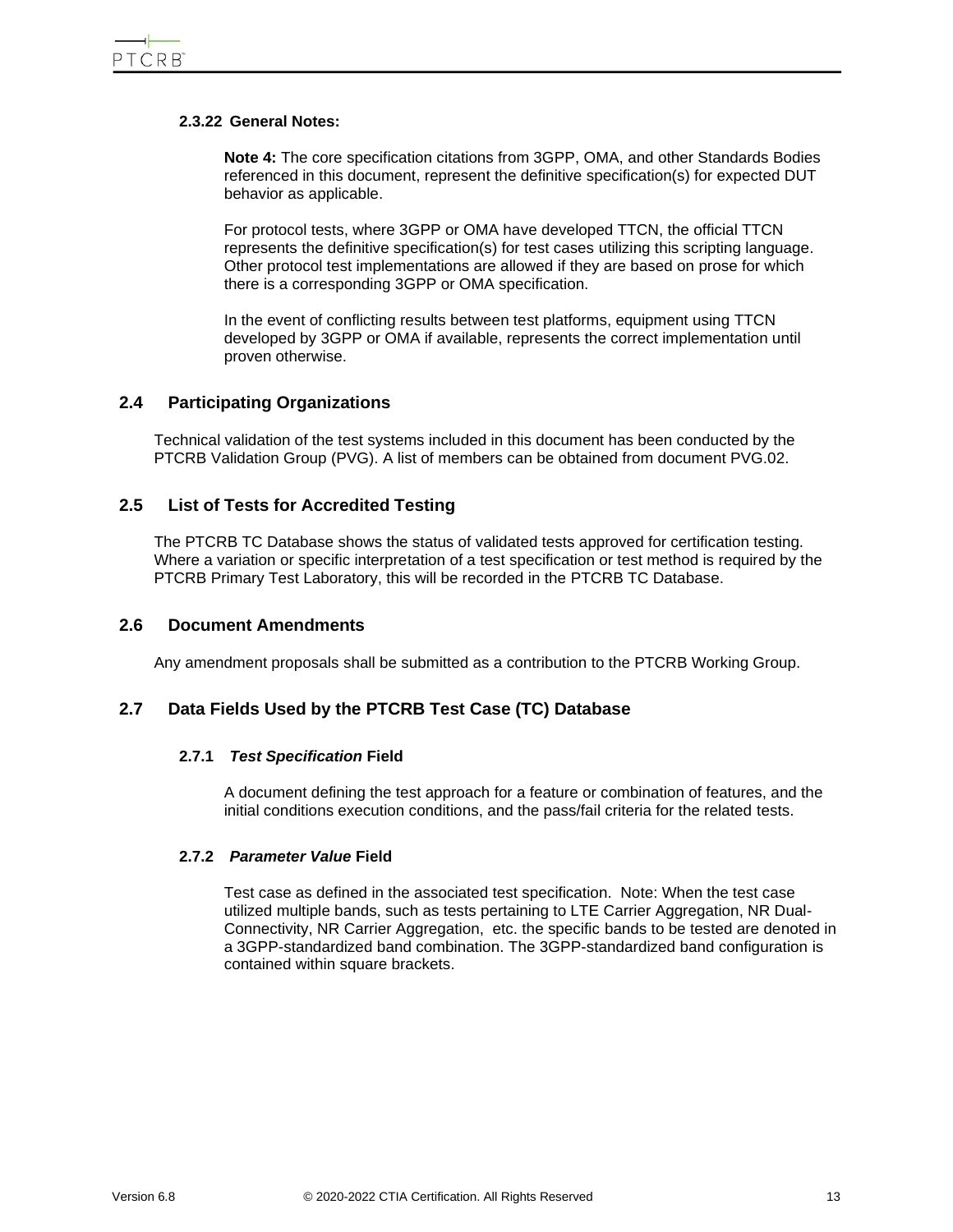| <b>TABLE 2.7.2-1 PTCRB TC DATABASE PARAMETER FIELD NAMING RULES</b> |  |
|---------------------------------------------------------------------|--|
|---------------------------------------------------------------------|--|

<span id="page-13-3"></span>

| <b>Technology</b>  | <b>Test Case</b><br>Parameter:<br><b>Example Allowed</b><br><b>Values</b> | <b>Comment</b>                                                                                                                                                                    |
|--------------------|---------------------------------------------------------------------------|-----------------------------------------------------------------------------------------------------------------------------------------------------------------------------------|
| NR Bands           | n <sub>2</sub><br>n260                                                    | Numeric values for the bands shall be used with a leading lower-<br>case "n" prior to the band number and without any leading zeros.                                              |
|                    | n25-n66                                                                   | Numeric values for the Inter-Band between two NR Bands and<br>applicable for Inter-Band test case.                                                                                |
|                    | DC_14A_n2<br>DC_2A_n260A                                                  | Numeric values for the bands with at least one E-UTRA bands<br>and one NR FR1 or FR2 bands as EN-DC configurations.                                                               |
| CA Bands           | CA_2A-17A<br>CA_n66A-n71A                                                 | Numeric values for the bands with at least two component carrier<br>in E-UTRA bands or NR bands as Carrier Aggregation<br>configurations.                                         |
| 4Rx Bands          | n7_RX4                                                                    | Numeric values for the bands shall be used with an ending<br>RX4" after to the band number and without any leading zeros.                                                         |
| E-UTRA bands       | FDD4<br>TDD41                                                             | Numeric values for the bands shall be used without any leading<br>zeros.                                                                                                          |
|                    | FDD4M                                                                     | Numeric values for the bands shall be used with an ending<br>capital-case "M" after to the band number and without any<br>leading zeros, which applicable to the Cat-M test case. |
| <b>UTRA bands</b>  | <b>FDDII</b>                                                              | Roman numerals shall be used to differentiate between UTRA &<br>E-UTRA.                                                                                                           |
| <b>GERAN</b> bands | 1900                                                                      | The GSM bands with no qualification before or after the actual<br>band definition.                                                                                                |
| General            | <b>Band Independent</b>                                                   | The test case can be performed with any frequency band within a<br>radio technology, supported by the terminal.                                                                   |
|                    | Bearer agnostic                                                           | The test case can be performed with any radio access bearer,<br>supported by the terminal                                                                                         |
|                    | BI-M                                                                      | The Cat-M test case can be performed with any frequency band<br>within a Cat-M radio technology, supported by the terminal.                                                       |
|                    | Network Independent                                                       | The test case can be performed on test platforms that do not<br>require any network access capability.                                                                            |
|                    | EN-BI                                                                     | The test case can be performed with priority EN-DC configuration<br>defined in Table 2.7.10-1, supported by the terminal.                                                         |
|                    | NR-BI                                                                     | The test case can be performed with priority NR band defined in<br>Table 2.7.10-1, supported by the terminal.                                                                     |

## <span id="page-13-0"></span>**2.7.3** *Description* **Field**

Test case description as defined in the associated test specification.

## <span id="page-13-1"></span>**2.7.4** *RFT* **(Request For Test) Field**

An RFT is a request by the PTCRB Working Group to include test cases for a specific band, band combination, feature and/or function. The "RFT indication" field in the PTCRB TC Database shows the association between any given test case and its associated RFT. All RFTs are maintained in PTCRB PVG.03 and in the RFT portion of the PTCRB TCDB.

## <span id="page-13-2"></span>**2.7.5** *Test Platform* **Fields**

Each validated test platform shall have an associated Test Platform (TP) number, the relationship for which is maintained in the PTCRB TCDB in the fields labeled "V". "E" or "D", as described below: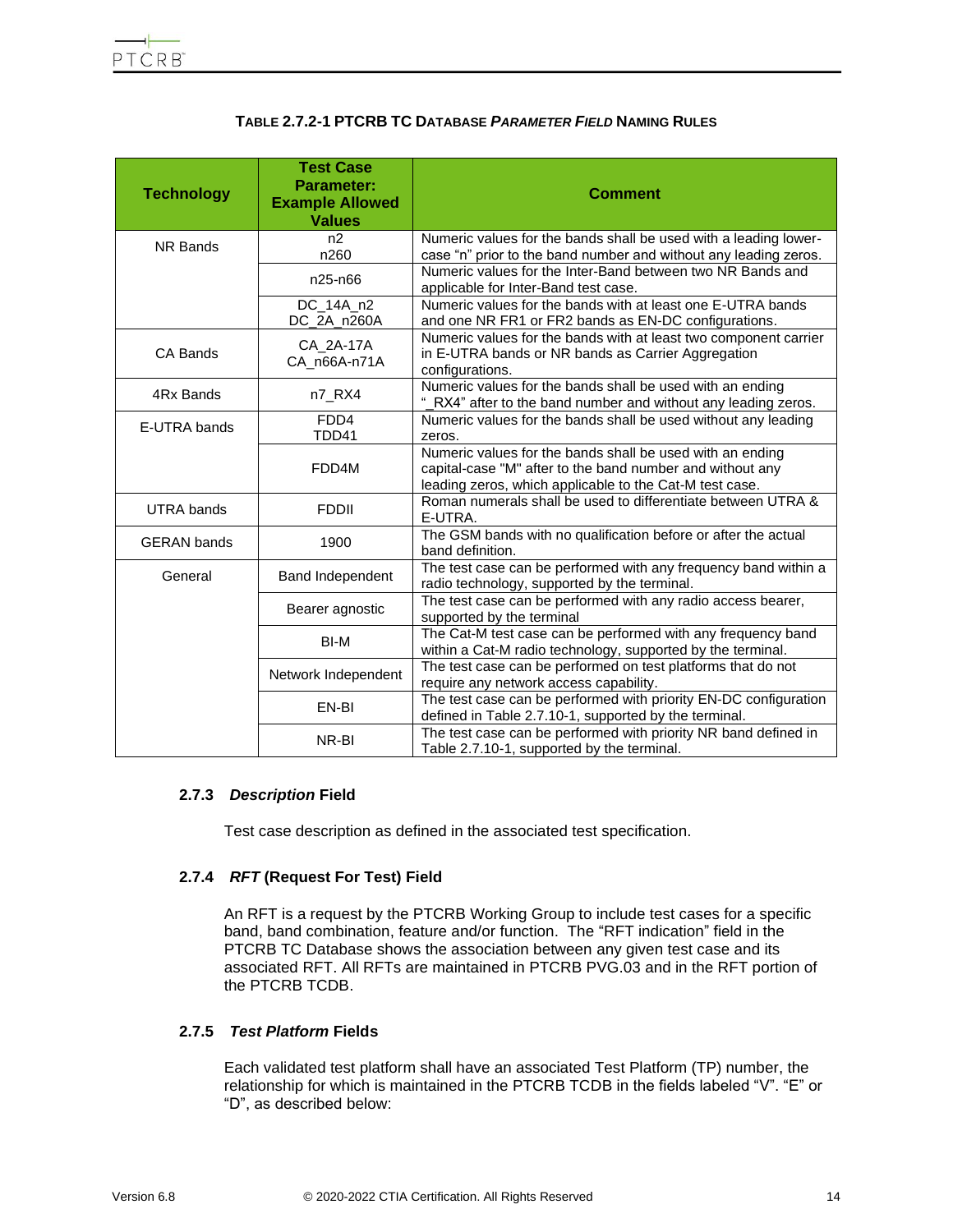## **2.7.5.1 Validation Status Information:**

**V (Validated):** A Test Platform having fully fulfilled the validation criteria complying with the latest version(s) of the test specification(s).

**E (Exception):** A Test Platform partially fulfilling the validation criteria and/or just partially complying to the latest version(s) of the test specification(s).

**D (Downgrade):** A Test Platform that has been downgraded and is currently not recommended to be used for certification testing process.

### <span id="page-14-1"></span><span id="page-14-0"></span>**2.7.6** *Category* **Field (PTCRB Test Case Category)**

The following test case categories shall be used

## **TABLE 2.7.6-1 PTCRB TEST CASE CATEGORY FIELD DEFINITIONS**

| <b>Category "A"</b> | Test case is fully validated, and available in PTCRB<br>authorized test laboratories                                                                                             |
|---------------------|----------------------------------------------------------------------------------------------------------------------------------------------------------------------------------|
| Category "B"        | Test case is available in PTCRB authorized test<br>laboratories with exceptions                                                                                                  |
| <b>Category "C"</b> | Reserved category                                                                                                                                                                |
| Category "D"        | Test case is downgraded and is not a certification<br>requirement                                                                                                                |
| Category "E"        | Test case is validated, and results are provided in the<br>certification test report. Failure of DUT to pass test case will<br>not prevent its certification.                    |
| Category "N"        | Not applicable (all versions of NAPRD03)                                                                                                                                         |
| <b>Category "S"</b> | Not applicable for this version and all later NAPRD03<br>versions (e.g. execution of this test is suspended). This test<br>case may be applicable for previous NAPRD03 versions. |
| Category "P"        | New test case not yet validated or a test case that has been<br>downgraded for more than 45 days.                                                                                |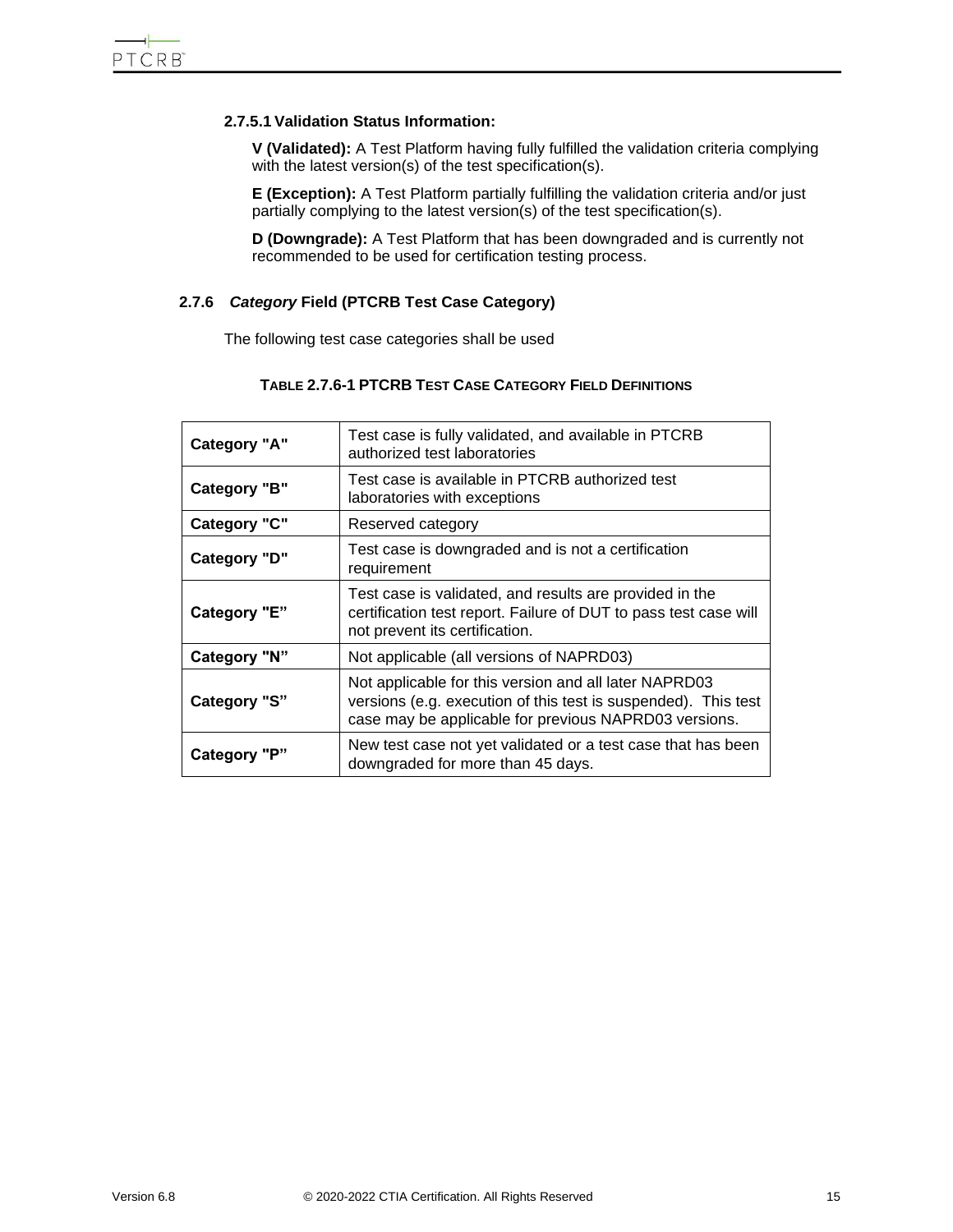## **2.7.6.1 Category "A"**

## **TABLE 2.7.6.1-1 CATEGORY "A" DEFINITION**

#### <span id="page-15-0"></span>**Definition of this category:**

Device conformance is tested by a PTCRB authorized test laboratory as indicated in the "tested band" column. Conformity of the DUT is demonstrated in a PTCRB authorized test laboratory using validated test programs on appropriate test equipment reference configuration listed in TC Database.

#### **Interoperability testing:**

This test purpose is tested according to Section [3.2](#page-40-2) of this document.

**This category is used for:**

All test purposes covered by validated Means of Test or a defined interoperability methodology

**Test case result:**

A Category A test case shall be passed for the DUT to obtain PTCRB certification. See the guidelines of PVG.12 for the process on how to deal with test case failures during certification.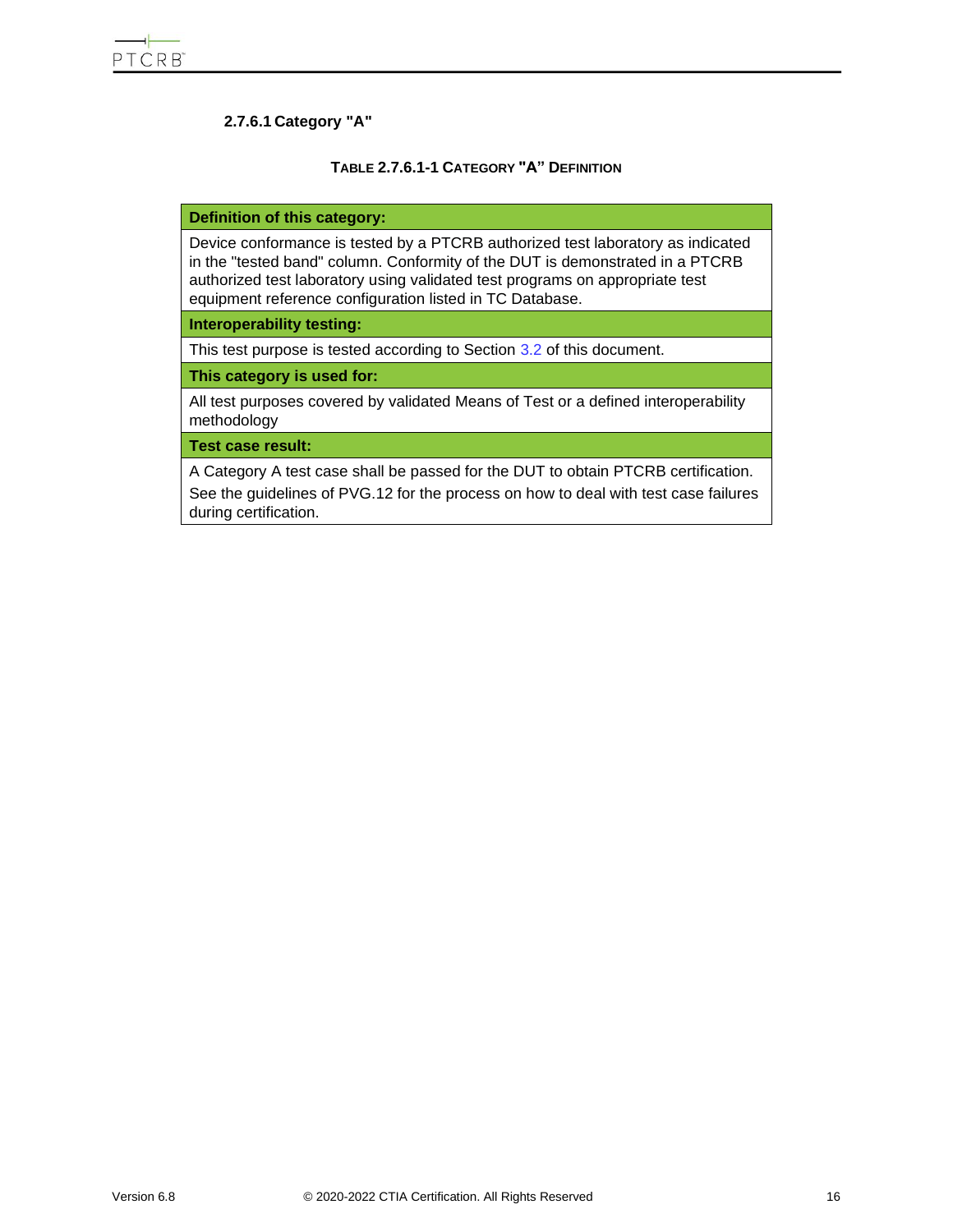## **2.7.6.2 Category "B"**

#### **TABLE 2.7.6.2-1** *CATEGORY "B" DEFINITION*

#### <span id="page-16-0"></span>**Definition of this category:**

Device conformance is tested to the extent possible by a PTCRB authorized test laboratory as indicated in the "tested band" column. Conformity of the DUT is demonstrated to the extent possible in a PTCRB authorized test laboratory using validated test programs on an appropriate test equipment reference configuration listed in TC Database.

#### **This category is used for:**

a) Means of Test where test purposes are not fully tested, because parts of the Means of Test are incorrect and therefore not valid for accredited testing.

b) Means of Test where a "PASS" verdict is a valid verdict, but a "FAIL" verdict may not be valid.

c) Means of Test not validated for a special DUT configuration.

**Example**:

1) Parts of a Means of Test are validated because some sections of the test program are faulty and therefore the referenced test purpose might be partly covered, or other referenced test purposes are not covered at all.

2) A Means of Test is running up to a specific test section where more than one correct DUT behavior would be possible but only one specific behavior is allowed by the test program and therefore it might unfairly "FAIL" in this section.

3) A Method of Test is written for TCH/S DUT and DATA-only DUT, but the test can be performed for TCH/S DUT only.

**Test case result:**

A Category "B" test case shall be passed for the DUT to obtain PTCRB certification, with exception to certain cases.

See the guidelines of PVG.12 for the process on how to deal with test case failures during certification.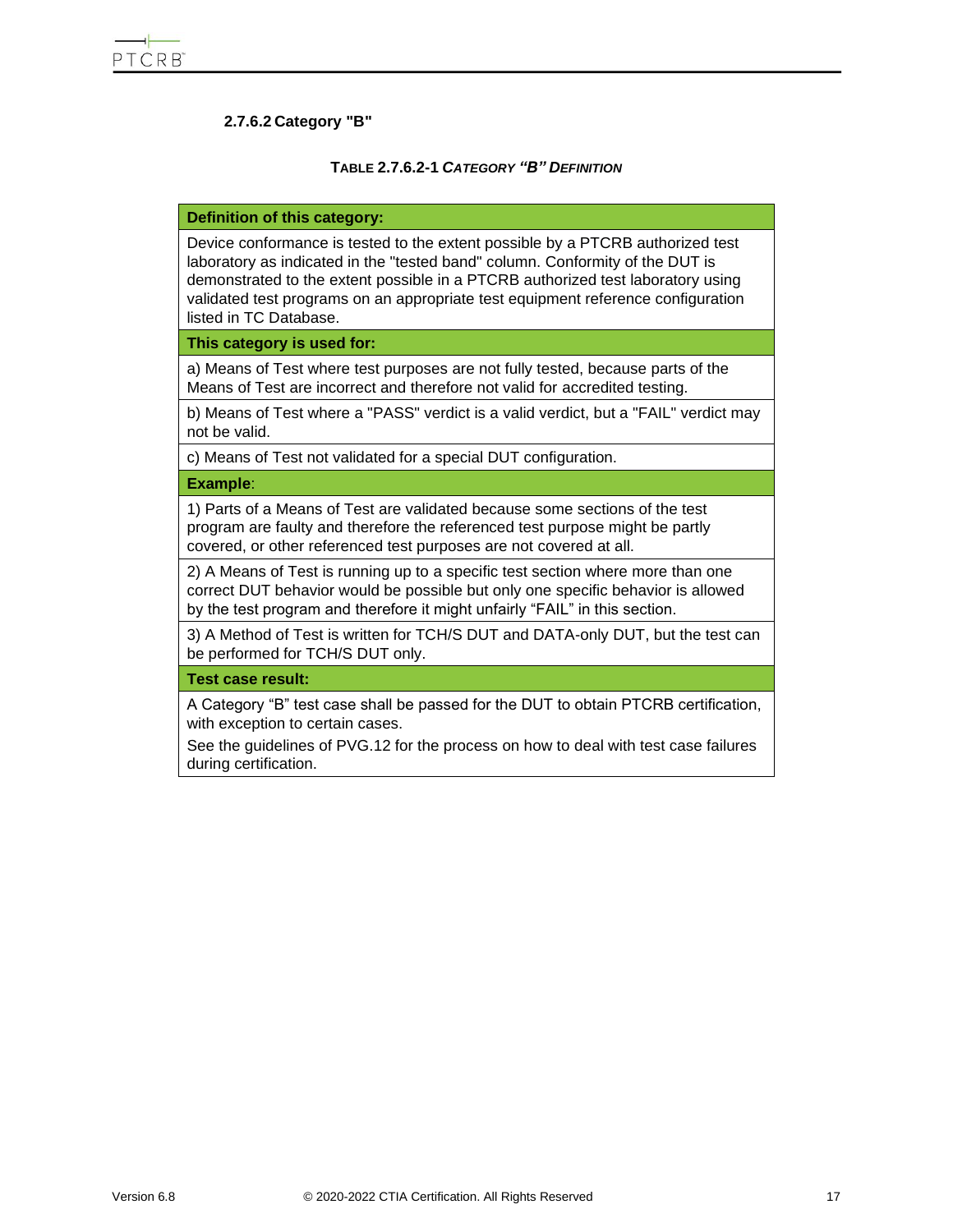## **2.7.6.3 Category "D"**

#### **TABLE 2.7.6.3-1** *CATEGORY "D" DEFINITION*

#### <span id="page-17-0"></span>**Definition of this category**:

The test has previously been in category "A", "B" or "E" but has been "downgraded" due to an issue with the test case implementation, test platform and/or test specification and there are no valid Means of Test available.

Unless the test case issue is resolved and the test case re-validated within 45 days of approval of the test case downgrade, the test case will revert to Category "P" (45-day rule). The date, time and rationale for each Category D downgrade shall be documented.

#### **This category is used for:**

An indication that a test case was earlier a certification requirement but has been downgraded due to an issue with the test case; the test case can be revalidated by application of the "5 day rule" and immediately be re-introduced as a certification requirement.

#### **Example:**

A PTCRB authorized test laboratory has found an issue with a test case implementation that means the test case cannot be used for certification testing. The PTCRB Full Test Laboratory or PTCRB Associate Test Laboratory has raised a change request by application of the "5-day rule" explaining the issue and proposing to downgrade the test case. On approval of the 5 day rule the test case category is changed to "D" indicating the test case has been downgraded and is no longer a certification requirement. If the test case is not corrected and re-validated with 45 days, it will revert to Category "S" and be treated as though a suspended test case with no current valid means of test.

**Test case result:**

A Category "D" test case is not executed.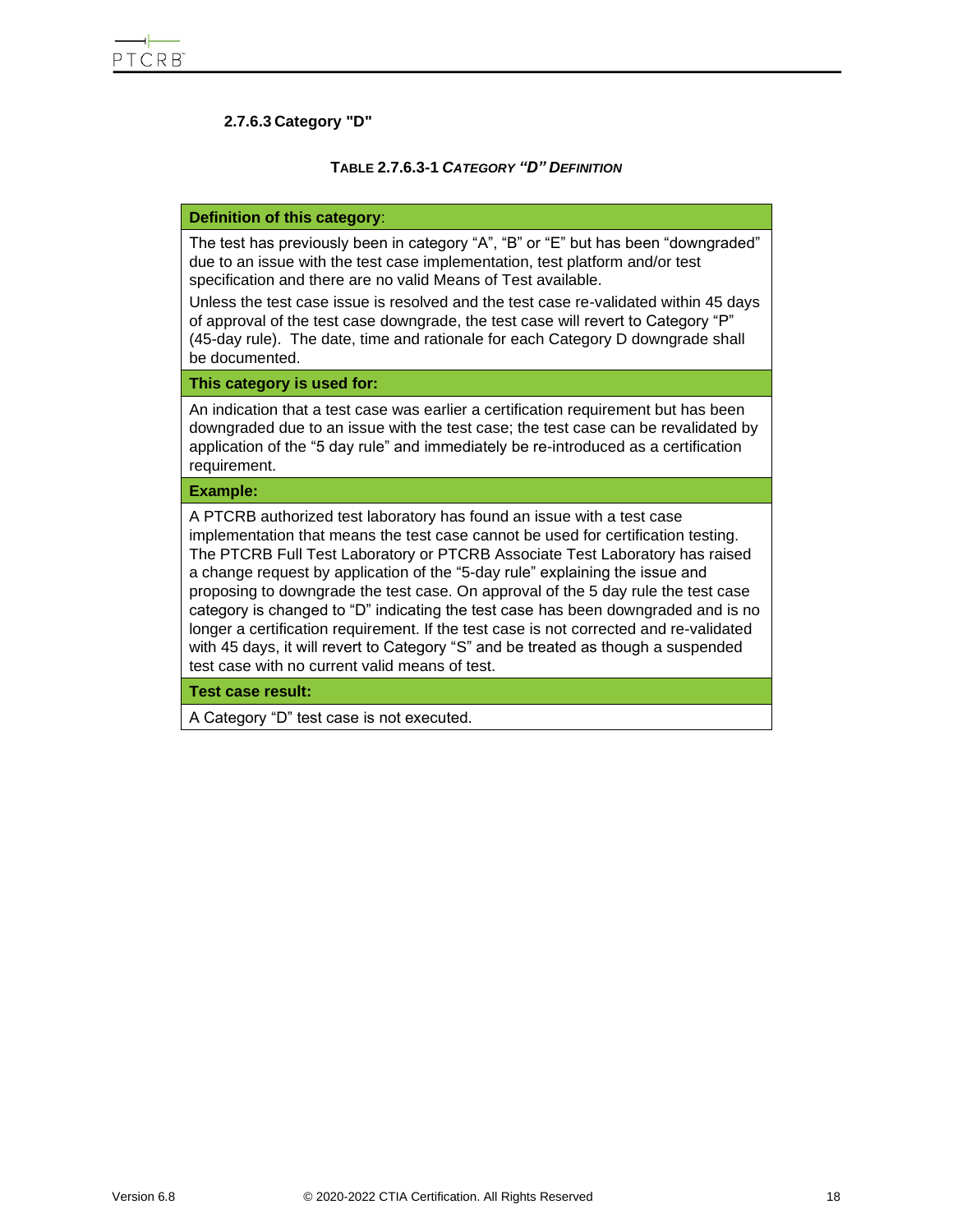## **2.7.6.4 Category "E"**

#### **TABLE 2.7.6.4-1** *CATEGORY "E" DEFINITION*

#### <span id="page-18-0"></span>**Definition of this category:**

Tests that have been validated but are under evaluation are allocated to Category "E". Category "E" tests shall be performed by a PTCRB authorized test laboratory on DUTs as indicated in the "tested band" column; the results of which will not gate issuance of an IMEI. The results of these tests shall be presented as part of the certification test results. The results shall also include comments pertaining to the reason of any failures experienced within a Category "E" test case. This shall include whether the test case is believed to be at fault and an indication that the test equipment manufacturer has been contacted. If it is believed to be a DUT failure, the comment shall include what type of error was indicated by the test equipment.

Where a Category "E" test case has failed on a previous certification of the DUT or is leveraging results from a related DUT (i.e., Parent, Module), if changes have been made to the DUT which may alter the result of the test case, the test shall be re-run for the subsequent certifications.

Where a Category "E" test case has failed due to a fault of the test implementation on a previous certification of the DUT or is leveraging results from a related DUT (i.e., Parent, Module), if changes have been made to the test implementation, the test shall be re-run for the subsequent certifications.

Interoperability tests may be executed by the manufacturer as defined in Section [3.2](#page-40-2) of this document.

#### **This category is used for:**

Test for features that were new or not supported by all operators, will also include recently validated tests prior to being moved to Category "A".

#### **Example:**

Tests that have been validated but have not been moved to Category "A" such as new GPRS test cases or features not supported by all operators such as PBCCH or NMO I

#### **Test case result:**

A Category "E" test case shall be executed. However, a Pass result is not required for the Device to obtain PTCRB certification.

See the guidelines of PVG.12 for the process on how to deal with test case failures during certification.

#### **Addition of Tests to Category "E"**

A PTCRB Working Group member may request inclusion of a specific test in Category "E". The PTCRB Operator Steering Group shall review the test and if approved by the group, the test is moved to Category "E". All new tests submitted by the PVG will initially become Category "E".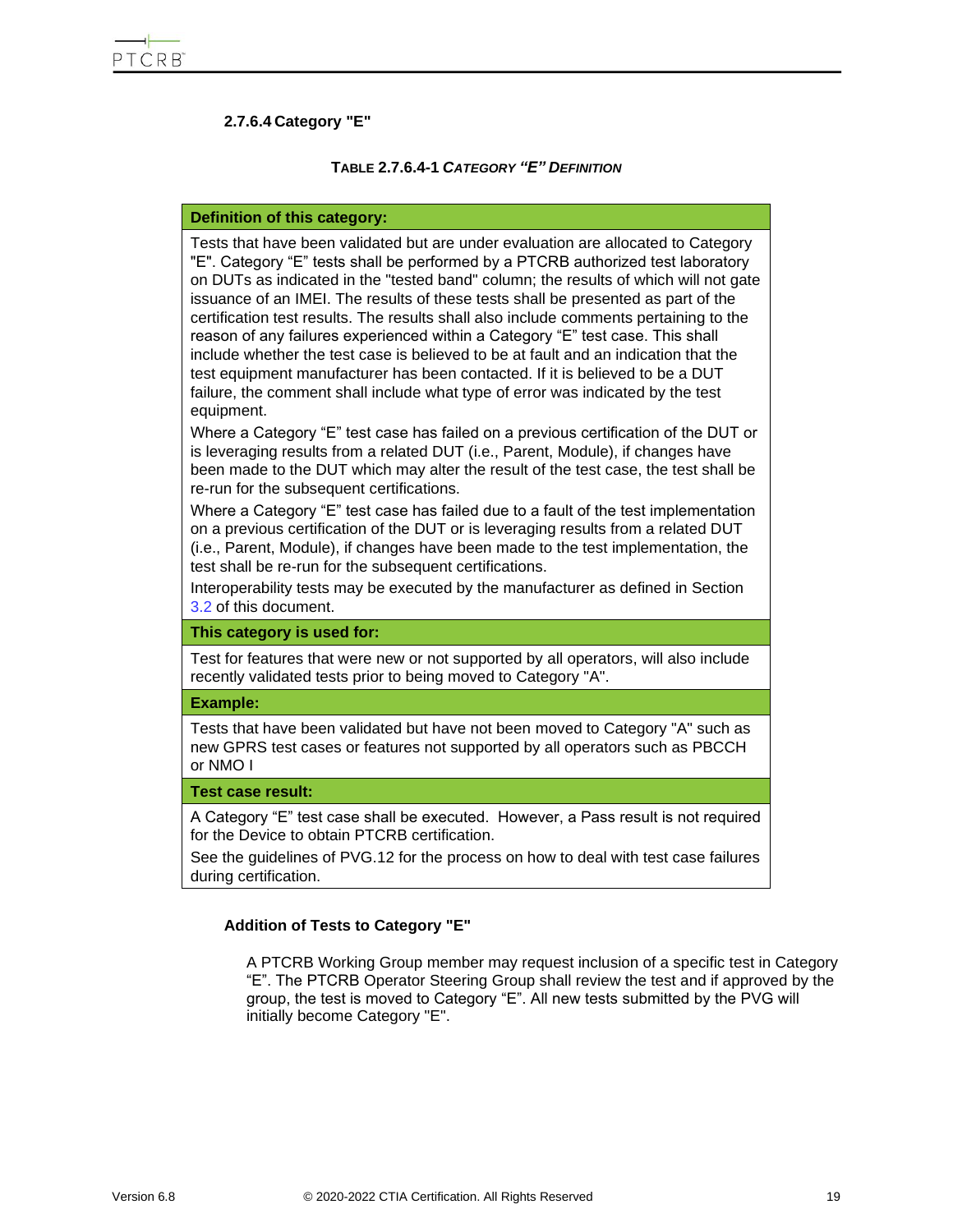## **Moving Tests from Category "E" to Any Other Category:**

A PTCRB Working Group member may request the movement of a specific test from Category "E" into another Category ("A", "B"). Alternatively, the test may be removed. The PTCRB Operator Steering Group shall review the change request proposal. If the change request proposal is approved by the group, the test will change to the proposed category.

#### **2.7.6.5 Category "N"**

#### **TABLE 2.7.6.5-1** *CATEGORY "N" DEFINITION*

<span id="page-19-0"></span>

#### **2.7.6.6 Category "S"**

#### **TABLE 2.7.6.6-1 CATEGORY "S" DEFINITION**

#### <span id="page-19-1"></span>**Definition of this category:**

This listed test does not require any testing nor declaration for this version and all later NAPRD03 versions. This test case may be applicable for previous NAPRD03 versions.

#### **This category is used for:**

Test execution not required for this version and all later NAPRD03 versions. It may be required to execute this test case for previous NAPRD03 versions.

#### **Example:**

A test case has been suspended and replaced by a re-defined test case.

#### **Test case result:**

A Category "S" test case is not executed for this version and all later NAPRD03 versions.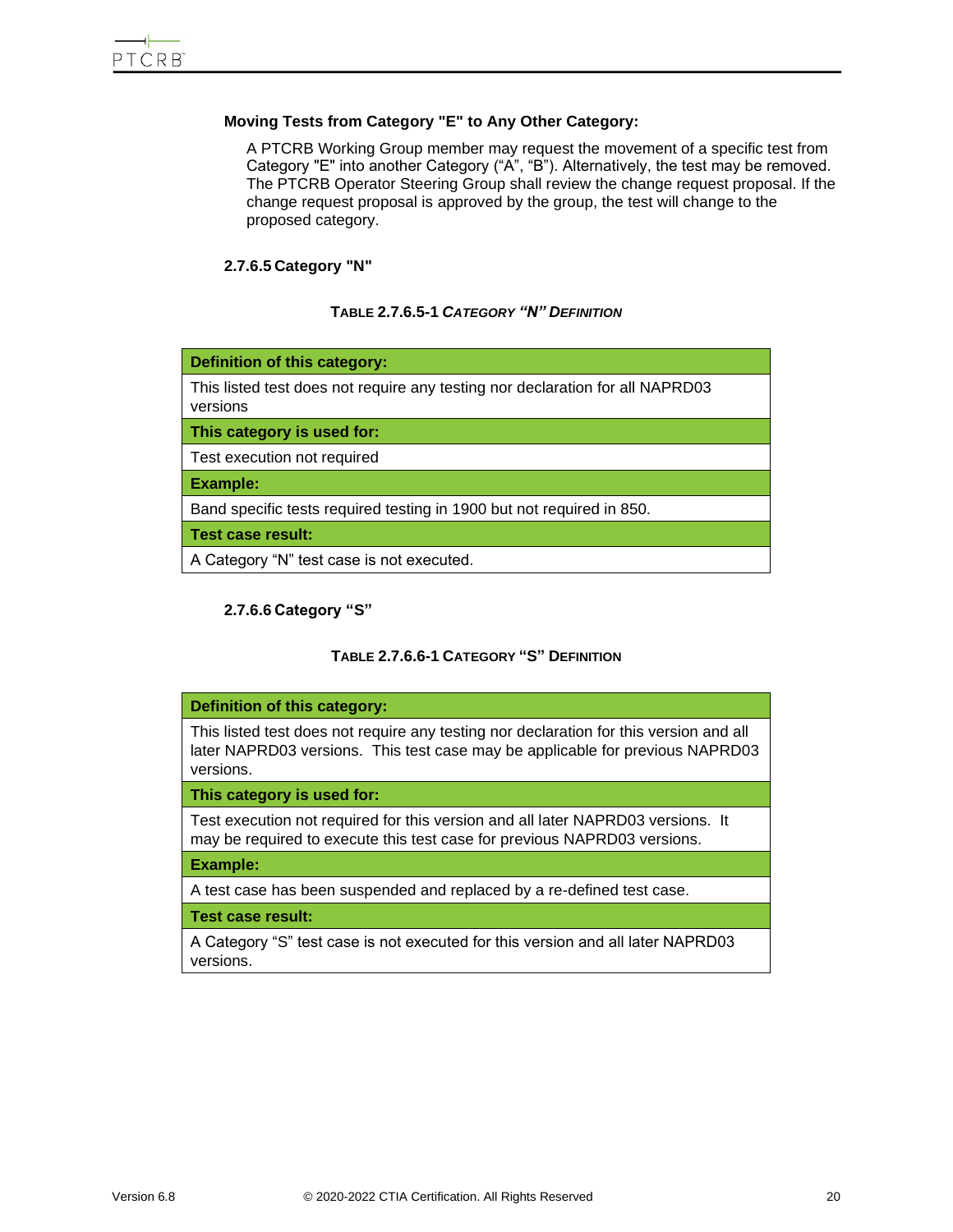## **2.7.6.7 Category "P"**

#### **TABLE 2.7.6.7-1 CATEGORY "P" DEFINITION**

#### <span id="page-20-3"></span>**Definition of this category:**

Tests which have been specified by an RFT and have never been validated on commercially available test equipment. Validation reports shall be submitted to PVG meetings for PTCRB approval, and test cases can only change to category "E" in a new version of NAPRD03 as defined above.

#### **This category is used for:**

Instances where no test solution has ever been available. *Note:* Beginning with NAPRD.03 V 6.2, test cases that were, at one time, validated but were subsequently downgraded are no longer moved to Category P after expiry of the 45-day rule, but are moved to Category S instead.

**Test case result:**

A Category "P" test case is not executed.

#### <span id="page-20-0"></span>**2.7.7** *Technology Area* **Field**

This identifies the technology area of the test case. This is primarily used to determine capabilities of a PTCRB Full Test Laboratory or PTCRB Associate Test Laboratory.

#### <span id="page-20-1"></span>**2.7.8** *TC Cluster* **Field**

This field identifies clusters (groupings) of test cases for transfer validation purposes.

#### <span id="page-20-2"></span>**2.7.9 Test Case Classifications**

#### **2.7.9.1 Bearer Agnostic**

A test case which is independent of the radio access bearer or frequency band used during the test (typically used for Application Enablers).

#### **2.7.9.2 Band Independent**

The performance of test cases is not influenced by the bearer band used for the test scenario. The test case can be performed with any PTCRB bearer band within a radio technology, supported by the DUT.

#### **2.7.9.3 Network Independent**

A test case which is validated without the use of a radio access bearer (e.g., SIM interface specific tests).

#### **2.7.9.4 Bearer Band**

A test case that has been validated for specific frequency bands and/or technology (e.g., GSM1900, FDD2).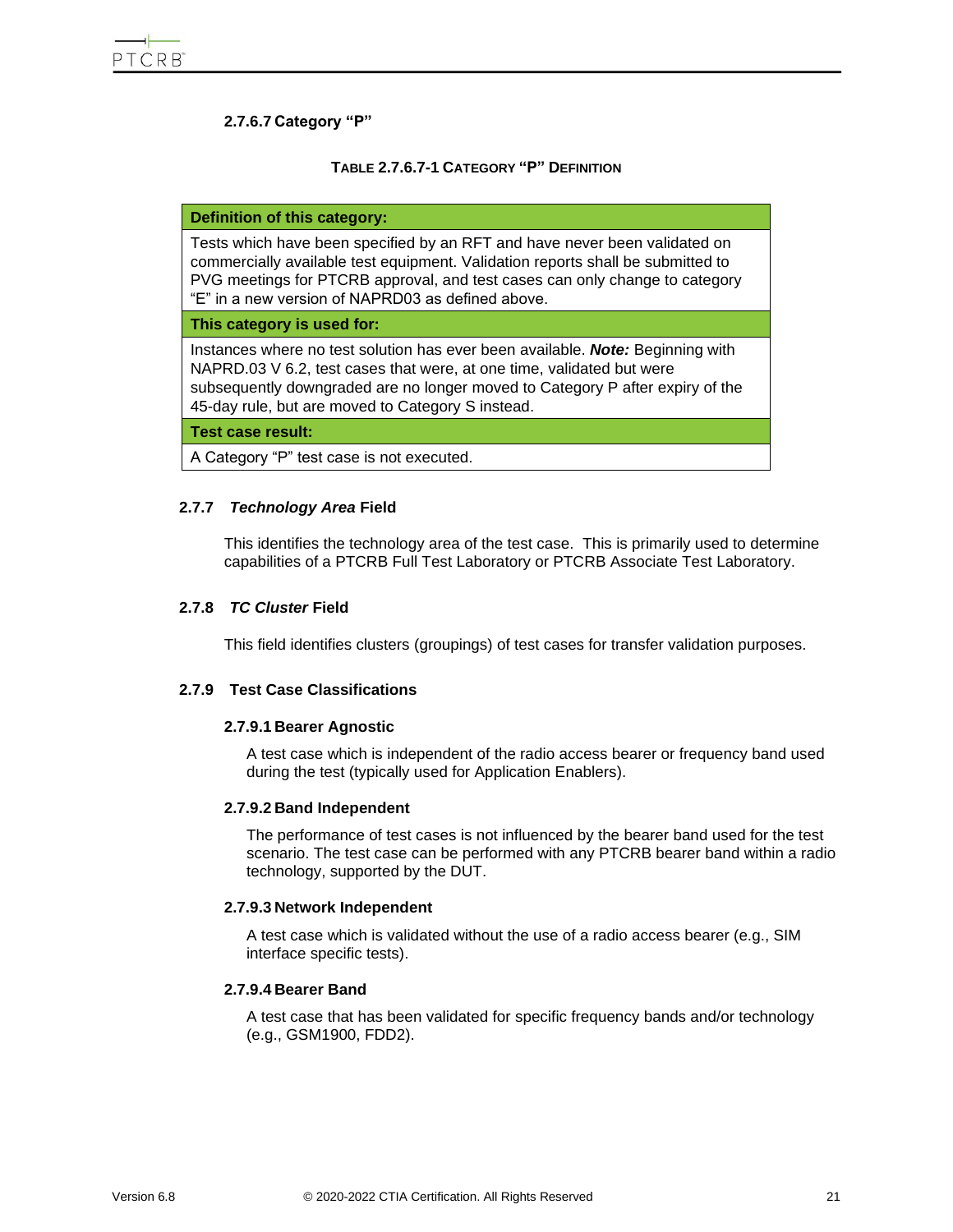### <span id="page-21-0"></span>**2.7.10 Test Case Sub-Classifications for all "Bearer Band" Tests**

**Bearer to be Tested:** Defines the radio access bearer(s) and band(s) in which the Device shall be tested.

- *"Single"* indicates that the applicable test case (e.g., protocol testing) shall be executed in a single PTCRB Band with no specified band prioritization.
- *"FR Single"* indicates that the applicable 5G NR test case (e.g., protocol testing) shall be executed in a single PTCRB NR FR1 Band and a single NR FR2 Band with no specified band prioritization.
- *"NR Single prio"* indicates that the applicable test case shall be executed in a single PTCRB NR Band with a band execution priority order to be followed as specified in Table.2.7.10-1 below

<span id="page-21-1"></span>

| <b>Bearers to</b><br>be Tested | <b>Parameter Value</b> | <b>Priority Bands to be tested</b>                                                                                     |
|--------------------------------|------------------------|------------------------------------------------------------------------------------------------------------------------|
| <b>NR Single</b><br>prio       | EN-BI                  | <b>Priority 1: DC 5A n66A</b><br>Priority 2: DC_66A_n78A<br>Priority 3: DC_12A_n66A                                    |
|                                |                        | <b>Priority 4: Any EN-DC configuration supported</b><br>by the Device for which validated<br>EN-BI tests are available |
| <b>NR Single</b><br>prio       | NR-BI                  | Priority 1: NR n66<br>Priority 2: NR n71<br>Priority 3: NR n2                                                          |

#### **TABLE 2.7.10-1 SINGLE PRIO BAND HIERARCHY**

Note: Inter-band test cases shall be executed if the frequency band combinations are supported by the Device.

*"All"* indicates that the Device shall be tested in all PTCRB Bands relevant to the RAT under test. Section 2.8 of this document identifies all PTCRB Bands by RAT. Test cases defined for GCF Bands shall be executed as indicated within the applicable GCF-CC. Bands identified by both PTCRB and GCF are defined as PTCRB Bands and test execution in these bands shall follow PTCRB rules. Inter-RAT test cases shall be executed in all frequency band combinations supported by the Device.

- *"I-RAT Single"* indicates an Inter-RAT test case that shall be executed in a single band combination. Inter-RAT test cases are split into separate test case parts for each possible band combination. Inter-RAT test cases shall be executed in PTCRB Bands.
- Blank indicates that the test does not require a bearer
- *"RAT All"* indicates that the applicable test case shall be executed once in each supported RAT but only in PTCRB Bands within each supported RAT.
- *"TS Rule"* indicates that the applicable test case has specific execution requirements as detailed in the relevant test specification.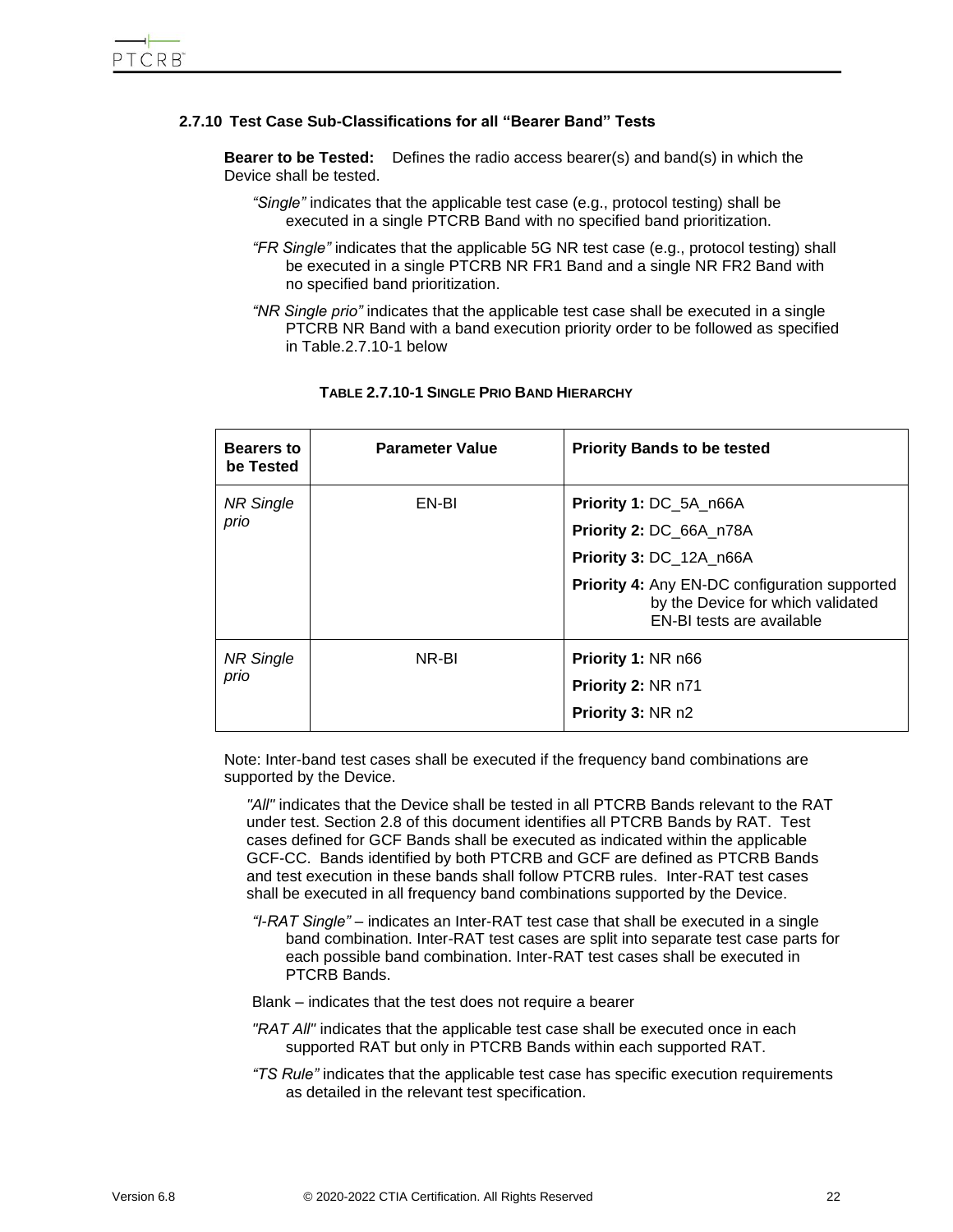Where test cases have been identified as redundant between UTRA and GSM, or where a mixture of test capabilities for UTRA and GSM band support exist, testing shall be performed according to the following rules:

- If UTRA FDD is supported by the Device and the test case in question has been validated for FDD Band II or V, then execute the test in one of these UTRA-FDD PTCRB Bands. Note: For instances in which the test case is only available in bands supported by GCF-CC, execution of the test in a GCF-CC UTRA band is preferred over GCF-CC GERAN.
- If UTRA FDD is not supported by the Device but GSM1900 or GSM850 is supported by the Device and the test case in question has been validated for GSM1900 or GSM850, then execute the test in one of the GERAN PTCRB Bands supported by the Device.

#### <span id="page-22-0"></span>**2.7.11 Special Rules and Exceptions:**

Audio testing shall be performed according to the rules as defined in Section 2.9.6 of this document.

Conducted or RSE GCF Certification test results for GCF Bands will be recognized as a substitute for PTCRB conducted or RSE test results in the GCF bands, provided the GCF laboratory executing the tests is, at a minimum, an active PVG Laboratories member. Otherwise, GCF Band conducted or RSE test cases shall be performed in a PTCRB Full Test Laboratory or PTCRB Associate Test Laboratory as delegated by the PTCRB Primary Test Laboratory. The PTCRB Primary Test Laboratory will be responsible for uploading the GCF Certification test results to the PTCRB certification database along with their own test results.

Application enabler tests are not bearer dependent and can be performed in any frequency band supported by the Device.

If the primary PTCRB band tested on the certified Parent Device is disabled for any technology on the Variant Device, results for all "single" and "I-RAT single" band test cases from the Parent Device can be re-used on the Variant Device for certification.

If primary band test cases were executed according to GCF-CC only in any technology on the Parent Device, then testing of all "single" and "I-RAT single" band test cases shall be executed on the Variant Device if a PTCRB band is enabled, even if the band tested according to GCF-CC is still enabled.

For bearer-agnostic testing refer to NAPRD section *"Application Enabler (AE) Test Applicability"*.

## <span id="page-22-2"></span><span id="page-22-1"></span>**2.8 PTCRB Bands**

The following subsets of 3GPP-defined bands and band combinations have been identified as PTCRB Bands in this and all other PTCRB documents:

## **TABLE 2.8-1 PTCRB GERAN FREQUENCY BANDS**

| 850 MHz  |
|----------|
| 1900 MHz |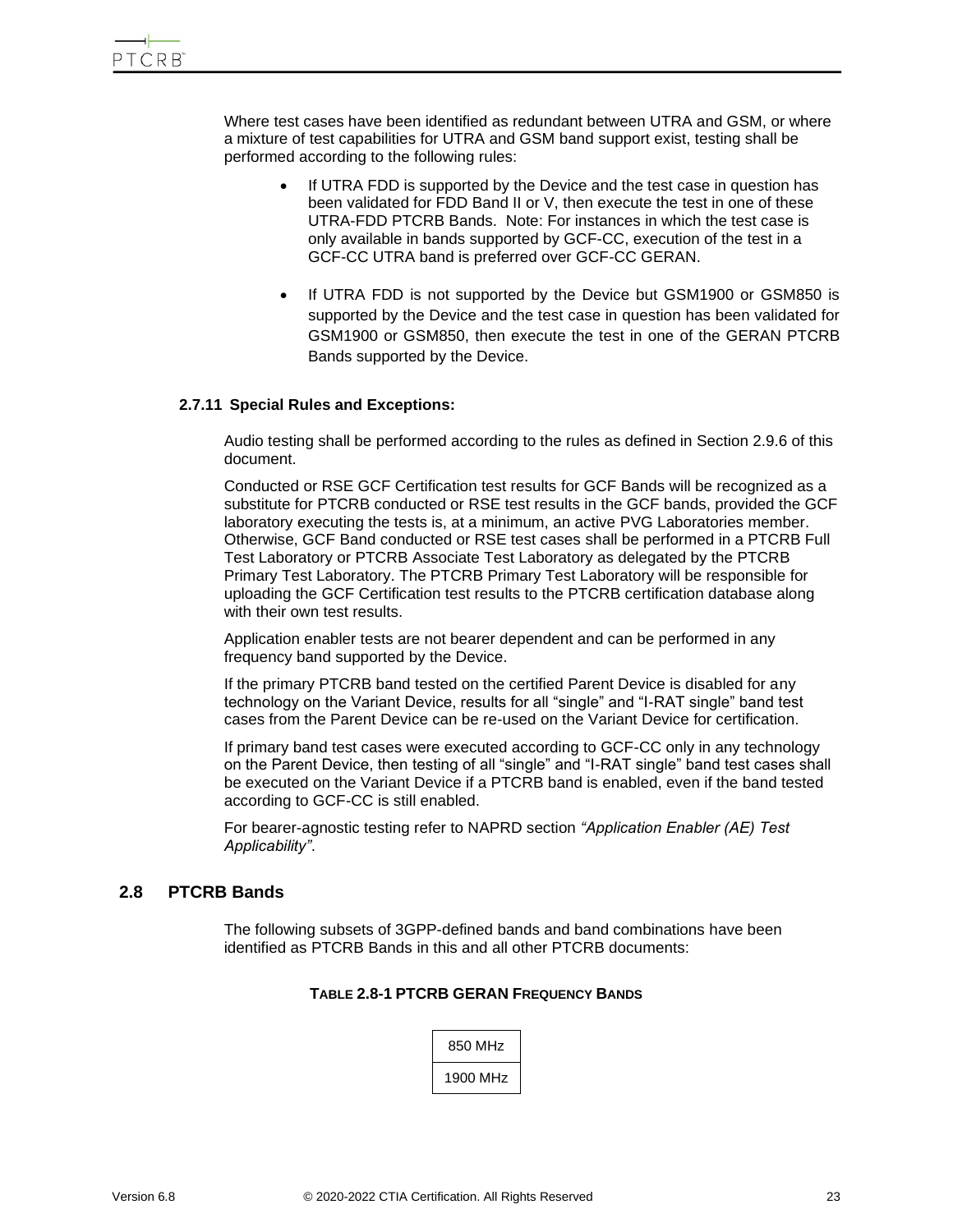## <span id="page-23-0"></span>**TABLE 2.8-2 PTCRB UTRA FREQUENCY BANDS**



## <span id="page-23-1"></span>**TABLE 2.8-3 PTCRB E-UTRA FREQUENCY BANDS**

| <b>FDD</b> | <b>TDD</b> |
|------------|------------|
| Band 2     | Band 41    |
| Band 4     | Band 42    |
| Band 5     | Band 43    |
| Band 7     | Band 48    |
| Band 12    |            |
| Band 13    |            |
| Band 14    |            |
| Band 17    |            |
| Band 25    |            |
| Band 26    |            |
| Band 30    |            |
| Band 66    |            |
| Band 71    |            |
| Band 85    |            |

## <span id="page-23-2"></span>**TABLE 2.8-4 PTCRB E-UTRA SDL FREQUENCY BANDS**



# <span id="page-23-3"></span>**TABLE 2.8-5 PTCRB 5G NR FR1 STAND-ALONE (SA) FREQUENCY BANDS**

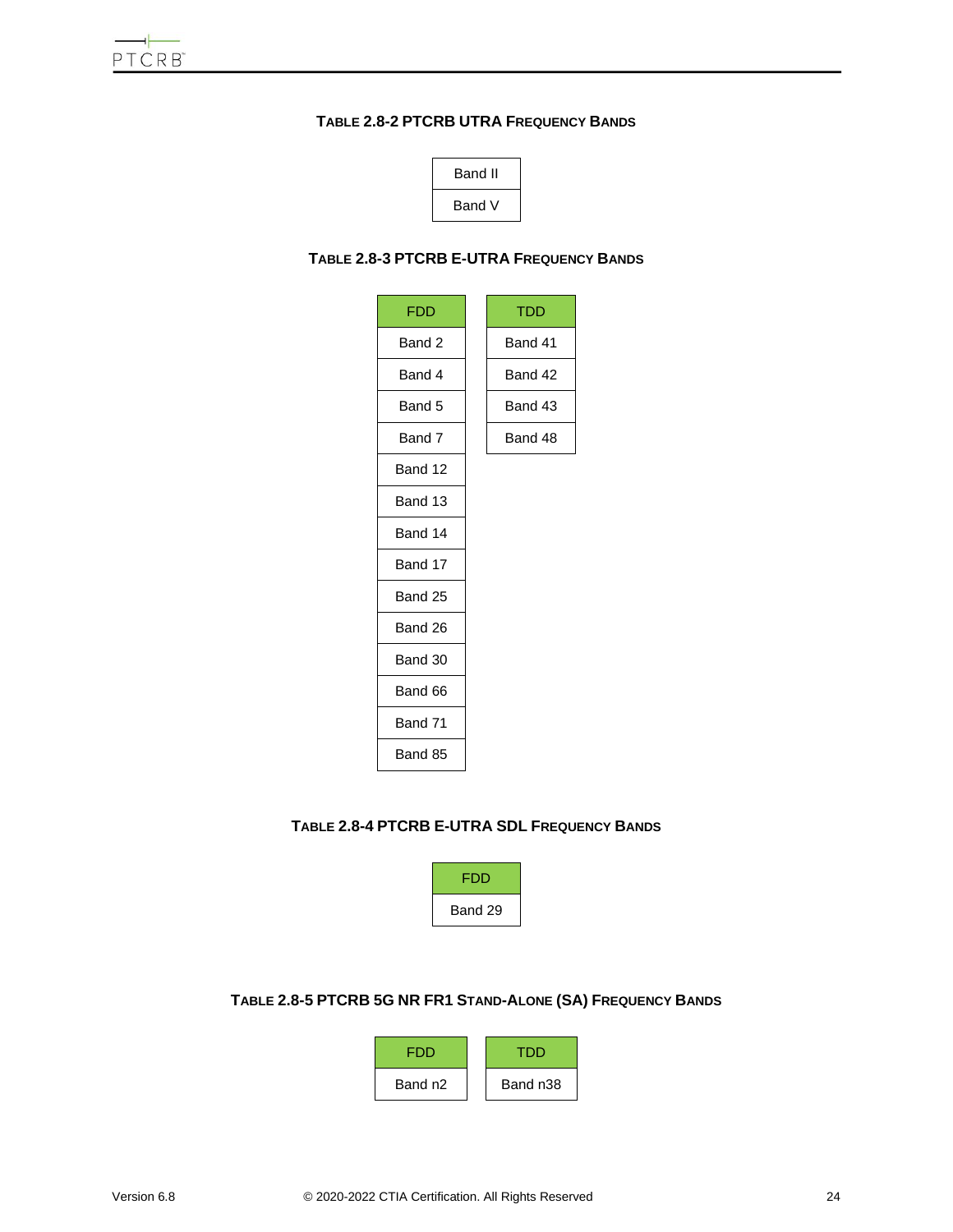

## <span id="page-24-0"></span>**TABLE 2.8-6 PTCRB 5G NR FR1 STAND-ALONE (SA) SDL FREQUENCY BANDS**



## <span id="page-24-1"></span>**TABLE 2.8-7 PTCRB 5G NR FR1 NON-STAND-ALONE (NSA) FREQUENCY BANDS**

| FDD      | TDD      |
|----------|----------|
| Band n2  | Band n38 |
| Band n5  | Band n41 |
| Band n7  | Band n77 |
| Band n12 | Band n78 |
| Band n25 |          |
| Band n30 |          |
| Band n66 |          |
| Band n71 |          |

### <span id="page-24-2"></span>**TABLE 2.8-8 PTCRB 5G NR FR2 STAND-ALONE (SA) FREQUENCY BANDS**

| TDD |
|-----|
| TBD |
| TBD |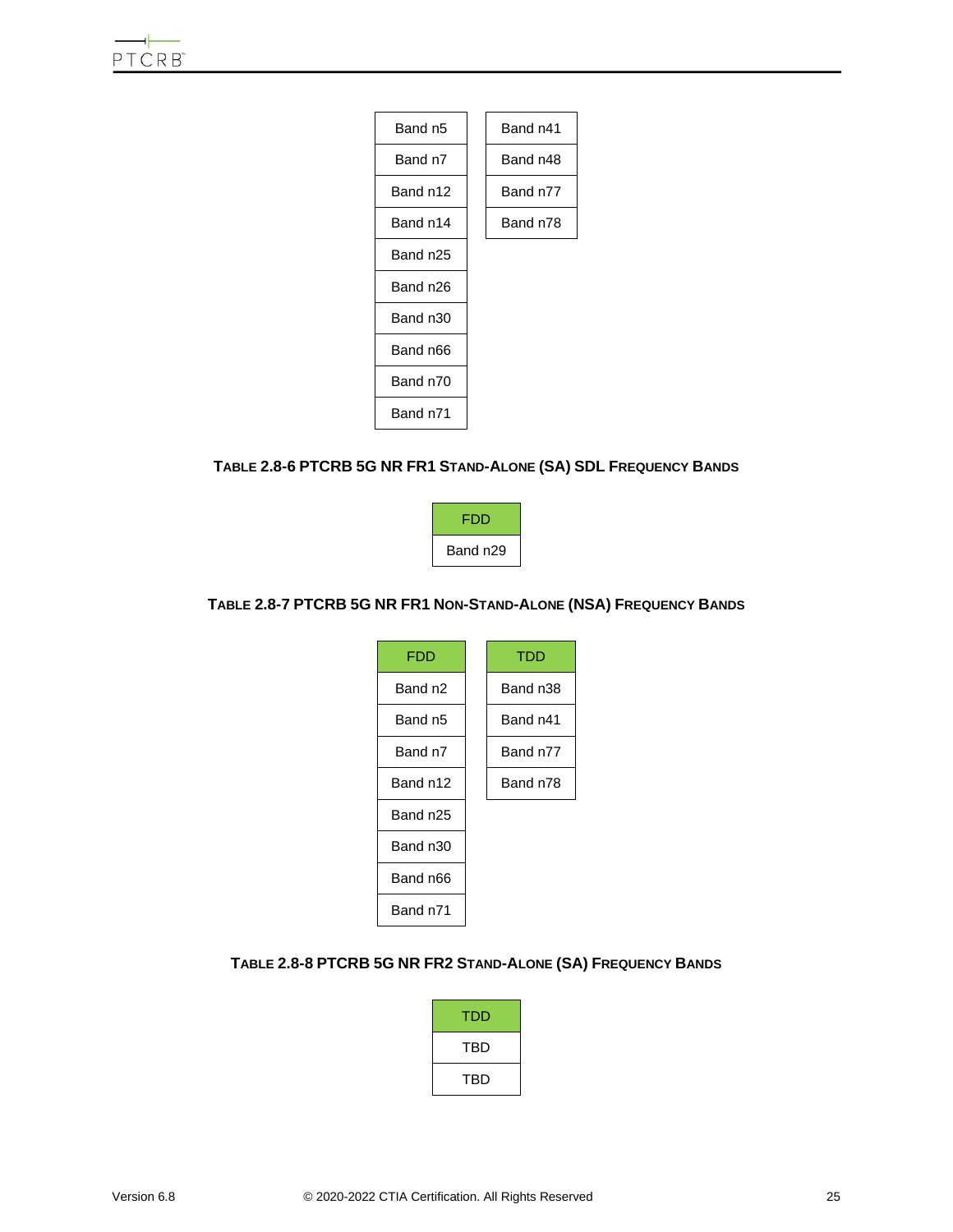#### <span id="page-25-2"></span>**TABLE 2.8-9 PTCRB 5G NR FR2 NON-STAND-ALONE (NSA) FREQUENCY BANDS**



The further information of PTCRB certification bands and/or supporting Operator(s) information shall refer to latest version of PTCRB Validation Group (PVG) Permanent Reference Documents [211] PVG.11.

## <span id="page-25-0"></span>**2.9 RF Performance Evaluation**

<span id="page-25-1"></span>The RF Performance Evaluation is a mandatory requirement for all Device Types going through PTCRB Certification (the Category Field in the PTCRB TCDB is informative only.) Device assessment requirement shall be based on sub-clause 2.9.1 below.

#### **2.9.1 RF Performance Test Plan**

The test plan to be utilized for the evaluation of RF Performance for GSM, GPRS, EGPRS, UMTS and LTE Devices is the version of *"CTIA Certification Test Plan for Wireless Device Over-the-Air Performance"* [101] in effect at the time the request is submitted to the PTCRB certification database. The latest version of the test plan can be downloaded from CTIA Certification's web site at https://ctiacertification.org/test-plans/. A listing of CTIA Certification Authorized Test Labs (ATLs) capable of conducting the testing described in [1] can be found on the same web site (under OTA Performance authorized testing capability).

Devices supporting the following bands shall be tested for RF performance as part of PTCRB certification:

- GSM/GPRS/EGPRS 850
- GSM/GPRS/EGPRS 1900
- UMTS Band II
- UMTS Band V
- LTE Band 2
- LTE Band 4
- LTE Band 5
- LTE Band 7
- LTE Band 12
- LTE Band 13
- LTE Band 14
- LTE Band 17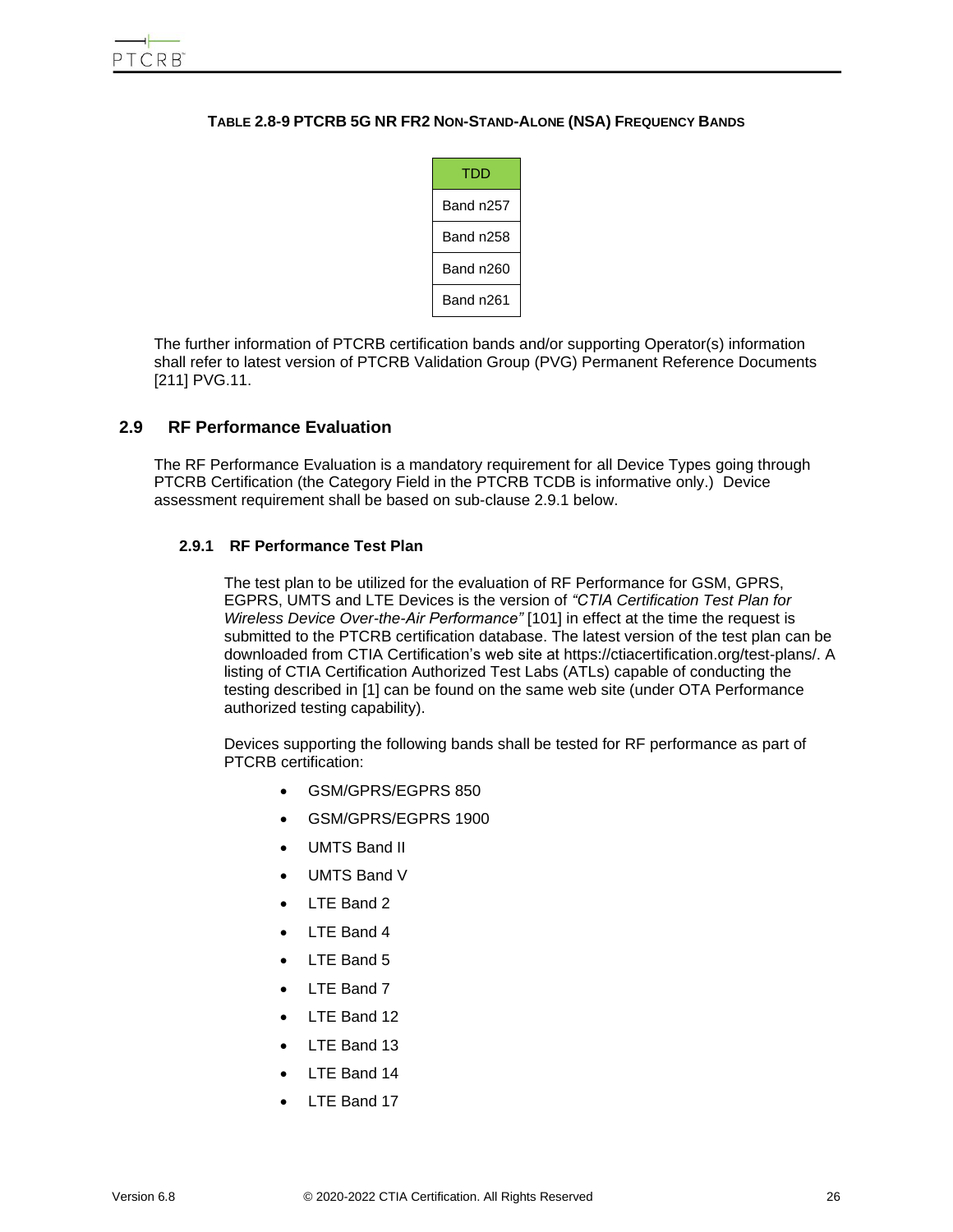- LTE Band 25
- LTE Band 26
- LTE Band 30
- LTE Band 41
- LTE Band 48
- LTE Band 66
- LTE Band 71

If the Device supports 802.11x (Note: the Wi-Fi feature checkbox shall be checked in the PTCRB certification database), the Device shall also be tested to the CTIA Certification/Wi-Fi Alliance Test Plan for RF Performance Evaluation of Wi-Fi Mobile Converged Devices (CWG Test Plan) subject to the RF Performance Test Applicability defined in Section 2.9.2 of this document. Notebooks and Tablets are exempt from testing to the CWG Test Plan. Until an M2M OTA methodology is codified and made mandatory for ATLs, M2M Devices are exempt from testing to Version 2.1 of the CWG Test Plan and subsequent releases. The latest version of this test plan can be downloaded from CTIA Certification's web site at https://ctiacertification.org/test-plans/. A listing of labs authorized to conduct this testing can be found on the same web site (under Converged Device authorized testing capability).

If the Device supports GNSS or A-GNSS (Note: the GNSS or A-GNSS feature checkbox shall be checked in the PTCRB certification database), it shall be tested according to the CTIA Certification Test Plan for Wireless Device Over-the-Air Performance. The latest version of this test plan can be downloaded from CTIA Certification's web site https://ctiacertification.org/test-plans/. A listing of labs authorized to conduct this testing can be found on the same web site (under OTA Performance authorized testing capability). A-GNSS tests may include the optional System Information Broadcast (SIB) messages SIB8 and/or SIB16 according to the requirements of the Device's target operator(s). Prior to lab submission, Device manufacturers shall contact the target operator(s) for operator requirements on A-GNSS testing with SIB8 and/or SIB16, and then make the appropriate declaration in their lab submission with respect to A-GNSS testing with SIB8 and/or SIB16. In their lab submission, the Device manufacturer shall identify the option to be used as defined in sections 6.13.5.4.2 and 6.13.5.4.3 concerning the possible use of SIB8 and/or SIB16.

Devices which support Carrier Aggregation shall be tested for performance of the CA combinations according to the latest required versions of the CTIA Certification Test Plan for Wireless Device Over-the-Air Performance and the corresponding Operator Priority List for the set of target operator(s) identified by the manufacturer. No other CA combinations shall be tested unless specifically requested by the target operator(s).

The Device manufacturer shall consult with the operator(s) to which they intend to sell the Device to determine whether the operator has unique requirements.

#### <span id="page-26-0"></span>**2.9.2 RF Performance Test Applicability**

Test applicability shall be as described in Appendix O of the CTIA Certification Test Plan for Wireless Device Over-the-Air Performance, with these special considerations:

Free-Space testing is optional for notebooks which qualify as "Child" platforms in the PPMD.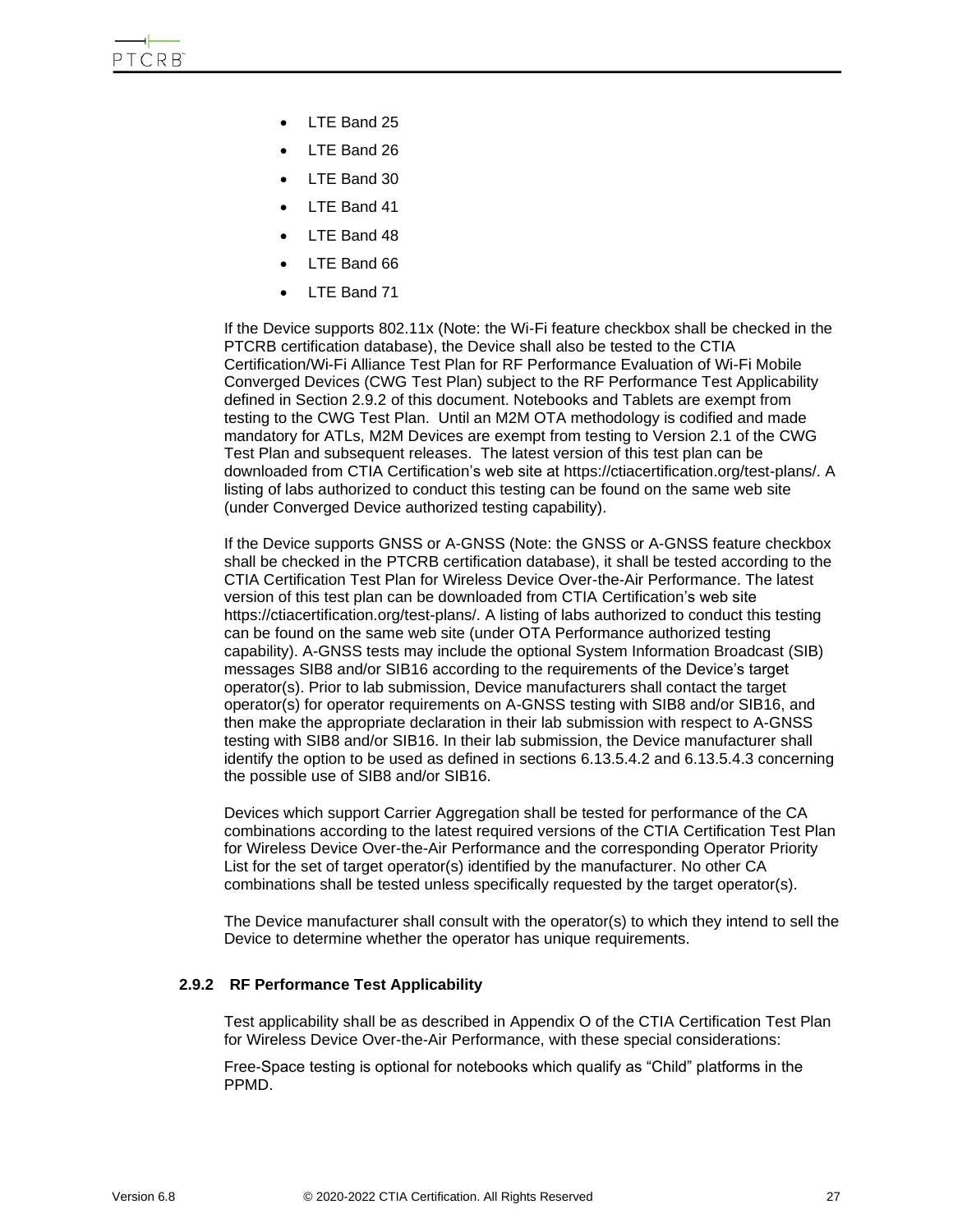Some DUTs include sensors which reduce the transmitter's RF output power when in close proximity to the user. TRP measurements of any DUT that includes user proximity RF power reduction shall be made when the proximity sensor is not activated (e.g., DUT is operating at full RF output power). The lab shall also measure the DUT's RF output power when the proximity sensor is activated. This measurement may be made using either conducted or radiated techniques, and the lab shall document the proximity sensor's RF power reduction in dB.

## **2.9.2.1 RF Performance Test Applicability – IoT (Internet of Things) Devices**

Test applicability for IoT/M2M Devices shall be determined through a combination of the use of Appendices O.5 or O.6 (as applicable) of the CTIA Certification Test Plan for Wireless Device Over-the-Air Performance (Version 3.5.2 or later) and the IoT Device characteristics listed in [Table 2.9.2.1-1.](#page-27-0)

<span id="page-27-0"></span>

|                      | <b>IoT Device Characteristic</b>                                                                               | <b>Response (Y/N)</b> |
|----------------------|----------------------------------------------------------------------------------------------------------------|-----------------------|
| $\blacktriangleleft$ | In its intended application, does the IoT Device transmit<br>more than 100 Kbytes in a transaction?            |                       |
| $\mathbf{2}$         | On average, is the IoT Device expected to send more<br>than 24 transactions per day?                           |                       |
| 3                    | Is the IoT Device and its antenna intended for installation<br>in a fixed orientation relative to the horizon? |                       |

## **TABLE 2.9.2.1-1 IOT DEVICE CHARACTERISTICS**

The following requirements apply regardless of the responses in [Table 2.9.2.1-1](#page-27-0) above:

- OTA testing shall only be required in the highest-order RAT supported by the Device
- OTA testing is required in each supported band within the highest-order RAT supported by the Device
- If the Device supports a band in a lower-order RAT that's not supported in the highorder RAT, the band in the lower-order RAT shall also be tested for OTA performance

If the Device vendor's response to all of the questions (1) through (3) in [Table 2.9.2.1-1](#page-27-0) above is "N", then the following test requirements (d) through (g) shall apply:

- TRP Testing shall be performed on all supported bands and all channels as required by (a) through (c) above
- TIS testing shall be performed only in the mid-channel for each supported band above 1 GHz
- TIS testing shall be performed in the low, mid and high channel for each supported band below 1 GHz
- Testing shall be performed using an anechoic chamber or a reverberation chamber by an ATL.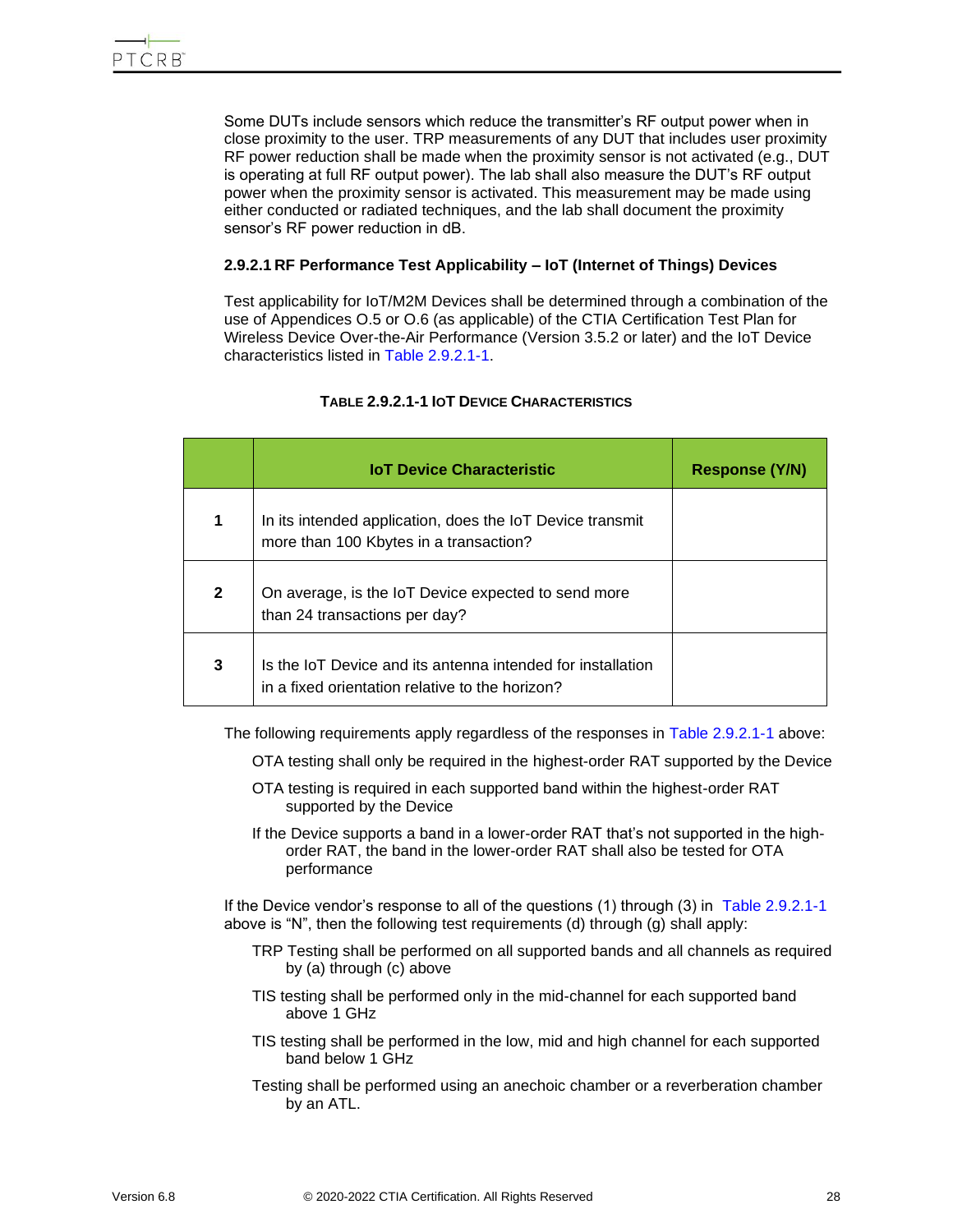- o If the Device vendor's response to questions (1) and (2) in [Table 2.9.2.1-1](#page-27-0) is "N", but the response to question (3) is "Y", then in place of TRP and TIS, this type of IoT Device shall be tested for near-horizon radiated performance as described below:
- o NHPRP ±30° Testing shall be performed on all bands and all channels as required by (a) through (c) above
- o NHPIS ±30° Testing shall be performed only in the mid channel for each band supported by (a) through (c) above
- $\circ$  NHPRP and NHPIS testing shall be performed in an anechoic chamber by an ATL. If the DUT is physically too large to test in the anechoic chamber, then testing shall be performed in a reverberation chamber, and the reported metrics shall be TRP and TIS.

#### <span id="page-28-0"></span>**2.9.3 Applicability of RF Performance Testing to ECOs**

RF Performance testing shall be conducted on an ECO if the associated changes impact any of the following areas:

- Hardware design
- Calibration data/procedure
- Maximum output (radiated) power

If the changes do not impact these areas AND conducted RF output power in all supported bands has not changed by more than  $+/-1$  dB, then RF performance testing on the ECO is not necessary. The lab shall then upload a document to the PTCRB certification database, in the Test Results area, providing this justification (see Laboratory Test Report Content section of PPMD).

ECOs for Devices supporting MIMO, which were not required to execute MIMO OTA for the initial certification, are not required to execute the MIMO OTA testing called for in Section [2.9.4](#page-28-1) of this document.

#### <span id="page-28-1"></span>**2.9.4 Receive Diversity / MIMO**

If the Device supports receive diversity, the diversity test conditions shall be in accordance with the CTIA Certification Test Plan for Wireless Device Over-the-Air Performance.

If the Device supports MIMO, the Device shall be tested using the methodology described in the CTIA Certification Test Plan for 2x2 Downlink MIMO and Transmit Diversity Over-the-Air Performance.

Per 3GPP TS 36.306, Category 1 and higher LTE Devices, by definition, are required to support 2 antennas. Any Device unable to support the secondary antenna shall be required to submit a waiver request. If the waiver request is approved, the PTCRB Primary Test Laboratory shall check the LTE Single-Antenna Receiver checkbox in the OTA Performance Test area of the PTCRB certification database and upload the waiver request here. This requirement shall be checked on all Devices regardless of whether they undergo RF Performance testing.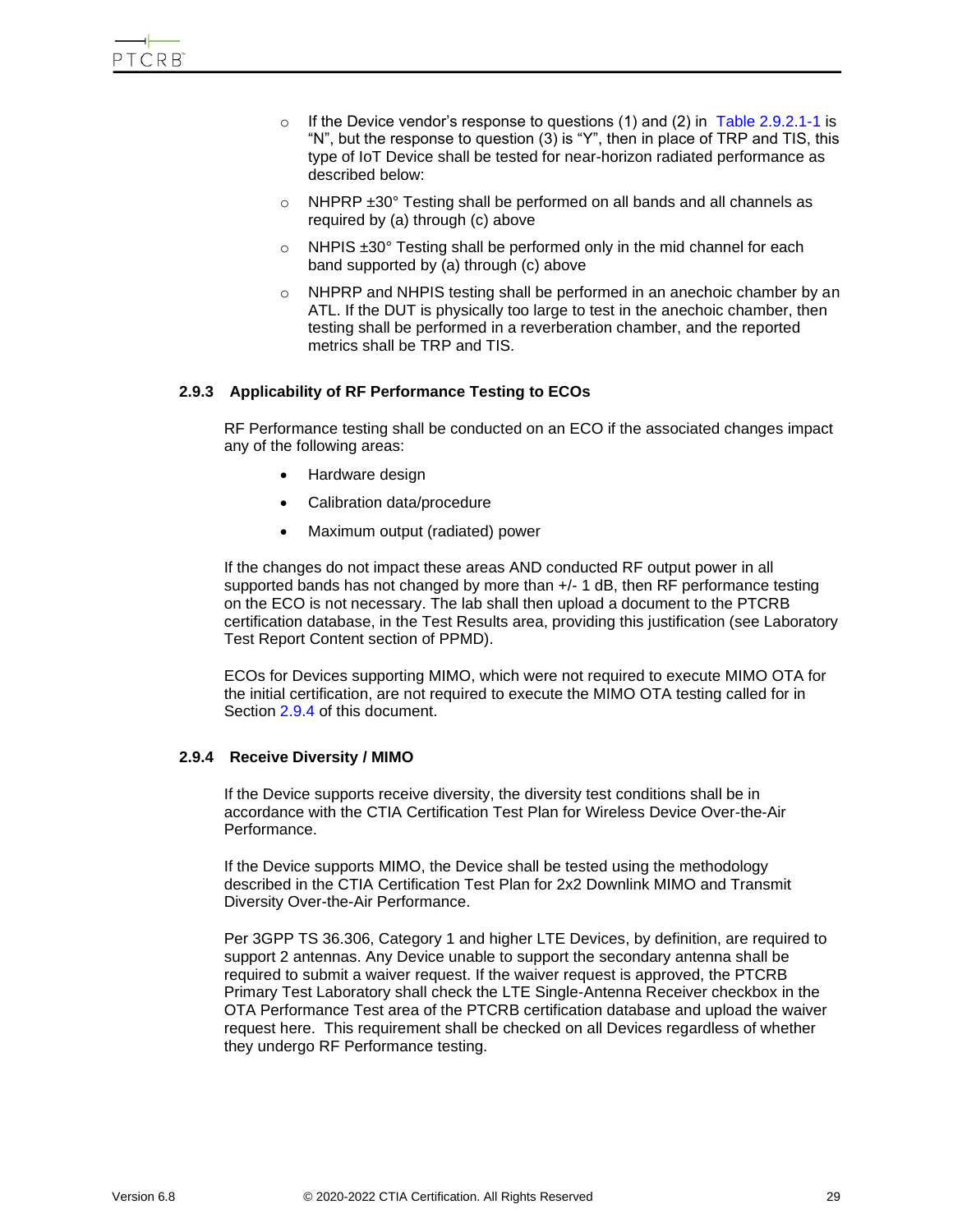## **2.9.5 Reduction of Test Case Redundancy**

<span id="page-29-0"></span>The purpose of this section is to eliminate the need to execute certain specified tests in bands which overlap. The tests covered by this subsection will include a cross-reference to this subsection

- 2.9.5.1 If the Device supports both Band 66 and Band 4, then testing is only required to be completed in Band 66.
- 2.9.5.2 If the Device supports both Band 25 and Band 2, then testing is only required to be completed in Band 25.
- 2.9.5.3 If the Device supports both Band 26 and Band 5, then testing is only required to be completed in Band 26.
- 2.9.5.4 If the Device supports Band 12, and either Band 17 or Band 85 (or both), then testing is only required to be completed in Band 12.
- 2.9.5.5 If the Device supports both Band n25 and Band n2, then testing is only required to be completed in Band n25.
- 2.9.5.6If the Device supports 5G SA and NSA, each supported SA band is required to be tested. Testing of supported NSA bands shall be executed under "worse case" conditions with maximum conducted power in each supported NR band. NSA testing shall be executed using an LTE anchor agnostic approach.

#### <span id="page-29-1"></span>**2.9.6 Audio Testing**

If the Device implements audio according to 3GPP Release 4 or later, the audio test cases in section 7 of 3GPP TS 26.132 applicable for Release 4 or later release shall be applied as certification criteria instead of the Audio test cases applicable for Phase 2 and up to R99 terminals.

Reference test position according to section 5.3.2 of IEEE 269 – 2002 can be used and shall accordingly be recorded in the test report if used.

The test report shall contain the following information if appropriate and where it is not available from the manufactures PICS statement:

- Ear type used for testing
- Positioning used in the HATS, as per ITU-T P.64
- Nominal volume setting used for receiving related testing

**Note:** The PTCRB TC database audio test specification TS 26.132 contains all test cases from all released specification versions.

The test specification is release specific which is different to any other test specifications within PTCRB TC DB. So, tests may differ in their requirements depending on the release version of the test spec. PTCRB TC DB does not take this into account.

Therefore, the manufacturer has to declare against which release the DUT is compliant.

The conclusion is that Devices with an acoustic implementation according to a given release shall be tested against the latest version of the corresponding release of 3GPP TS 26.131 and 3GPP TS 26.132.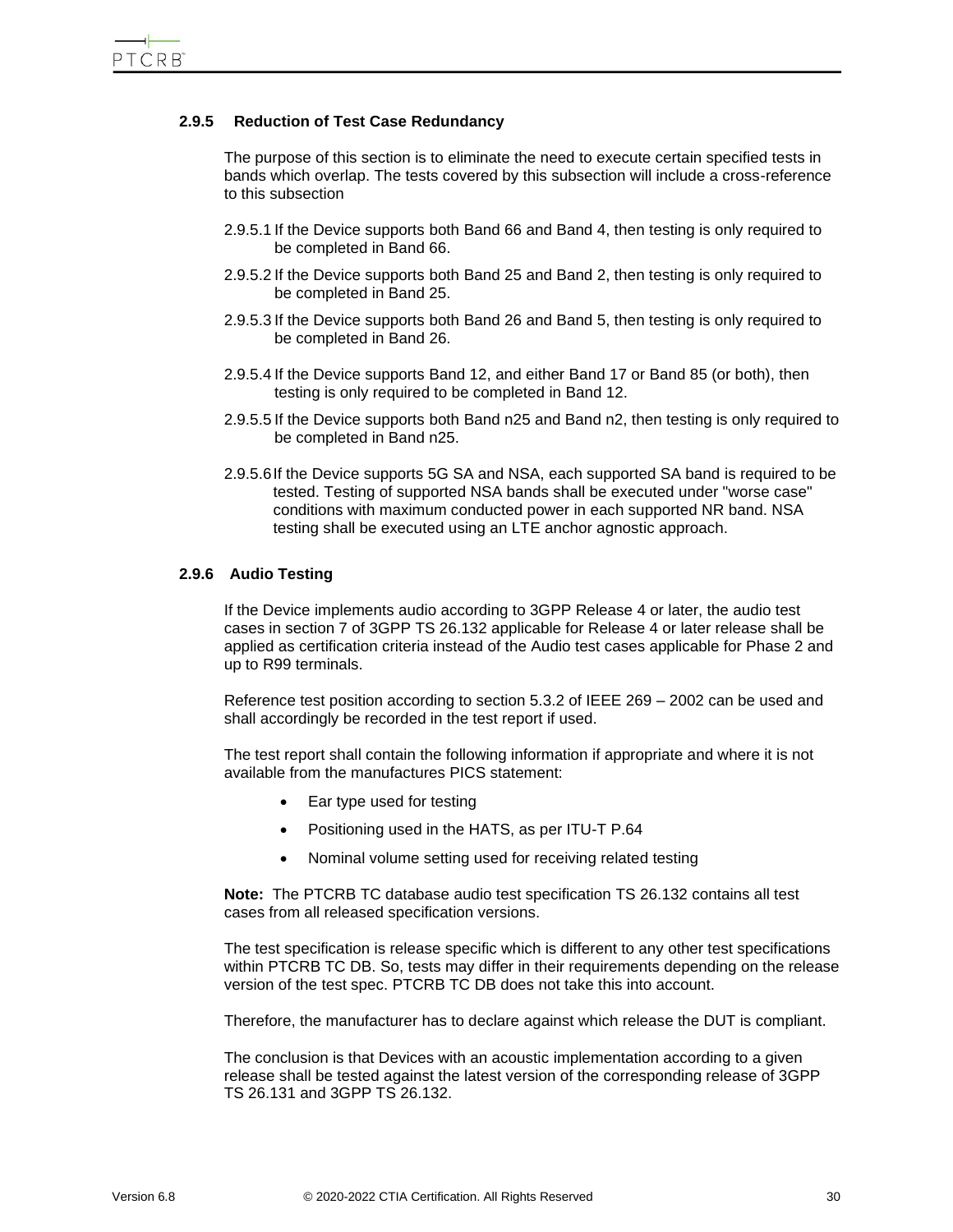#### <span id="page-30-0"></span>**2.9.7 Radiated Spurious Emissions**

Radiated Spurious Emissions (RSE) testing shall be conducted according to the guidelines established in PVG.04, *"Guideline for Spurious Emission Radiated Testing".*

Radiated Spurious Emissions testing of a Device supporting multiple RATs shall be tested according to the RAT priority below on a per band basis.

- GSM RSE testing can be exempted if the DUT supports UTRA.
- GSM and UTRA RSE testing can be exempted if the DUT supports E-UTRA.
- GSM and UTRA and LTE RSE testing can be exempted if the DUT supports 5G FR1 (SA/NSA) and the DUT's NR FR1 band support includes all supported LTE bands.

If the DUT supports one or more LTE bands that are not supported in NR FR1, LTE RSE testing of the DUT's LTE-specific bands must be executed.

If device supports EN-DC Configurations, device shall be run for each supported NR Band according to latest NAPRD03 test cases database.

To eliminate test redundancy, the RSE tests called for in this section shall be executed according to the rules described in Section [2.9.5](#page-29-0) of this document.

IoT Device configurations which support both Category M1 and NB-IoT airlink technologies, may conduct idle-mode RSE testing only in Category M1 mode. Activemode RSE testing of these Devices shall be executed for both the Category NB1 and Category M1 airlink technologies.

#### <span id="page-30-1"></span>**2.9.8 Method for Measuring Power Reduction Due to Proximity Sensor**

#### **2.9.8.1 Measuring Power Reduction Due to Proximity Sensor Applicability**

The tests described in this section are applicable to all Devices which utilize a proximity sensor for transmit power reduction.

This test shall be performed in all supported bands and in all supported RATs for Low, Mid and High Channels.

Channels used shall be as described in the TRP measurement portion (Section 5) of the CTIA Certification Test Plan for Wireless Device Over-the-Air Performance.

To eliminate test redundancy, the power reduction tests called for in this section shall be executed according to the rules described in Section [2.9.5](#page-29-0) of this document.

#### **2.9.8.2 Proximity Sensor PIXIT Declaration**

The Device manufacturer shall include a PIXIT declaration describing the Device's maximum power reduction and power tolerance for each supported band in the Low, Mid and High channels.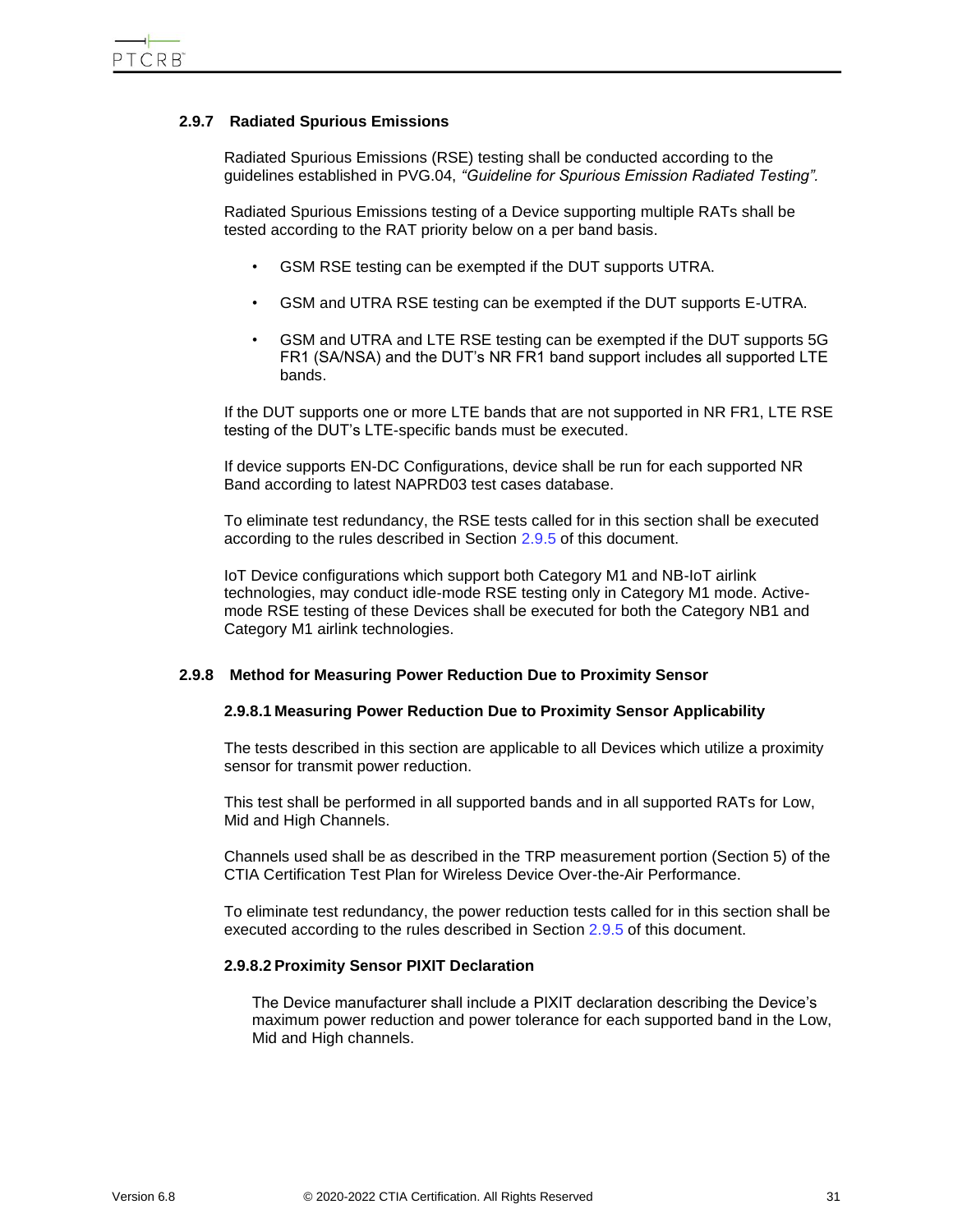#### **2.9.8.3 Measuring Power Reduction Due to Proximity Sensor**

Measuring Power Reduction due to Proximity Sensor test case is captured in the TC Database.

#### **2.9.8.4 Test Methodology**

To perform these tests a System Simulator (SS) and/or spectrum analyzer (or power meter) are required.

- 1. Ensure that the cable loss of the connection from the DUT to the spectrum analyzer or power meter or SS has been compensated.
- 2. Measure the maximum average conducted output power by direct connection to the DUT when the proximity is sensor disabled for all supported bands in Low, Mid and High channels.
- 3. Measure the maximum average conducted output power by direct connection to the DUT when the proximity sensor is manually activated and set to Maximum Power Reduction. This measurement shall be made in all supported bands in Low, Mid and High channels.
- 4. Steps 2 and 3 shall be repeated for all RATs supported by the DUT.
- 5. If the DUT does not support a direct connection as required in Steps 1-4 above, power measurement due to activation of a proximity sensor may be accomplished by executing free-space TRP measurements per the most current version of the CTIA Certification Test Plan for Wireless Device Performance, Section 5, as appropriate for the RAT under evaluation. The DUT's TRP shall be measured with the proximity sensor deactivated and with the proximity sensor activated as described above

#### **2.9.8.5 Result Reporting Requirements**

The results from measurements made according to Section 2.9.8.3 of this document shall be recorded in a table as a separate test report. The test report shall include the following:

- Test equipment configuration and corresponding calibration
- Configuration of the DUT:
- HW
- SW
- IMEI
- **SVN**
- Manufacturer documentation of declared power reduction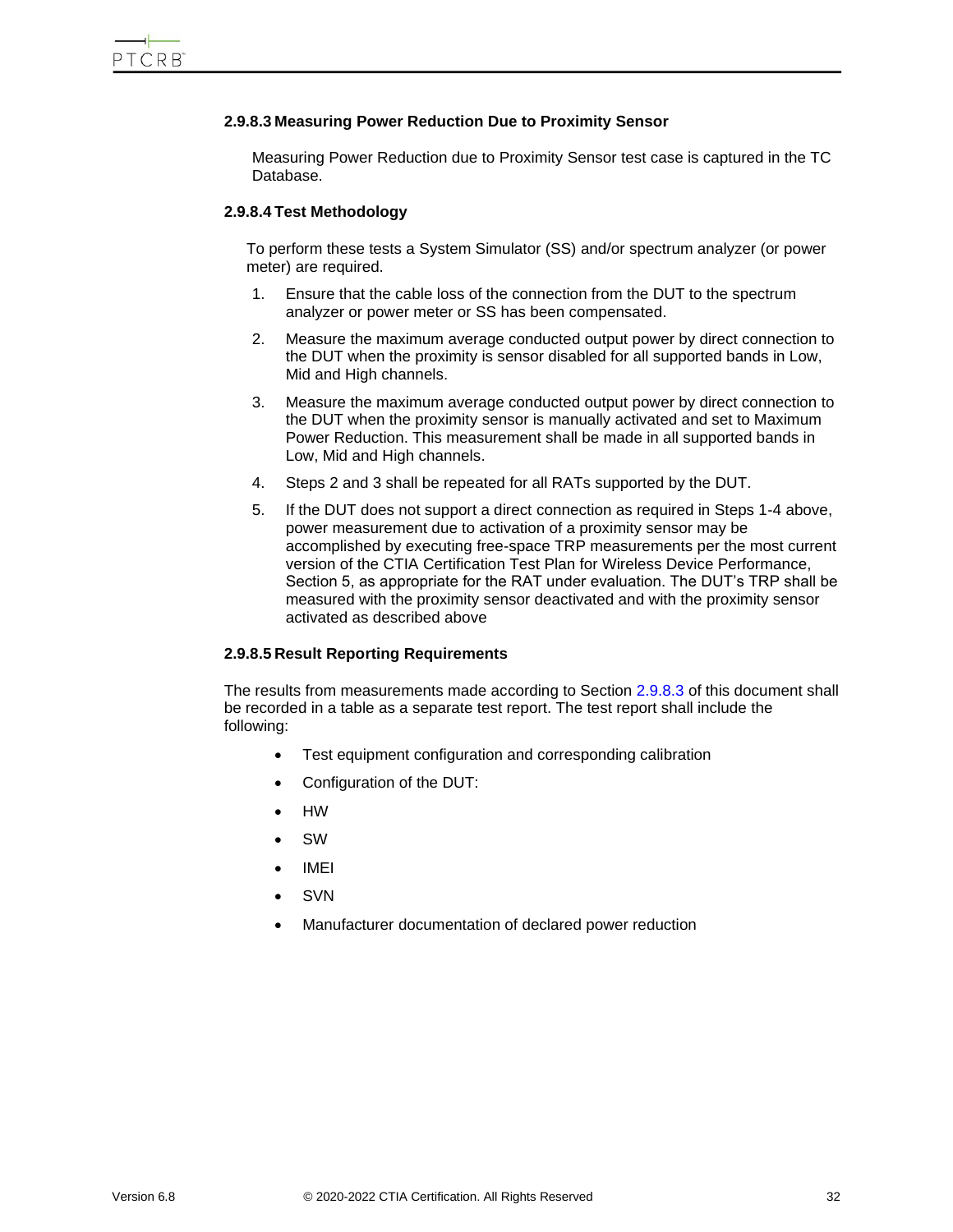<span id="page-32-5"></span>

| <b>Band</b> | <b>Channel</b> | <b>Maximum</b><br><b>Power</b><br><b>Reduction</b><br>(dB) Declared<br>by<br><b>Manufacturer</b> | Average<br><b>Conducted</b><br><b>Output</b><br><b>Power with</b><br><b>Sensor</b><br><b>Manually</b><br><b>Disabled</b> | Average<br><b>Conducted</b><br><b>Output Power</b><br>with Sensor<br><b>Manually Set</b><br>to Maximum<br><b>Power</b><br><b>Reduction</b> | <b>Power</b><br><b>Reduction in</b><br><b>Measured</b><br>power<br>reduction (in<br>dB) when the<br>proximity<br>sensor is<br>enabled | <b>Free-space</b><br><b>TRP with</b><br><b>Sensor</b><br><b>Manually</b><br><b>Disabled</b> | <b>Free-space</b><br><b>TRP with</b><br><b>Sensor</b><br><b>Manually Set</b><br>to Maximum<br><b>Power</b><br><b>Reduction</b> |
|-------------|----------------|--------------------------------------------------------------------------------------------------|--------------------------------------------------------------------------------------------------------------------------|--------------------------------------------------------------------------------------------------------------------------------------------|---------------------------------------------------------------------------------------------------------------------------------------|---------------------------------------------------------------------------------------------|--------------------------------------------------------------------------------------------------------------------------------|
|             | Low            |                                                                                                  |                                                                                                                          |                                                                                                                                            |                                                                                                                                       |                                                                                             |                                                                                                                                |
|             | Mid            |                                                                                                  |                                                                                                                          |                                                                                                                                            |                                                                                                                                       |                                                                                             |                                                                                                                                |
|             | High           |                                                                                                  |                                                                                                                          |                                                                                                                                            |                                                                                                                                       |                                                                                             |                                                                                                                                |

**TABLE 2.9.8.5-1 POWER REDUCTION DUE TO PROXIMITY SENSOR TEST RESULT**

# <span id="page-32-1"></span><span id="page-32-0"></span>**2.10 LTE / LTE Carrier Aggregation (CA) Interoperability Testing**

## **2.10.1 LTE / LTE CA Interoperability Test Plan**

The test plans are the CTIA Certification Interoperability Test Plan for LTE Wireless Devices and CTIA Certification Interoperability Test Plan for LTE Carrier Aggregation. The latest version of the test plans can be downloaded from CTIA Certification's web site at [https://ctiacertification.org/test-plans/.](https://ctiacertification.org/test-plans/) A listing of labs authorized to conduct the testing can be found on the same web site (under LTE Interoperability and LTE CA Interoperability authorized testing capabilities).

## <span id="page-32-2"></span>**2.10.2 LTE Interoperability Test Applicability**

LTE Interoperability testing is an optional PTCRB certification requirement and applies only to LTE Devices. The Device manufacturer shall consult with the operator(s) to which they intend to sell the Device to determine whether this testing is required and, if so, which infrastructure vendors the Device shall be tested against. Should this testing be required, the Device vendor shall check the "LTE Interoperability Testing" checkbox when submitting the PTCRB certification request.

#### <span id="page-32-3"></span>**2.10.3 LTE CA Interoperability Test Applicability**

LTE CA Interoperability testing is an optional PTCRB certification requirement and applies only to LTE Devices capable of Carrier Aggregation. The Device manufacturer shall consult with the operator(s) to which they intend to sell the Device to determine whether this testing is required and, if so, which infrastructure vendors the Device shall be tested against. Should this testing be required, the Device vendor shall check the "LTE CA Interoperability Testing" checkbox when submitting the PTCRB certification request.

## <span id="page-32-4"></span>**2.11 Test Case Execution Environment**

Device certification shall be conducted with all frequency bands enabled according to its capabilities. Devices shall not be reconfigured for any testing purposes.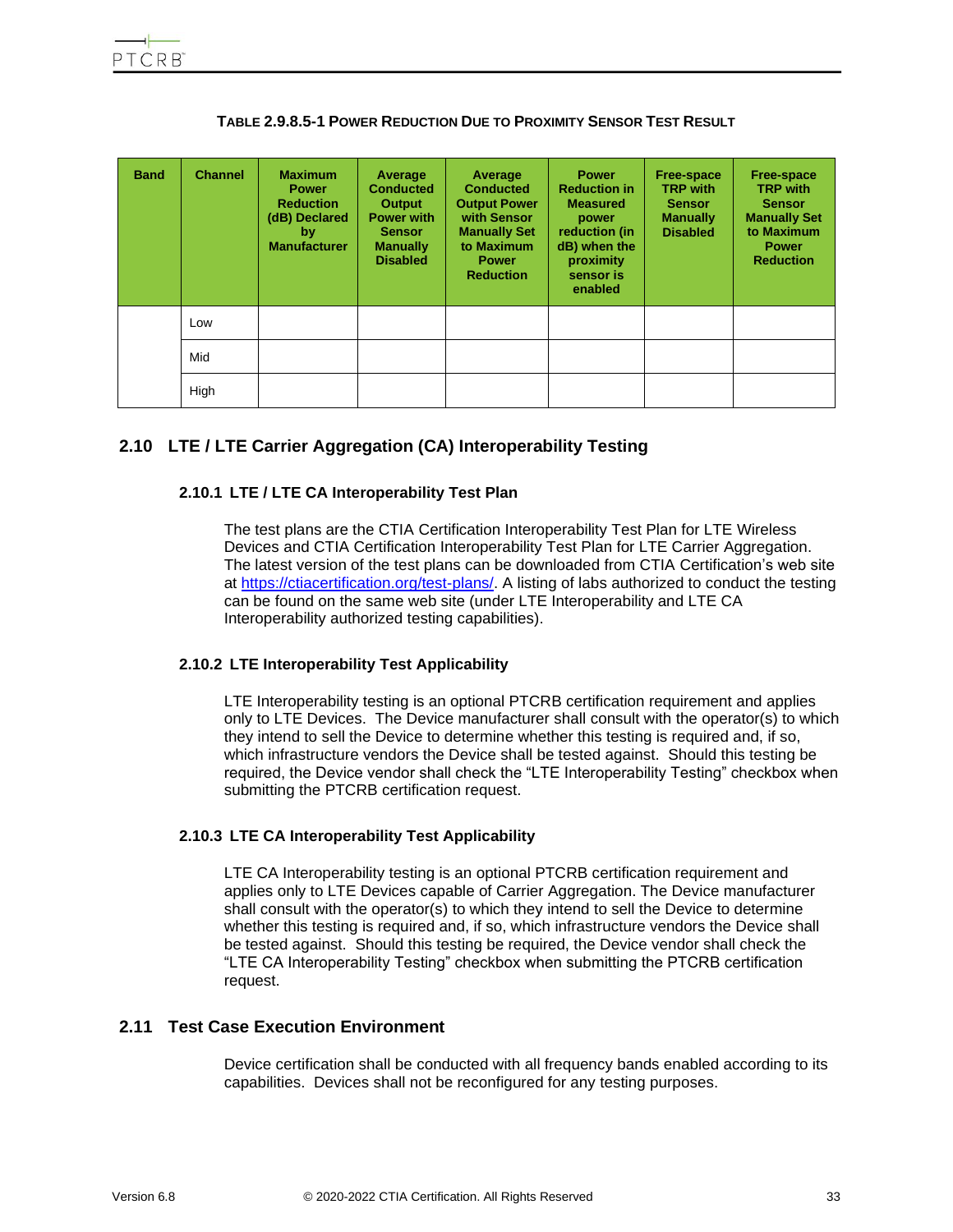# <span id="page-33-0"></span>**2.12 UE Capability Audit**

For Initial Certifications and Parent Devices, the PTCRB Primary Test Laboratory shall ensure that the contents of the UE capability Information Elements are correctly reported to the network as specified in the Device's relevant PICS/PIXIT statements.

<span id="page-33-2"></span><span id="page-33-1"></span>This shall be achieved by successfully running the validated test cases as follows:

2.12.1 Deleted

- 2.12.2 GERAN/UTRA Device: TS 34.123-1 test case 8.1.5.7
- <span id="page-33-3"></span>2.12.3 UTRA only Device: TS 34.123-1 test case 8.1.5.7
- <span id="page-33-4"></span>2.12.4 UTRA/E-UTRA Device: TS 34.123-1 test case 8.1.5.7 and TS36.523-1 test case 8.5.4.1
- <span id="page-33-5"></span>2.12.5 GERAN/UTRA/E-UTRA Device: TS 34.123-1 test case 8.1.5.7 and TS36.523-1 test case 8.5.4.1
- <span id="page-33-6"></span>2.12.6 E-UTRA only Device: TS 36.523-1 test case 8.5.4.1
- <span id="page-33-7"></span>2.12.7 5G only device: TS 38.523-1 test case 8.1.5.1.1
- <span id="page-33-8"></span>2.12.8 E-UTRA/5G device: TS 36.523-1 test case 8.5.4.1 and TS 38.523-1 test case 8.2.1.1.1
- 2.12.9 GERAN/UTRA/E-UTRA/5G device: TS 34.123-1 test case 8.1.5.7 and TS 36.523-1 test case 8.5.4.1 and TS 38.523-1 test case 8.2.1.1.1

<span id="page-33-9"></span>For any PTCRB Variant / ECO Request, a UE Capability Audit shall be conducted by PTCRB Full Test Laboratory. This audit is required for all Variant / ECO Requests where the GSM, WCDMA or LTE functionality of the Device has been changed or there have been any changes to any feature group functionality. Where MMI only changes have been implemented that have no impact on these areas, the UE Capability Audit will not be required.

These requirements do not apply to Integrated Devices, i.e., Devices embedding a PTCRB-certified module with the exception of Integrated Devices embedding a PTCRBcertified module disabling VoLTE features, which shall perform a UE Capability Audit as per Section 2.12.6 shall be conducted by a PTCRB Authorized Test Laboratory.

## <span id="page-33-10"></span>**2.13 Deleted**

#### <span id="page-33-11"></span>**2.14 Deleted**

The section for E-UTRA channel bandwidth test cases has been moved to PVG.05.

## <span id="page-33-12"></span>**2.15 TTY Total Character Error Rate Reporting Requirement**

This section defines the requirements for reporting TTY Total Character Error Rate (TCER) measurements.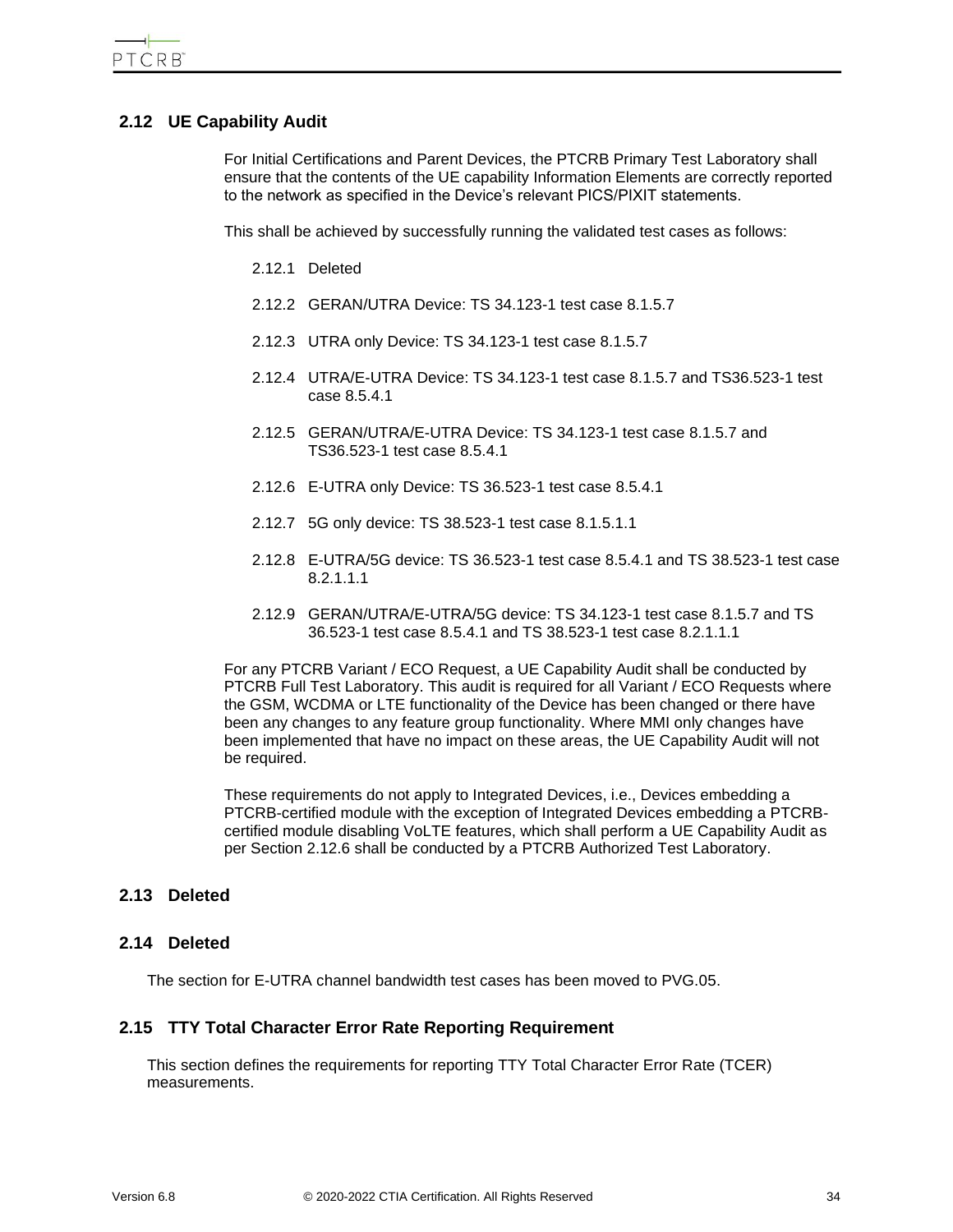## <span id="page-34-0"></span>**2.15.1 Reporting**

TTY TCER measurements results used for conformance testing shall be included in the associated test report. TCER shall be reported to a precision of one-tenth of a percent.

#### <span id="page-34-1"></span>**2.15.2 Applicability**

Requirement applies to all TCER test cases in the PTCRB Bearer Agnostic TTY Test Specification; specifically test cases 9.3, 9.4, 9.5, 9.6, 9.8, 9.9, and 9.10.

## <span id="page-34-2"></span>**2.16 Connection Efficiency**

<span id="page-34-3"></span>This section defines the requirements for the applicability of the current version of TS.35 IoT Device Connection Efficiency testing.

#### **2.16.1 Applicability**

Testing requirements apply to all Release 8 – 12 IoT Devices.

Devices implementing eUICC shall be exempt until eUICCs are incorporated into TS.34 and TS.35.

Test requirement is based on Test Applicability and Classification from GSMA TS.35 Annex C.

Device shall test to the highest RAT (E-UTRA or GERAN) supported by the test case which is also supported by the Device.

## <span id="page-34-4"></span>**2.17 Supplementary Services and NITZ**

<span id="page-34-5"></span>This section identifies the requirements for Devices supporting Supplementary Services or NITZ. This applies to the test cases of 3GPP TS 34.123-1, section 15.

#### **2.17.1 New Testing**

Any new Device testing or required retesting shall be done utilizing the validated test cases of 3GPP TS 34.123-1.

#### <span id="page-34-6"></span>**2.17.2 Previously Certified Devices**

Devices previously certified with the test cases of 3GPP TS 51.010 will not be required to retest with the test cases of 3GPP TS 34.123-1 unless the ECO changes have warranted retesting of the functionality. In this case, the 3GPP TS 34.123-1 version of the test case shall be utilized.

## <span id="page-34-7"></span>**2.18 Embedded Secure Element (eSE)**

This section identifies the requirements for Devices supporting eSE. This refers to the requirements of GSMA's NFC Test Book.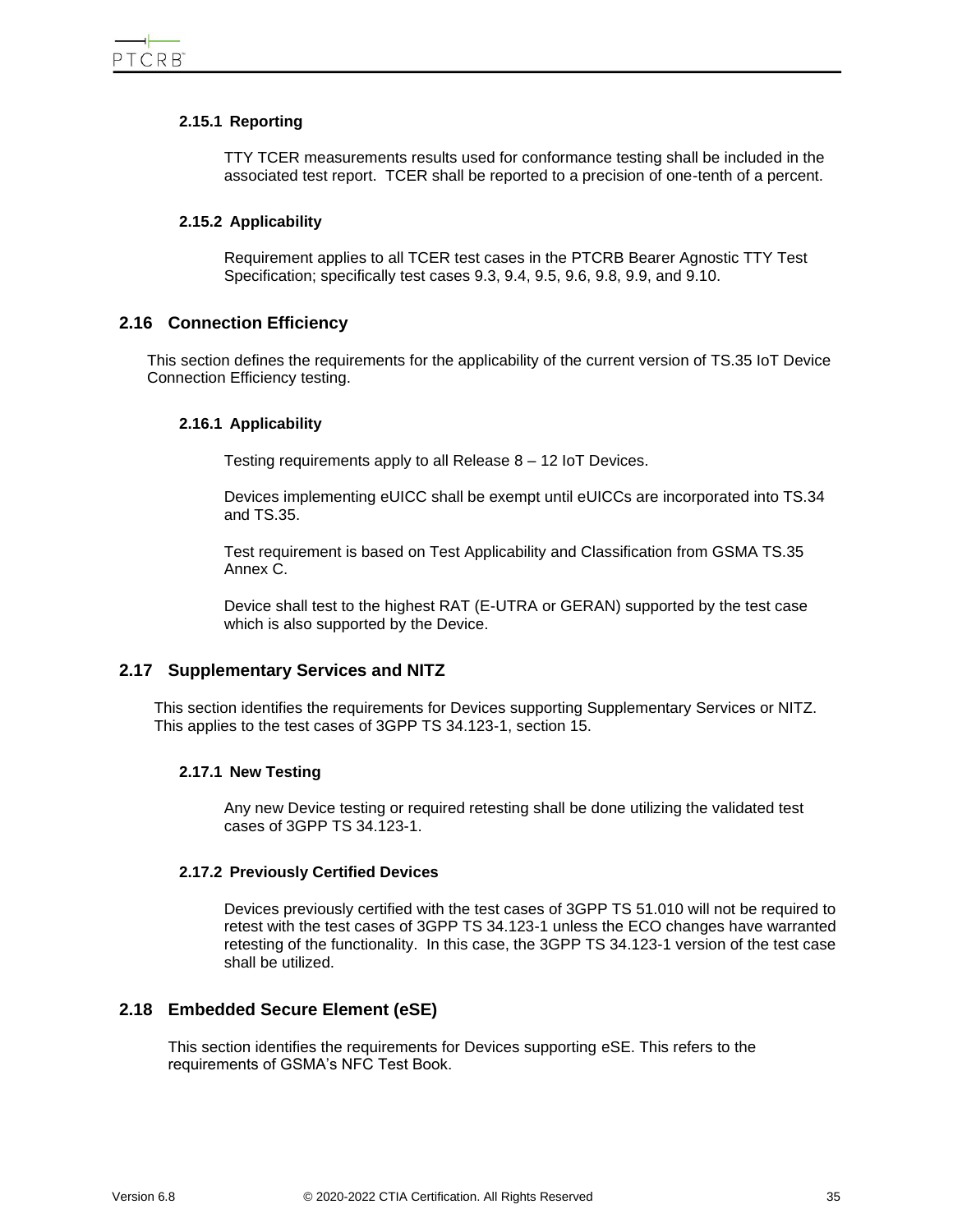#### <span id="page-35-0"></span>**2.18.1 Applicability**

This requirement applies to any new Device or Devices being recertified due to changes to the eSE capability. Previously certified Devices will not be required to retest with the test cases of NFC Test Book unless the ECO changes have warranted retesting of the eSE functionality.

#### <span id="page-35-1"></span>**2.18.2 All other NFC Test Book Testing**

This testing may only be conducted by a PTCRB Full Test Laboratory technology qualified for eSE. The PTCRB Primary Test Laboratory will upload the eSE report to the PTCRB certification database. The PTCRB Full Test Laboratory may use test results acquired from a PTCRB Associate Test Laboratory technology qualified for eSE, of which they sponsor.

## <span id="page-35-2"></span>**2.19 Deleted**

The section for extreme test conditions has been moved to PVG.05.

# <span id="page-35-4"></span><span id="page-35-3"></span>**2.20 Execution of Test Cases for E-UTRA Carrier Aggregation (CA)**

#### **2.20.1 Band 66 and Carrier Aggregation (CA)**

For a Device supporting Band 66 and CA, the following LTE CA intra-band component carrier combinations shall be tested:

- CA 66A-66A
- CA\_66B
- CA\_66C

## <span id="page-35-6"></span><span id="page-35-5"></span>**2.21 IoT Cybersecurity Assessment Requirements**

#### **2.21.1 IoT Cybersecurity Certification Test Plan**

The test plan is the CTIA Cybersecurity Certification Test Plan for IoT Devices. The latest version of this test plan can be downloaded from https://ctiacertification.org/test-plans/. A list of labs authorized to conduct this testing can be found on the same website (under cybersecurity authorized testing capability).

## <span id="page-35-7"></span>**2.21.2 IoT Cybersecurity Test Applicability**

IoT Cybersecurity testing is an optional PTCRB certification requirement and applies only to IoT Devices. The Device manufacturer shall consult with the operator(s) to which they intend to sell the Device to determine whether this testing is required. Should this testing be required, the Device vendor shall check the "IoT Cybersecurity" checkbox when submitting the PTCRB certification request.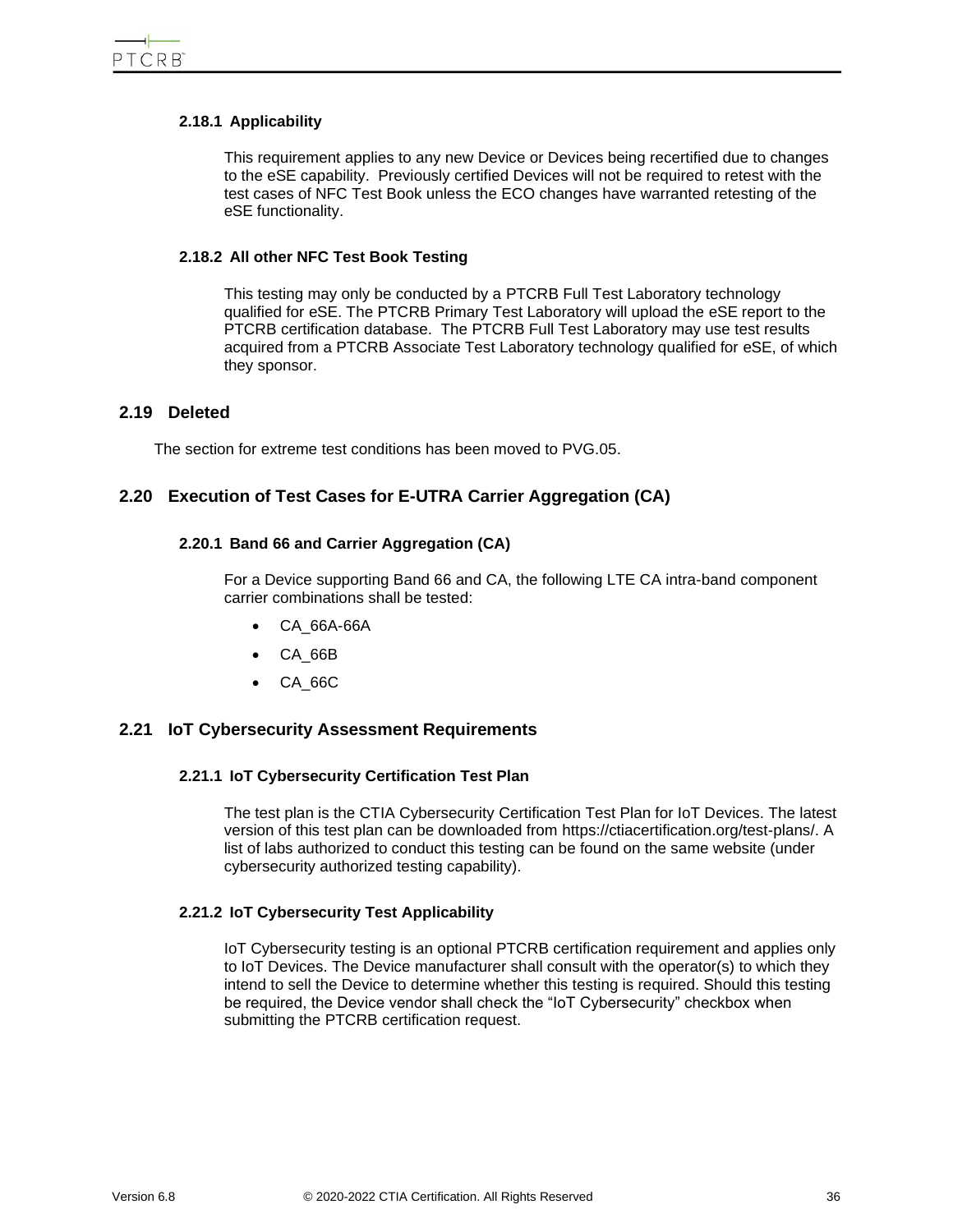# <span id="page-36-0"></span>**2.22 Deleted**

The section for multi-band relaxation (MBR) declaration/execution requirements has been moved to PVG.05.

# <span id="page-36-2"></span><span id="page-36-1"></span>**2.23 Alternative NB-IoT Guard Band Test Channels (Informative)**

## **2.23.1 Guard Band Test Channel Selection in Bands 12, 13, 71 and 85:**

This section provides<sup>1</sup> "Low" and "High" NB-IoT test channels that shall be utilized by the PTCRB Laboratory responsible for certification testing of NB-IoT UEs operating in the guard band for Bands 12, 13 71 and 85.

## <span id="page-36-3"></span>**TABLE 2.23.1-1 ALTERNATIVE LOW- AND HIGH-GUARD BAND TEST CHANNELS**

| Test<br><b>Frequency</b><br>ID | <b>LTE Cell</b><br><b>Bandwidth</b><br>[MHz] | <b>NUL</b> | <b>MU</b> | <b>Frequency</b><br>of Uplink<br>[MHz] | <b>NDL</b> | <b>MDL</b> | <b>Frequency</b><br>of Downlink<br>[MHz] |
|--------------------------------|----------------------------------------------|------------|-----------|----------------------------------------|------------|------------|------------------------------------------|
| Low Range                      | Any                                          | 23011      | 0         | 699.1000                               | 5011       |            | 729.1075                                 |
| High Range                     | Any                                          | 23178      | 0         | 715.8000                               | 5178       | $-2$       | 745.7925                                 |
|                                |                                              |            |           |                                        |            |            |                                          |

#### **FOR BAND 12 WITH NS\_04 SIGNALING:**

The test channels above are applicable to either 3.75 kHz or 15 kHz UL sub-carrier spacing

## <span id="page-36-4"></span>**TABLE 2.23.1-2 ALTERNATIVE LOW- AND HIGH-GUARD BAND TEST CHANNELS**

## **FOR BAND 13 WITH NS\_04 SIGNALING:**

| Test<br><b>Frequency</b><br>ID                                                             | <b>LTE Cell</b><br><b>Bandwidth</b><br>[MHz] | <b>NUL</b> | <b>MU</b> | <b>Frequency</b><br>of Uplink<br>[MHz] | <b>NDL</b> | <b>MDL</b> | <b>Frequency</b><br>of Downlink<br>[MHz] |
|--------------------------------------------------------------------------------------------|----------------------------------------------|------------|-----------|----------------------------------------|------------|------------|------------------------------------------|
| Low Range                                                                                  | Any                                          | 23181      | 3         | 777.1150                               | 5181       |            | 746.1075                                 |
| High Range                                                                                 | Any                                          | 23278      | -3        | 786.7850                               | 5278       | $-2$       | 755.7925                                 |
| The test channels above are applicable to either 3.75 kHz or 15 kHz UL sub-carrier spacing |                                              |            |           |                                        |            |            |                                          |

<sup>1</sup> 3GPP TS 36.508, V17.0.0. (2021-09), Clause 8.1.3.1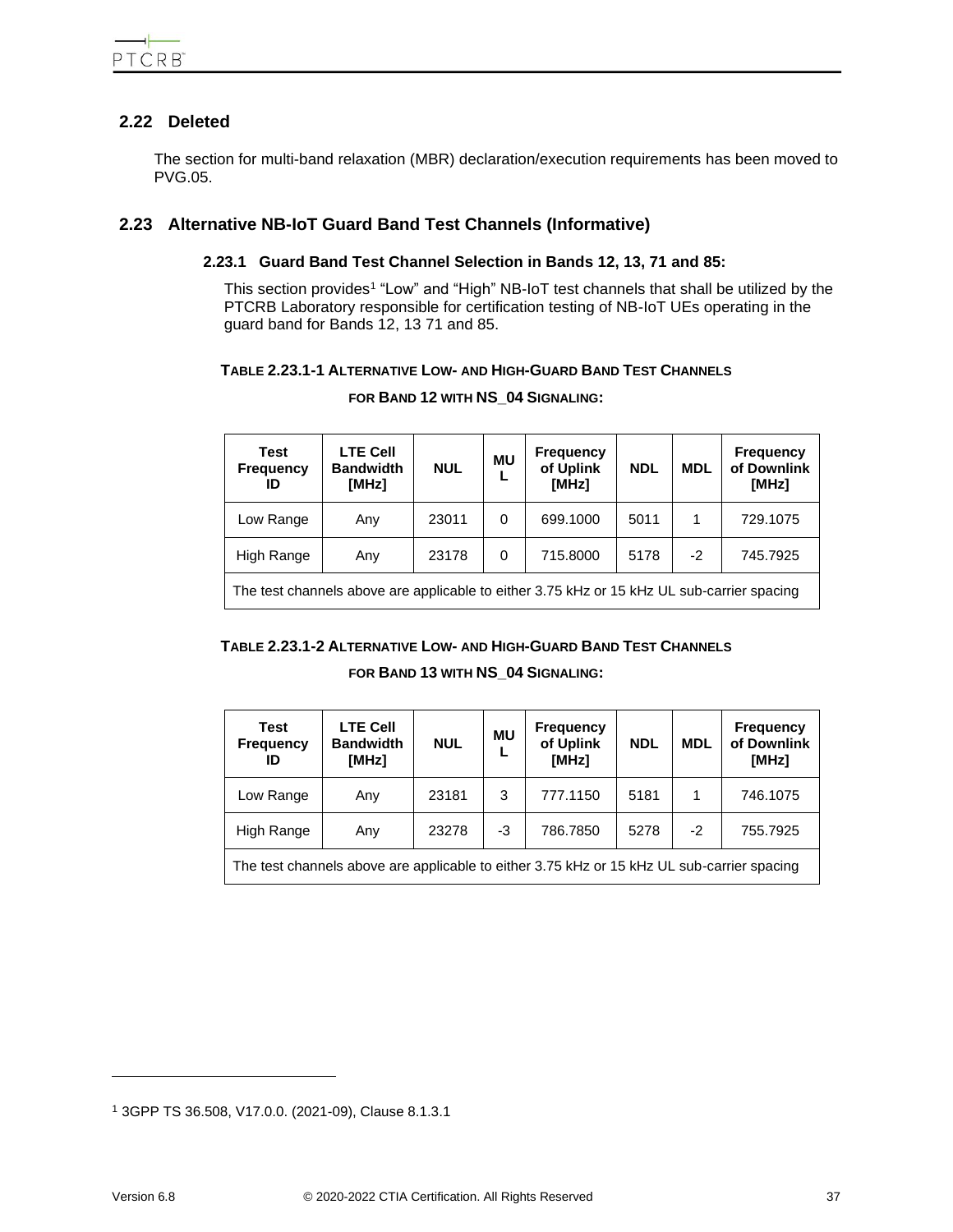## <span id="page-37-3"></span>**TABLE 2.23.1-3, ALTERNATIVE LOW- AND HIGH-GUARD BAND TEST CHANNELS**

| Test<br><b>Frequency</b><br>ID                                                             | <b>LTE Cell</b><br><b>Bandwidth</b><br>[MHz] | <b>NUL</b> | <b>MU</b> | <b>Frequency</b><br>of Uplink<br>[MHz] | <b>NDL</b> | <b>MDL</b> | <b>Frequency</b><br>of Downlink<br>[MHz] |
|--------------------------------------------------------------------------------------------|----------------------------------------------|------------|-----------|----------------------------------------|------------|------------|------------------------------------------|
| Low Range                                                                                  | Any                                          | 133124     | 3         | 663.2150                               | 68588      | 1          | 617.2075                                 |
| High Range                                                                                 | Any                                          | 133470     | -3        | 697.7850                               | 68934      | $-2$       | 651.7925                                 |
| The test channels above are applicable to either 3.75 kHz or 15 kHz UL sub-carrier spacing |                                              |            |           |                                        |            |            |                                          |

#### **FOR BAND 71 WITH NS\_04 SIGNALING:**

#### <span id="page-37-4"></span>**TABLE 2.23.1-4, ALTERNATIVE LOW- AND HIGH-GUARD BAND TEST CHANNELS**

| Test<br><b>Frequency</b><br>ID                                                               | <b>LTE Cell</b><br><b>Bandwidth</b><br>[MHz] | <b>NUL</b> | <b>MU</b> | <b>Frequency</b><br>of Uplink<br>[MHz] | <b>NDL</b> | <b>MDL</b> | <b>Frequency</b><br>of Downlink<br>[MHz] |
|----------------------------------------------------------------------------------------------|----------------------------------------------|------------|-----------|----------------------------------------|------------|------------|------------------------------------------|
| Low Range                                                                                    | Any                                          | 134004     | 0         | 698,2000                               | 70368      |            | 728.2075                                 |
| High Range                                                                                   | Any                                          | 134180     | 0         | 715.8000                               | 70544      | $-2$       | 745.7925                                 |
| The test channels above are applicable to either 3.75 kHz or 15 kHz III, sub-carrier spacing |                                              |            |           |                                        |            |            |                                          |

#### **FOR BAND 85 WITH NS\_04 SIGNALING:**

est channels above are applicable to either 3.75 kHz or 15 kHz UL sub-carrier spacing

#### <span id="page-37-0"></span>**2.23.2 Applicability of Alternative NB-IoT Guard Band Test Channels**

The NB-IoT guard band test channels above have been standardized by 3GPP RAN5 in 36.508 Release 17, Clause 8.1.3.1. The standardized test frequencies listed in Section [2.23.1](#page-36-2) shall be utilized by PTCRB ATLs when executing guard band conformance tests for any NB-IoT device capable of operating in any of the four bands specified in Section [2.23.1.](#page-36-2)

The PTCRB Primary Test Laboratory shall be responsible for ensuring that all testing executed against NB-IoT DUTs operating in the guard band of Band 12, 13, 71 and 85, including tests performed by other ATLs, have been executed using the same lower and upper guard band test channels in each band.

Section 2.23 of NAPRD.03 shall be deleted once all ATL NB-IoT test platforms have been updated to comply with 36.508 Release 17 and their associated guard band test cases validated in Bands 12, 13, 71 and 85.

## <span id="page-37-1"></span>**2.24 Network Independent UICC Test Cases**

<span id="page-37-2"></span>This section identifies the applicability of Network Independent (NI) UICC test cases for Devices supporting LTE-M or NB-IoT.

#### **2.24.1 Applicability if LTE-M or NB-IoT**

If at least one LTE-M or NB-IoT frequency band is supported, Network Independent (NI) UICC test cases of RFT029, 058 and 085 are applicable as per PICS.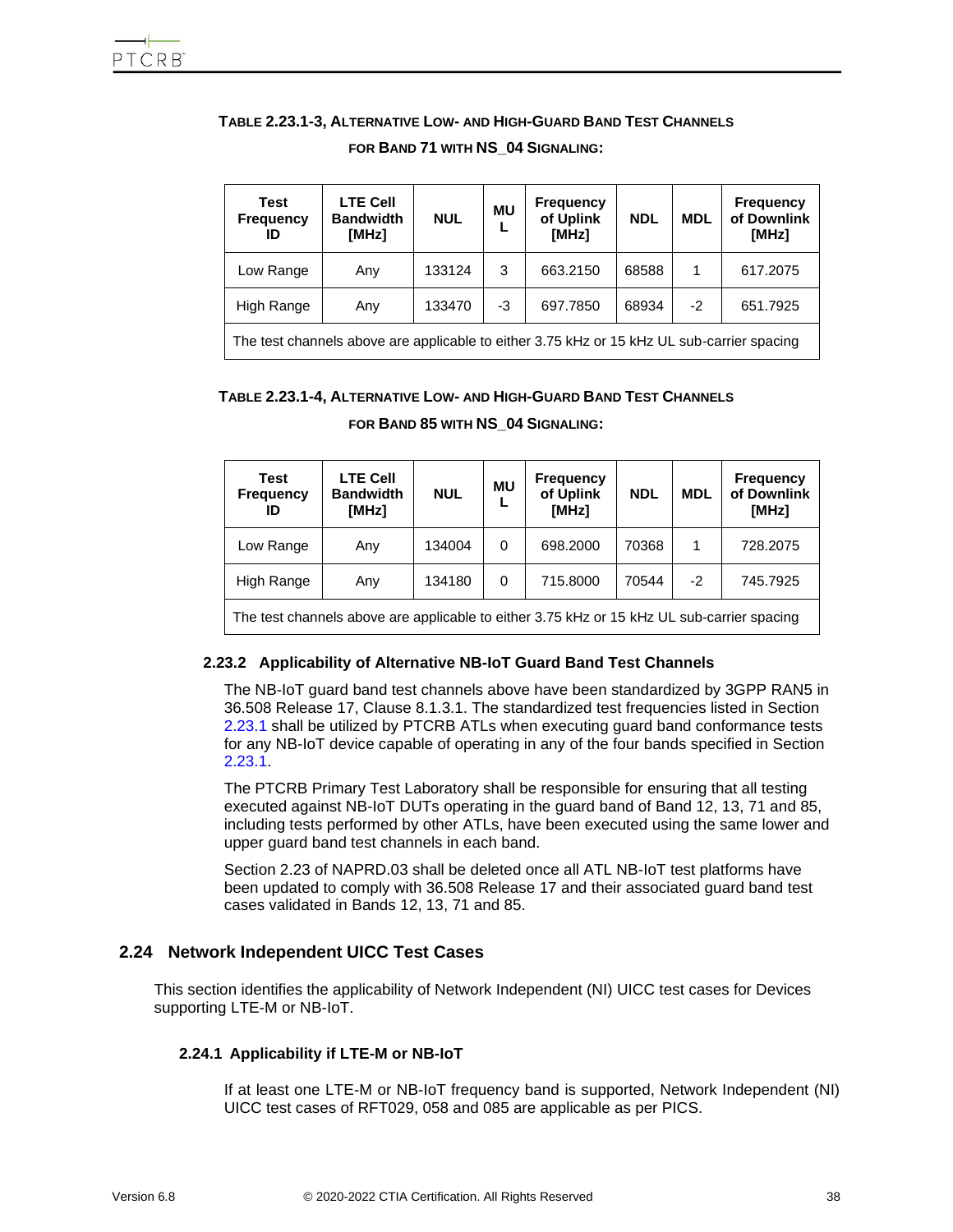# <span id="page-38-0"></span>**Section 3 Application Enablers Evaluation, General Information**

This section defines the requirements for the certification of the Application Enablers that are implemented in the Device and are required for PTCRB certification.

# <span id="page-38-2"></span><span id="page-38-1"></span>**3.1 Application Enabler (AE) Test Applicability**

## **3.1.1 AE Testing Required**

All Devices supporting application enablers that are applicable for PTCRB certification. Specific details on individual application enabler certification requirements are given in the following sections.

## <span id="page-38-3"></span>**3.1.2 AE Testing Not Required**

- Devices that do not support application enablers
- PCMCIA cards
- Variants, re-branded Devices having no altered AE implementation from their Parent Device

## <span id="page-38-4"></span>**3.1.3 AE Test Specification**

This section lists test specifications applicable to application enablers required for PTCRB certification. The latest approved version of the listed test specification shall be used. If the SDO or standardization forum who has the ownership of the test specification has approved any change requests which are yet to be incorporated into the test specification, then these change requests should be used for validations and referenced in the validation report.

## <span id="page-38-5"></span>**3.1.4 ECOs**

AE testing shall be conducted on an ECO if the associated changes impact any of the following areas:

- AE protocol implementation
- Underlying protocols

If the changes do not impact these areas, then AE testing for an ECO is not necessary and the PTCRB Primary Test Laboratory shall provide a declaration to the PTCRB certification database stating that testing was not required.

## <span id="page-38-6"></span>**3.1.5 Application Enabler Certification Criteria**

Devices supporting application enablers required for PTCRB certification shall fulfill all applicable application enabler conformance criteria.

The Certification Criteria for application enabler can include both Conformance and Interoperability tests.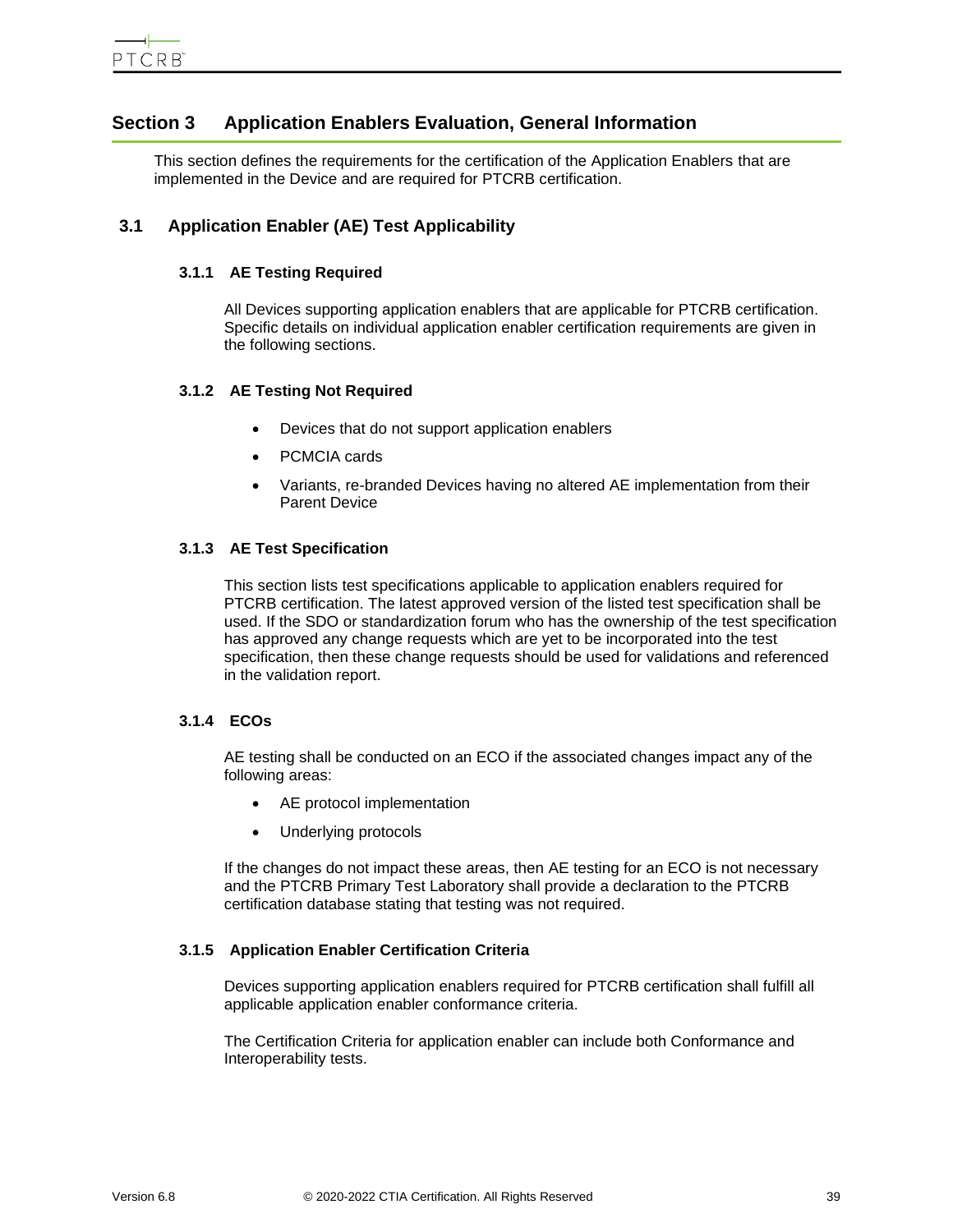Conformance testing shall be performed in a PTCRB Full Test Laboratory, which is approved for the application enabler being tested.

Interoperability test results shall be provided by the manufacturer and testing does not have to be performed by a PTCRB Full Test Laboratory. Interoperability testing can be proved through Field Trials, bi-lateral testing and/or multi-lateral events (e.g., Test Fests hosted by OMA). The conditions for the I-lateral testing and/or multi-lateral event results to be accepted for PTCRB certification are:

- The manufacturer shall submit a declaration stating that the changes (if any) introduced in the implementation tested in the test event, the results of which are being presented for certification, have not changed the behavior of the functionality tested. These results will be accepted to apply for certification if they comply to the Certification Criteria
- All test results shall be submitted to the PTCRB Primary Test Laboratory for inclusion in the test report, to obtain the certification
- The test configuration shall be described and made available in the Certification **Declaration**
- Manufacturers are responsible for making all the necessary arrangements to be able to disclose results of I-lateral and/or multi-lateral testing for Certification purposes
- Where test Certification Criteria includes client-to-client testing, manufacturers are also responsible for seeking the appropriate Device to test against, contacting other Device manufacturers on a "reasonable effort" basis

As a general recommendation, in 'client-t- client' testing, the DUT should run the applicable tests against already certified Devices if available.

If the application enabler implementation has already obtained GCF or PTCRB certification, the manufacturer may choose to re-use the test results under the following conditions:

- The manufacturer can guarantee that no changes in the protocol stack of the enabler for which certification is sought, and in the applicable underlying application protocol stacks like WAP, HTTP, SIP, RTP, RTCP etc., that could affect the AE functionality have been introduced from the AE client version that obtained certification.
- The manufacturer can guarantee that no changes in the overall AE behavior have been introduced from the version that obtained certification, and no features not included in the original version that obtained certification are added to the AE client that is seeking certification.

The manufacturer shall provide all the test results from the testing that was conducted for original certification and any further latest test results, as appropriate.

## <span id="page-39-0"></span>**3.1.6 AE Technical Requirements**

This section gives details of the application enabler core specifications relevant for PTCRB certification. For validation' the latest approved version, if available, of all the listed specifications should be used. If the SDO or standardization forum that has ownership of the specification has approved any change requests of the content of the specification, which are yet to be incorporated into the document, then these change requests should be used for validations and referenced in the validation report.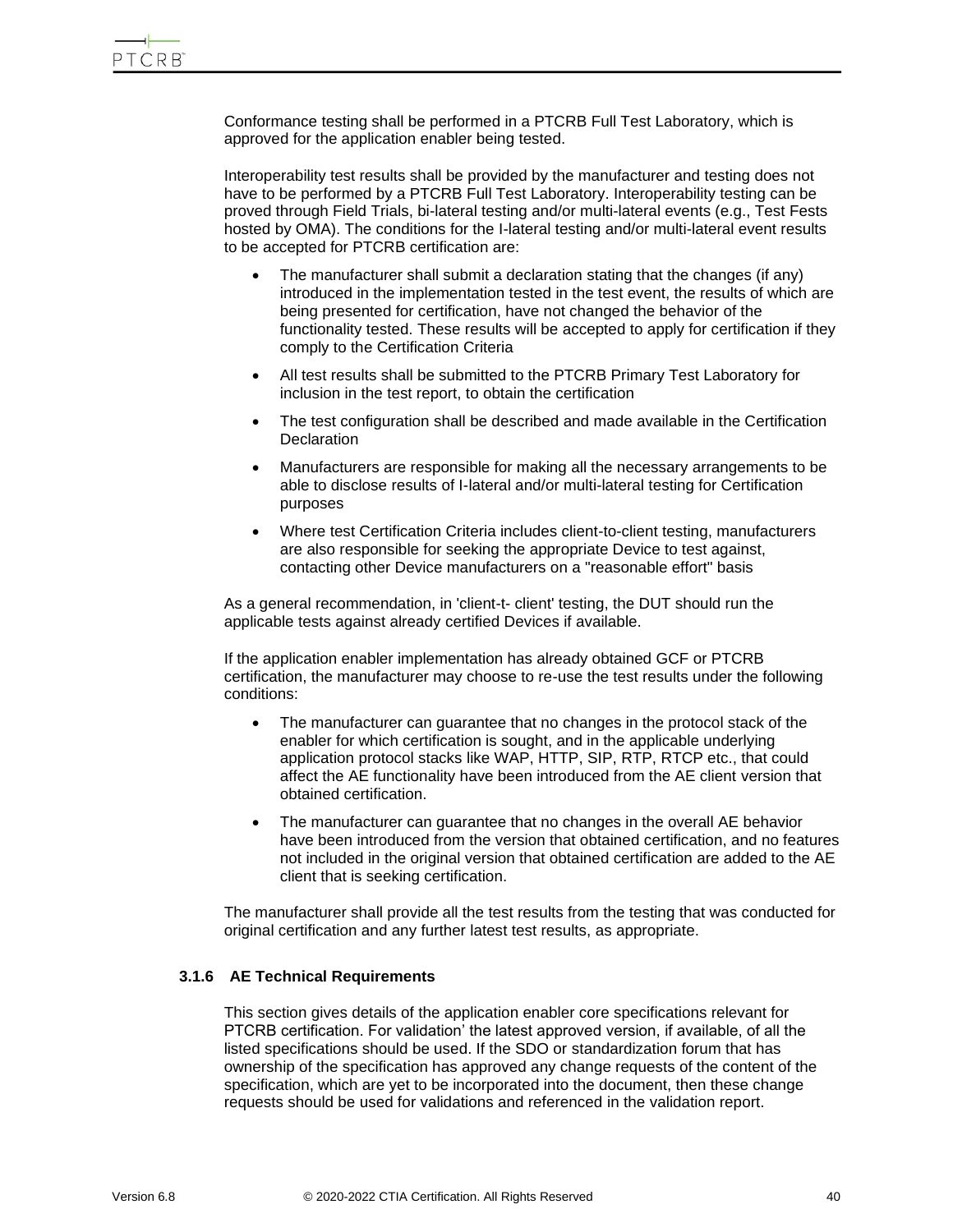## <span id="page-40-0"></span>**3.1.7 AE Options Table/ICS/Test Case Mapping Document**

The Options table, ICS or Test Case Mapping Table, as appropriate, shall be filled out by the manufacturer to indicate the features implemented in the client. This shall be submitted by the manufacturer to the PTCRB certification database as part of the certification submission.

If the Options table, ICS or Test Case Mapping table is contained in external specifications a reference to the document should be added to this section.

All mandatory features, of the implemented enablers for which certification is sought, as specified in the applicable SDO enabler release specifications shall be implemented in the Device.

#### <span id="page-40-1"></span>**3.1.8 AE Interoperability Test Results**

This section details how to present IOP test results and information on tested configurations.

## <span id="page-40-4"></span><span id="page-40-3"></span><span id="page-40-2"></span>**3.2 Specific Application Enabler Test Requirements**

- **3.2.1 Deleted**
- **3.2.2 Deleted**
- <span id="page-40-5"></span>**3.2.3 Deleted**
- <span id="page-40-6"></span>**3.2.4 Deleted**
- <span id="page-40-7"></span>**3.2.5 Deleted**
- <span id="page-40-8"></span>**3.2.6 Device Management (DM)**

#### **3.2.6.1 Device Management Applicability**

Device Management testing is applicable to all Devices that support OMA Device Management version 1.2.

#### **3.2.6.2 Device Management Test Specification**

The evaluation of Device Management is the OMA-ETS-DM. This test specification can be downloaded from OMA's web site:

https://www.openmobilealliance.org/release/DM/ETS/

#### **3.2.6.3 Device Management Certification Criteria**

The Device Management conformance test cases are captured in the PTCRB TC Database.

#### **3.2.6.4 Device Management Technical Requirements**

The following OMA Device Management core specifications shall be used as the basis for all validations.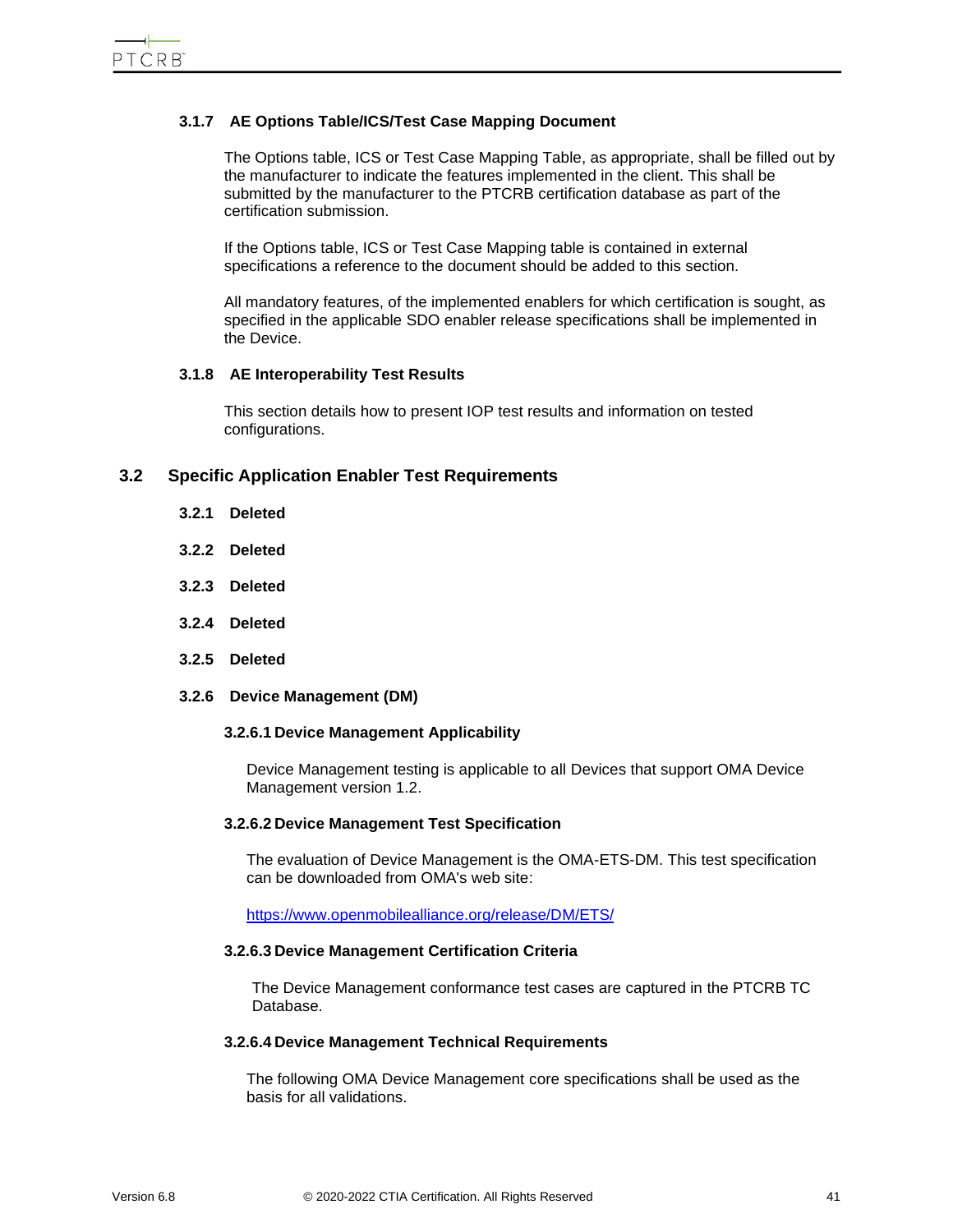## **DM 1.2:** [https://www.openmobilealliance.org/release/DM/V1\\_2\\_1-20080617-A/](https://www.openmobilealliance.org/release/DM/V1_2_1-20080617-A/)

#### <span id="page-41-0"></span>**3.2.7 Secure User Plane Location (SUPL)**

#### **3.2.7.1 SUPL Applicability**

SUPL testing is applicable to Devices that support OMA SUPL version 1.0 or 2.0.

#### **3.2.7.2 SUPL Test Specification**

The evaluation of SUPL is the OMA-ETS-SUPL. This test specification can be downloaded from OMA's web site.

<https://www.openmobilealliance.org/release/SUPL/ETS/>

### **3.2.7.3 SUPL Certification Criteria**

The SUPL conformance test cases are captured in the PTCRB TC Database.

#### **3.2.7.4 SUPL Technical Requirements**

The following OMA SUPL core specifications shall be used as the basis for all validations.

SUPL\_1.0: [https://www.openmobilealliance.org/release/SUPL/V1\\_0-20070615-A/](https://www.openmobilealliance.org/release/SUPL/V1_0-20070615-A/)

SUPL 2.0: [https://www.openmobilealliance.org/release/SUPL/V2\\_0\\_2-20140721/](https://www.openmobilealliance.org/release/SUPL/V2_0_2-20140721/)

#### <span id="page-41-1"></span>**3.2.8 Deleted**

<span id="page-41-2"></span>**3.2.9 FUMO (Deleted)**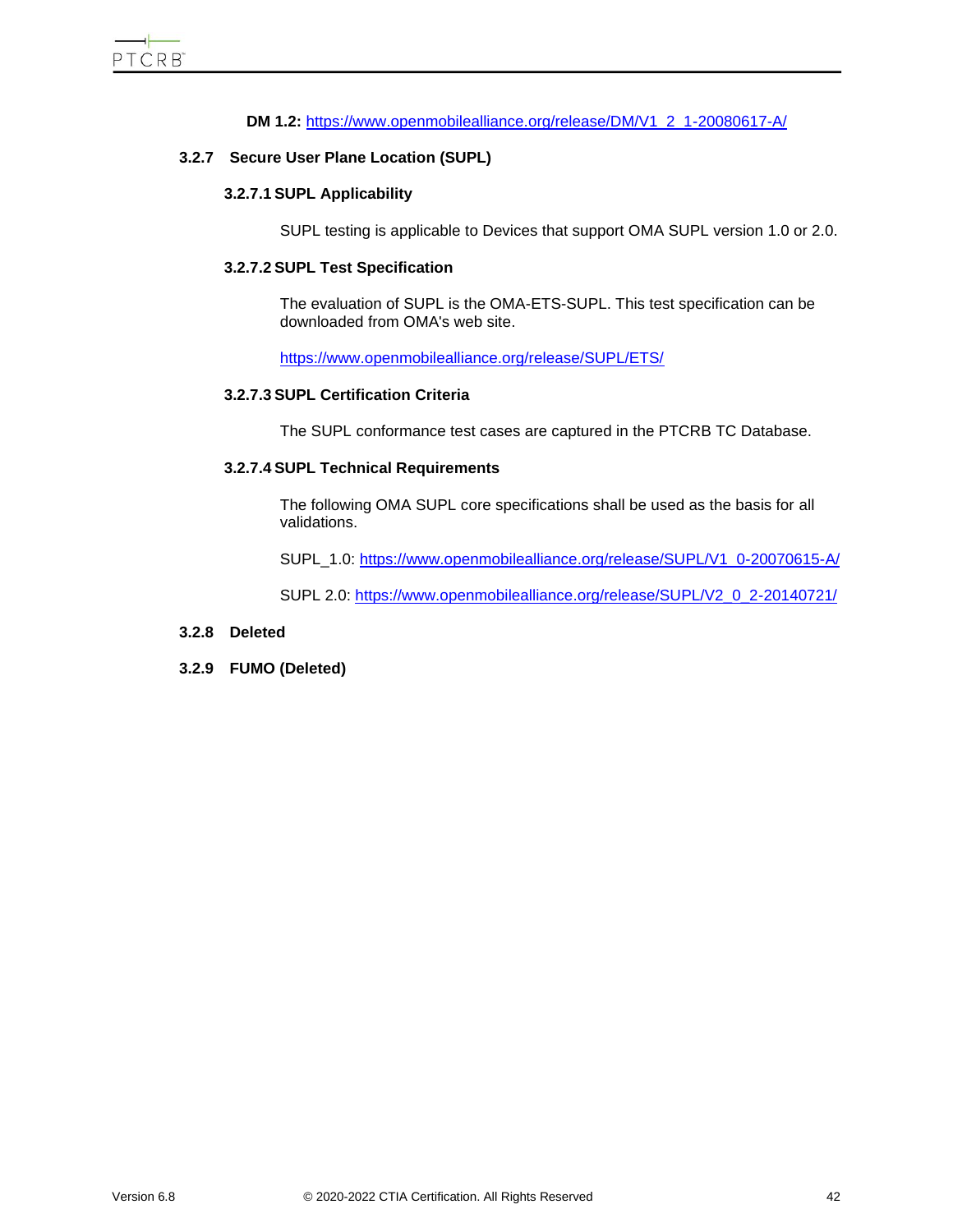# <span id="page-42-0"></span>**Appendix A Change History**

| <b>Date</b>      | <b>Version</b> | <b>Description</b>                                                                                                                                                                                                                                                                                                                                                                                                                                                                                                                                                                                                                                                                                                                                                                                     |  |  |  |  |  |
|------------------|----------------|--------------------------------------------------------------------------------------------------------------------------------------------------------------------------------------------------------------------------------------------------------------------------------------------------------------------------------------------------------------------------------------------------------------------------------------------------------------------------------------------------------------------------------------------------------------------------------------------------------------------------------------------------------------------------------------------------------------------------------------------------------------------------------------------------------|--|--|--|--|--|
| 1997 - 2019      | $1.0 - 5.42$   |                                                                                                                                                                                                                                                                                                                                                                                                                                                                                                                                                                                                                                                                                                                                                                                                        |  |  |  |  |  |
| April 2020       | 6.0            | Document restructured                                                                                                                                                                                                                                                                                                                                                                                                                                                                                                                                                                                                                                                                                                                                                                                  |  |  |  |  |  |
| April 2020       | 6.0.1          | No change is made to the NAPRD03 document. This version is released<br>to be consistent with the latest PTCRB Test Case Database changes.                                                                                                                                                                                                                                                                                                                                                                                                                                                                                                                                                                                                                                                              |  |  |  |  |  |
| <b>June 2020</b> | 6.1            | Numerous updates and deletions, the most important include the following:<br>The addition of reference identifiers in square brackets<br>a)<br>The addition of references to PVG PRDs in Section 2.3.21<br>b)<br>Moved Section 2.9.8.2 (Test Case Redundancy) to 2.9.5 under the<br>C)<br>same name to improve the order of sections within the document and<br>updated it to include overlapping NR FR1 bands<br>As a result of (d) above, 2.9.8.3 through 2.9.8.6 moved up by one<br>d).<br>forth-level digit and any references to test redundancy point to 2.9.5.<br>Updated the RSE airlink priority order in Section 2.9.7 to include NR<br>e)<br>FR1 at the top of the airlink selection list per PVG20089054<br>Added FR2 Multiband Relaxation to new section 2.22 per<br>f)<br>PVG20089055 R1 |  |  |  |  |  |
| October<br>2020  | 6.2            | Updated the copyright text<br>a)<br>Section 2.8: Added supporting operators to Table 2.8-3, 2.8-4.1, 2.8-<br>b)<br>4.2<br>Section 2.22.2: Added MB relaxation requirement framework<br>C)                                                                                                                                                                                                                                                                                                                                                                                                                                                                                                                                                                                                              |  |  |  |  |  |
| October<br>2020  | 6.2.1          | No change is made to the NAPRD03 document. This version is released<br>to be consistent with the latest PTCRB Test Case Database changes.                                                                                                                                                                                                                                                                                                                                                                                                                                                                                                                                                                                                                                                              |  |  |  |  |  |
| January<br>2021  | 6.3            | Added 3GPP TS 31.121 and 31.124 references to clauses 2.3.2 and<br>a)<br>2.3.4 as [24] and [25] as well as [35] and [36], respectively<br>b) Updated clause 2.7.6 to include Category S, eliminate "N All" changing<br>it to "N" and eliminating "N Next"<br>Added SA/NSA to 2.9.7; Added "EN Single prio" and "NR Single prio"<br>C)<br>to Clause 2.7.10<br>Added "Table 2.7.10-1 "EN and NR Single Prio Band Hierarchy" to<br>d)<br><b>Clause 2.7.10</b><br>e) Added Section 2.23                                                                                                                                                                                                                                                                                                                    |  |  |  |  |  |
| March 2021       | 6.4            | Updated the PTCRB band information in Section 2.8<br>a)<br>Added clarification in Section 2.23.1<br>b)                                                                                                                                                                                                                                                                                                                                                                                                                                                                                                                                                                                                                                                                                                 |  |  |  |  |  |
| <b>June 2021</b> | 6.5            | Removed UTRA Band IV from PTCRB Certification<br>a)<br>Replaced UICC based NFC services references with Embedded<br>b)<br>Secure Element (eSE) in Section 2.3.6 and 2.18<br>Removed MMS requirements in Section 3.2.1<br>C)<br>Included E-UTRA extreme testing in Section 2.19<br>d)                                                                                                                                                                                                                                                                                                                                                                                                                                                                                                                   |  |  |  |  |  |